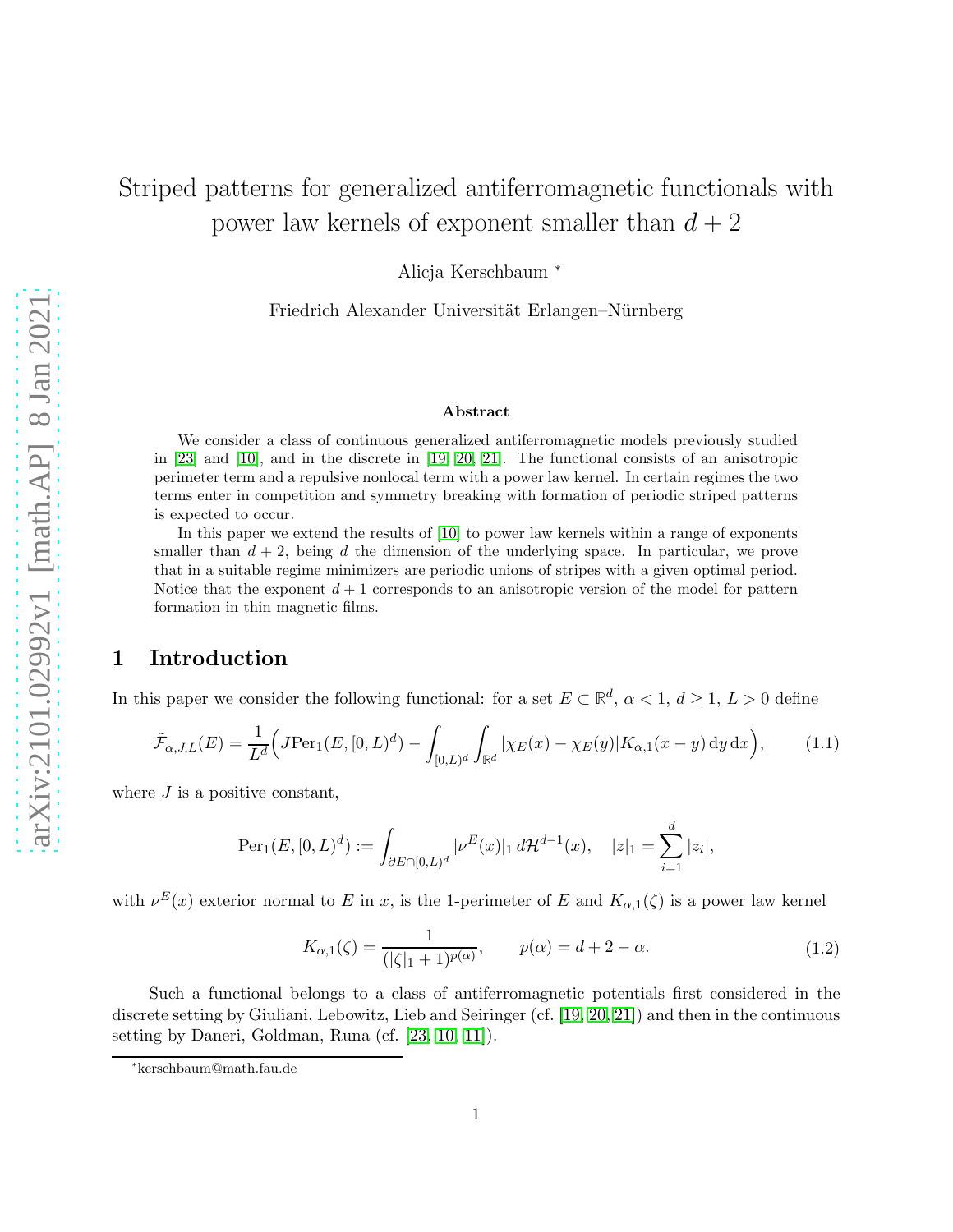For suitable values of J the local attractive term enters in competition with the nonlocal repulsive term and as a result the minimizers of [\(1.1\)](#page-0-0) are expected to form periodic patterns.

In particular, there exists a critical constant

<span id="page-1-0"></span>
$$
J_c = \int_{\mathbb{R}^d} |\zeta_1| K_{\alpha,1}(\zeta) d\zeta
$$
 (1.3)

such that the following holds. If  $J > J_c$  then the perimeter term prevails and then the global minimizers are trivial, namely either empty or the whole domain. If  $J \in [J_c - \tau, J_c)$  for  $0 < \tau \ll 1$ instead, minimizers are expected to be periodic unions of stripes with boundaries orthogonal to some Euclidean coordinate and of the same width and distance. By union of stripes we mean a  $[0, L)^d$ -periodic set which is, up to Lebesgue null sets, of the form  $V_i^{\perp} + \overline{E}e_i$  for some  $i \in \{1, ..., d\}$ , where  $\{e_i\}_{i=1}^d$  is the canonical basis,  $V_i^{\perp}$  is the  $(d-1)$ -dimensional subspace orthogonal to  $e_i$  and  $\overline{E} \subset \mathbb{R}$  with  $\overline{E} \cap [0, L) = \bigcup_{k=1}^{N} (s_k, t_k)$ . We say that a union of stripes is periodic if  $\exists h > 0, \nu \in \mathbb{R}$ s.t.  $\bar{E} \cap [0, L) = \bigcup_{k=0}^{N} (2kh + \nu, (2k+1)h + \nu)$ , namely if  $t_k - s_k = s_k - t_{k-1} = h$  for all k.

If  $d = 1$ , the conjecture has been proved to hold in many instances (see e.g. [\[33,](#page-28-3) [3,](#page-26-0) [16\]](#page-27-3)).

As soon as  $d \geq 2$  showing pattern formation is a rather challenging problem due to the phenomenon of symmetry breaking: minimizers (in this case unions of stripes) have less symmetries than the functional itself (in this case symmetry w.r.t. coordinate exchange). When the anisotropic norm in the perimeter and in the kernel is replaced by the Euclidean norm (thus the potential is rotational symmetric) and  $\alpha = 4$  (i.e.,  $p(\alpha) = d - 2$ ) the interaction functional [\(1.1\)](#page-0-0) corresponds to the sharp interface version of the celebrated Ohta-Kawasaki model for diblock copolymers [\[34\]](#page-28-4). This model is well-studied (see e.g. [\[1,](#page-26-1) [8,](#page-27-4) [7,](#page-27-5) [27,](#page-28-5) [29,](#page-28-6) [30,](#page-28-7) [22,](#page-28-8) [31,](#page-28-9) [35,](#page-28-10) [38\]](#page-29-0)) but though pattern formation is observed in experiments and numerical simulations([\[4,](#page-27-6) [39\]](#page-29-1)), a rigorous proof is still largely open (see [\[31\]](#page-28-9) for a proof of striped patterns in thin 2D domains and [\[38\]](#page-29-0) for an asymptotic limit).

Another physically interesting regime at which pattern formation occurs is the one corresponding to  $\alpha = 1$  (i.e.,  $p(\alpha) = d + 1$ ). The corresponding model is used to describe thin magnetic films  $([2, 24, 25])$  $([2, 24, 25])$  $([2, 24, 25])$  $([2, 24, 25])$  $([2, 24, 25])$ . Also in this case a full characterization of the minimizers is still missing (for partial results on the problem or related ones see e.g. [\[28,](#page-28-13) [5,](#page-27-7) [6,](#page-27-8) [32,](#page-28-14) [26\]](#page-28-15)). An interesting related problem would be to look for phase separation in non-flat surfaces in **R** <sup>3</sup> without interpenetration of matter as considered in [\[36\]](#page-28-16).

The only full characterizations of the minimizers of [\(1.1\)](#page-0-0) as stripes have been given for lower values of  $\alpha$  (i.e., higher values of  $p(\alpha)$ ). The first result of this type was given in the discrete setting by Giuliani and Seiringer in [\[21\]](#page-28-2) for  $\alpha < 2-d$  (i.e.,  $p(\alpha) > 2d$ ). In the continuous setting, Goldman and Runa [\[23\]](#page-28-0) proved that stripes patterns occur at the Γ-limit as the constant  $J$  converges to the critical constant. In [\[10\]](#page-27-0) Daneri and Runa proved that, whenever  $\alpha \leq 0$ , minimizers of [\(1.1\)](#page-0-0) are stripes for  $J \in [J_c - \tau, J_c)$  for some positive  $\bar{\tau} > 0$  and all  $\tau < \bar{\tau}$ . Moreover, they proved the so-called thermodynamic limit, namely that the value of such  $\tau$  can be chosen independently of L, as soon as  $L$  is an even multiple of the expected width of the optimal stripes. The strategy adopted in [\[10\]](#page-27-0) is rather different from the one in [\[21\]](#page-28-2) since in the continuous setting defects can carry an arbitrarily small energy and moreover larger values of  $\alpha$  ( $\alpha \leq 0$  instead of  $\alpha < 2 - d$ ) require different estimates. In [\[9\]](#page-27-9) one-dimensionality and periodicity of minimizers of the corresponding diffuse-interface functional was proved. In [\[12\]](#page-27-10) striped pattern formation was proved when the nonlocal term is defined through the Yukawa (screened Coulomb) kernel, used to model colloidal systems and protein solutions (see also [\[11,](#page-27-2) [13\]](#page-27-11))

Our aim in this paper is to extend the results of [\[10\]](#page-27-0) to a range of exponents  $\alpha > 0$ . In order to state our results precisely, it is convenient to rescale the functional [\(1.1\)](#page-0-0) in such a way that the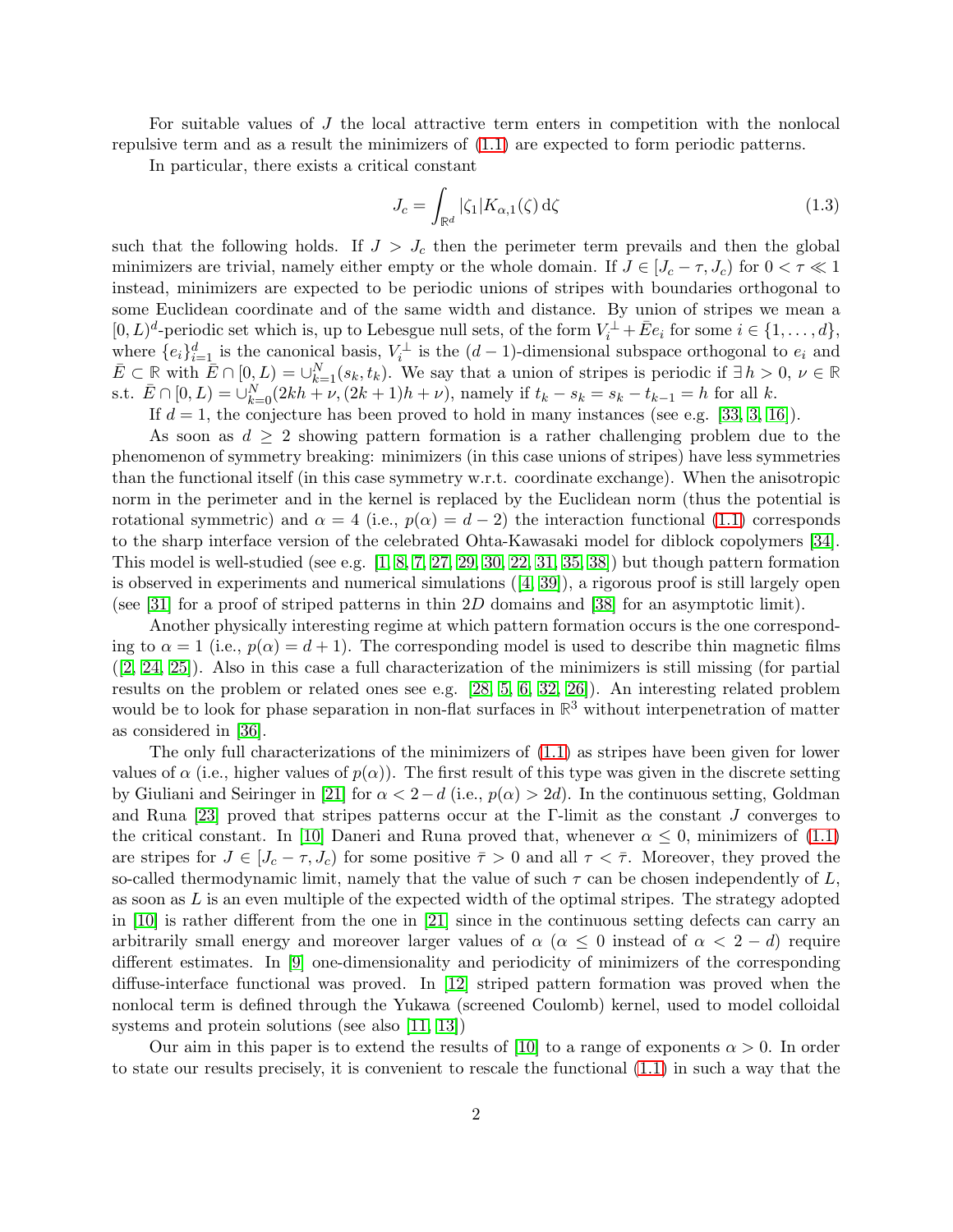width and the energy of the stripes are of order  $O(1)$  for  $\tau = J_c - J$  small. Let  $\alpha \in [0,1)$  and  $\beta(\alpha) = p(\alpha) - d - 1 = 1 - \alpha$ . The scaling is defined by:

$$
x = \tau^{-1/\beta(\alpha)}\hat{x},
$$
  $L = \tau^{-1/\beta(\alpha)}\hat{L},$   $\mathcal{F}(E) = \tau \tau^{1/\beta(\alpha)}\hat{\mathcal{F}}(\hat{E}).$ 

<span id="page-2-0"></span>Making the substitutions in [\(1.1\)](#page-0-0), letting also  $\zeta = \tau^{-1/\beta} \tilde{\zeta}$  and in the end dropping the tildes, one has that the rescaled functional that we want to study is given by the formula [\(1.4\)](#page-2-0).

$$
\mathcal{F}_{\alpha,\tau,L}(E) = \frac{1}{L^d} \Big( -\text{Per}_1(E,[0,L)^d) + \int_{\mathbb{R}^d} K_{\alpha,\tau}(\zeta) \Big[ \int_{\partial E \cap [0,L)^d} \sum_{i=1}^d |\nu_i^E(x)| |\zeta_i| \, d\mathcal{H}^{d-1}(x) - \int_{[0,L)^d} |\chi_E(x) - \chi_E(x+\zeta)| \, dx \Big] \, d\zeta \Big),\tag{1.4}
$$

where

$$
K_{\alpha,\tau}(\zeta) = \tau^{-p(\alpha)/\beta(\alpha)} K_{\alpha,1}(\zeta \tau^{-1/\beta(\alpha)}) = \frac{1}{(|\zeta|_1 + \tau^{1/\beta(\alpha)})^{p(\alpha)}}.
$$

The first two terms come from rescaling of  $JPer_1(E, [0, L)^d)$ , where we set  $J = J_C - \tau$  and we write explicitly  $J_C$  as in [\(1.3\)](#page-1-0). For fixed  $\alpha, \tau > 0$ , consider first for all  $L > 0$  the minimal value obtained by  $\mathcal{F}_{\alpha,\tau,L}$  on  $[0,L)^d$ -periodic stripes and then the minimal among these values as L varies in  $(0,+\infty)$ . We will denote this minimal energy value by  $C^*_{\alpha,\tau}$  and remark that this value is negative.

By the reflection positivity technique, this value is attained on periodic stripes of certain characteristic widths and distances. As in Theorem 1.1 of [\[10\]](#page-27-0) for the case in which  $\alpha \leq 0$ , one can prove that for all  $\alpha_0 < 1$  there exist  $\hat{\tau} > 0$  such that for all  $0 < \tau \leq \hat{\tau}$  and for all  $0 \leq \alpha \leq \alpha_0$ there exists a unique optimal width for the periodic stripes (namely, on which the value  $C^*_{\alpha,\tau}$  is obtained), which we denote by  $h^*_{\alpha,\tau}$ .

<span id="page-2-1"></span>We can now state our main result.

**Theorem 1.1.** Let  $d \geq 1$ ,  $p(\alpha) = d + 2 - \alpha$  and  $h_{\alpha,\tau}^*$  be the optimal stripes' width for fixed  $\alpha$  and τ. Then there exist  $0 < \bar{\tau} \leq \hat{\tau}$  and  $0 < \bar{\alpha} < 1$  such that for every  $0 < \tau \leq \bar{\tau}$ , and  $0 \leq \alpha \leq \bar{\alpha}$  one has that for every  $k \in \mathbb{N}$  and  $L = 2kh^*_{\alpha,\tau}$ , the minimizers  $E_{\alpha,\tau}$  of  $\mathcal{F}_{\alpha,\tau,L}$  are periodic optimal stripes of optimal width  $h^*_{\alpha,\tau}$ .

In Theorem [1.1](#page-2-1) we extend then the results of [\[10\]](#page-27-0), valid for all  $\alpha \leq 0$ , to the range  $(0, \bar{\alpha}]$ , for some  $\bar{\alpha}$  strictly positive and strictly smaller than one.

The overall strategy follows closely the one introduced for the proof of the analogous result in [\[10\]](#page-27-0) (i.e., Theorem 1.4). However, the fundamental difference w.r.t. [\[10\]](#page-27-0) is that the proof of the rigidity estimate for the Γ-limit of  $\mathcal{F}_{\alpha,\tau,L}$  as  $\tau \to 0$  (which is fundamental to show the symmetry breaking in [\[10\]](#page-27-0)) is sharp for  $\alpha = 0$  (i.e.,  $p(\alpha) = d + 2$ ) and cannot be extended to strictly positive values of  $\alpha$ . Thus, we have to perform a double Γ-limit in  $\tau$  and  $\alpha$  in order to get, basing on the results in [\[10\]](#page-27-0) (Proposition 3.2), the symmetry breaking for positive values of  $\alpha$  which are sufficiently close to 0. Our second main observation is that, once the symmetry breaking is proved (Proposition [5.3\)](#page-13-0), the stability argument showing that once close in  $L<sup>1</sup>$  to unions of stripes it is not convenient to deviate from being a union of stripes (Proposition [5.5\)](#page-17-0) works for any exponent  $\alpha < 1$ (recall that  $\alpha = 1$  corresponds to the model for thin magnetic films). Moreover, while extending all the necessary arguments and lemmas we compute explicitly the constants involved and their dependence on  $\alpha$ .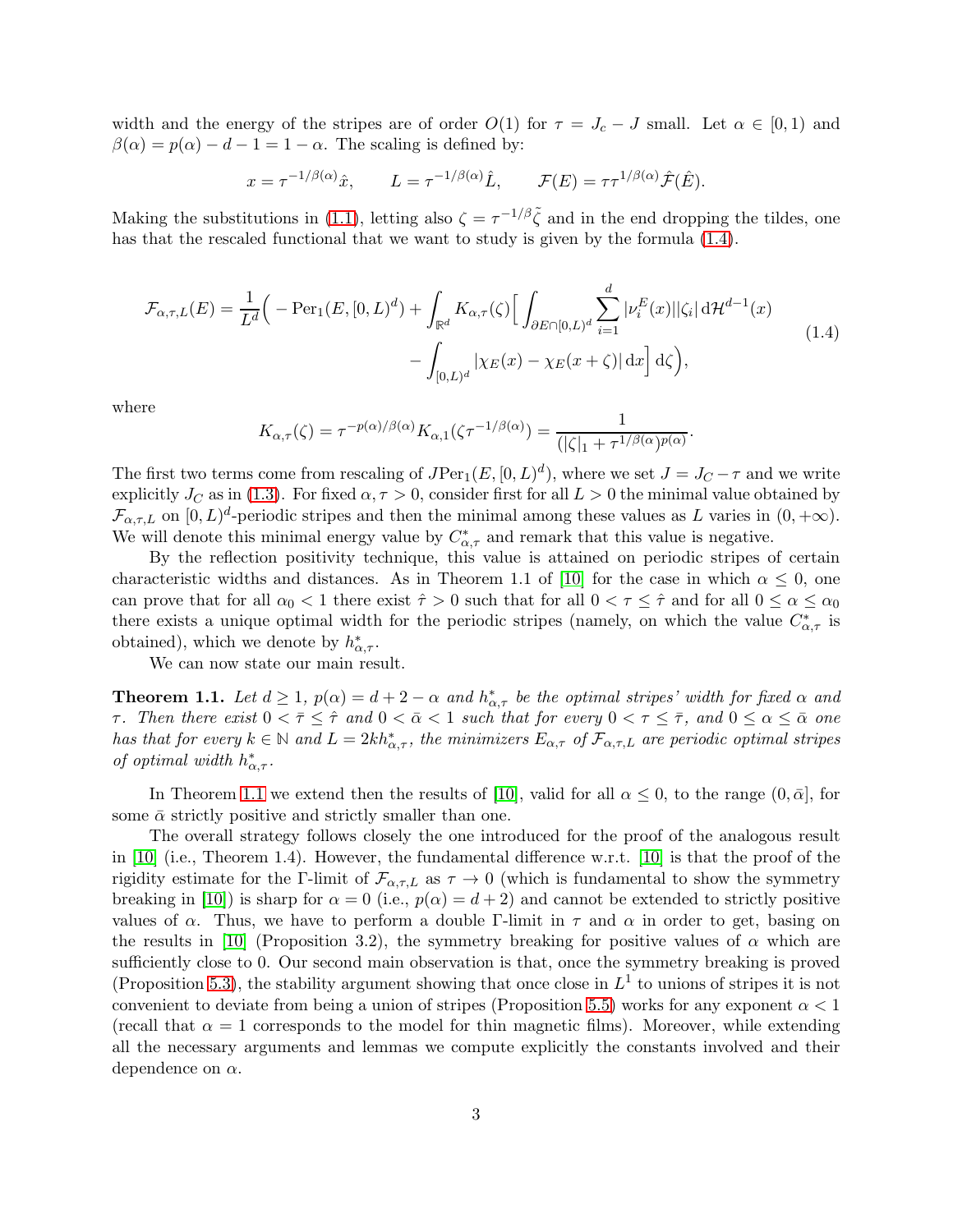## 2 Notation and preliminary results

Let  $d \geq 1$ . On  $\mathbb{R}^d$  let us denote by  $\langle \ldots \rangle$  the Euclidean scalar product and by |.| the Euclidean norm. Let  $e_1, \ldots, e_n$  be the canonical basis on  $\mathbb{R}^d$ . We will often employ slicing arguments, for this reason we need definitions concerning the *i*-th component. For  $x \in \mathbb{R}^d$  let  $x_i = e_i \langle x, e_i \rangle$  and  $x_i^{\perp} := x - x_i$ . Let  $|x|_1 = \sum_{i=1}^d |x_i|$  be the 1-norm and  $|x|_{\infty} = \max_i |x_i|$  the  $\infty$ -norm. While writing slicing formulas, with a slight abuse of notation we will sometimes identify  $x_i \in [0, L)^d$  with its coordinate in **R** w.r.t.  $e_i$  and  $\{x_i^{\perp} : x \in [0, L)^d\}$  with  $[0, L)^{d-1} \subset \mathbb{R}^{d-1}$  so that  $x_i \in [0, L)$  and  $x_i^{\perp} \in [0, L)^{d-1}.$ 

Whenever  $\Omega \subset \mathbb{R}^d$  is a measurable set, we denote by  $\mathcal{H}^{d-1}(\Omega)$  its  $(d-1)$ -dimensional Hausdorff measure and by  $|\Omega|$  its Lebesgue measure.

Given a measure  $\mu$  on  $\mathbb{R}^d$ , we denote by  $|\mu|$  its total variation.

We recall that a set  $E \subset \mathbb{R}^d$  is of (locally) finite perimeter if the distributional derivative of its characteristic function  $\chi_E$  is a (locally) finite measure. We denote by  $\partial E$  the reduced boundary of E and by  $\nu^E$  its exterior normal.

The anisotropic 1-perimeter of  $E$  is given by

$$
\operatorname{Per}_1(E, [0, L)^d) := \int_{\partial E \cap [0, L)^d} |\nu^E(x)|_1 d\mathcal{H}^{d-1}(x)
$$

and, for  $i \in \{1, \ldots, d\}$ 

$$
\text{Per}_{1i}(E, [0, L)^d) = \int_{\partial E \cap [0, L)^d} |\nu_i^E(x)| \, d\mathcal{H}^{d-1}(x),\tag{2.1}
$$

thus  $\text{Per}_1(E, [0, L)^d) = \sum_{i=1}^d \text{Per}_{1i}(E, [0, L)^d)$ .

For  $i \in \{1, \ldots, d\}$ , we define the one-dimensional slices of  $E \subset \mathbb{R}^d$  in direction  $e_i$  by

$$
E_{x_i^\perp}:=\left\{s\in [0,L):\, se_i+x_i^\perp\in E\right\},\qquad x_i^\perp\in [0,L)^{d-1}.
$$

Whenever E is a set of locally finite perimeter, for a.e.  $x_i^{\perp}$  its slice  $E_{x_i^{\perp}}$  is a set of locally finite perimeter in **R** and the following slicing formula holds for every  $i \in \{1, \ldots, d\}$ 

$$
\operatorname{Per}_{1i}(E, [0, L)^d) = \int_{\partial E \cap [0, L)^d} |\nu_i^E(x)| d\mathcal{H}^{d-1}(x) = \int_{[0, L)^{d-1}} \operatorname{Per}_1(E_{x_i^{\perp}}, [0, L)) dx_i^{\perp}.
$$

When  $d = 1$  one can define

$$
Per_1(E, [0, L)) = Per(E, [0, L)) = \#(\partial E \cap [0, L)),
$$

where  $\partial E$  is the reduced boundary of E.

Consider  $E \subset \mathbb{R}$  a set of locally finite perimeter and  $s \in \partial E$  a point in the relative boundary of E. We will denote by

<span id="page-3-0"></span>
$$
s^{+} := \inf\{t' \in \partial E, \text{with } t' > s\}
$$
  

$$
s^{-} := \sup\{t' \in \partial E, \text{with } t' < s\}. \tag{2.2}
$$

We will also apply slicing on small cubes, depending on  $l$ , around a point. Therefore we introduce the following notation. For  $r > 0$  and  $x_i^{\perp}$  we let  $Q_r^{\perp}(x_i^{\perp}) = \{z_i^{\perp} : |x_i^{\perp} - z_i^{\perp}|_{\infty} \leq r\}$  or we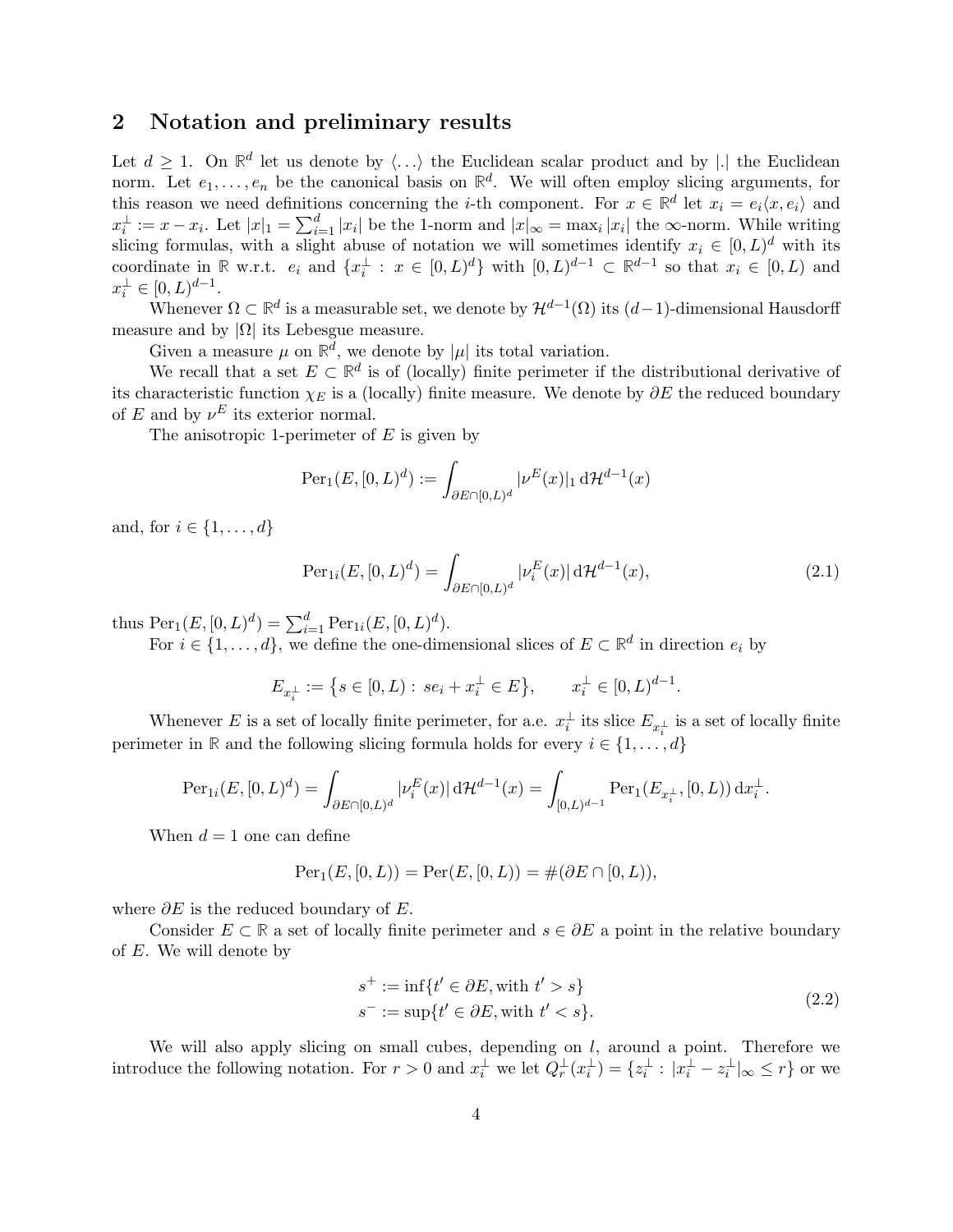think of  $x_i^{\perp} \in [0, L)^{d-1}$  as element of a lower dimensional space and  $Q_r^{\perp}(x_i^{\perp})$  as a subset of  $\mathbb{R}^{d-1}$ . We denote also by  $Q_r^i(t_i) \subset \mathbb{R}$  the interval of length r centred in  $t_i$ .

From [\[23,](#page-28-0) [10\]](#page-27-0) we recall that the following lower bound holds for all  $\alpha < 1$ .

$$
\mathcal{F}_{\alpha,\tau,L}(E) \ge -\frac{1}{L^d} \sum_{i=1}^d \text{Per}_{1i}(E, [0, L)^d) + \frac{1}{L^d} \sum_{i=1}^d \Big[ \int_{[0, L)^d \cap \partial E} \int_{\mathbb{R}^d} |\nu_i^E(x)| |\zeta_i| K_{\alpha,\tau}(\zeta) d\zeta d\mathcal{H}^{d-1}(x) \n- \int_{[0, L)^d} \int_{\mathbb{R}^d} |\chi_E(x + \zeta_i) - \chi_E(x)| K_{\alpha,\tau}(\zeta) d\zeta dx \Big] \n+ \frac{2}{d} \frac{1}{L^d} \sum_{i=1}^d \int_{[0, L)^d} \int_{\mathbb{R}^d} |\chi_E(x + \zeta_i) - \chi_E(x)| |\chi_E(x + \zeta_i^{\perp}) - \chi_E(x)| K_{\alpha,\tau}(\zeta) d\zeta dx. \tag{2.3}
$$

Notice that in  $(2.3)$  equality holds whenever the set E is a union of stripes. Thus, proving that optimal unions of stripes are the minimizers of the r.h.s. of [\(2.3\)](#page-4-0) implies that they are the minimizers for  $\mathcal{F}_{\alpha,\tau,L}$ .

Let us define

<span id="page-4-0"></span>
$$
\widehat{K}_{\alpha,\tau}(\zeta_i) = \int_{\mathbb{R}^{d-1}} K_{\alpha,\tau}(\zeta_i + \zeta_i^{\perp}) \,\mathrm{d}\zeta_i^{\perp}.
$$

<span id="page-4-1"></span>As in Section 7 of [\[10\]](#page-27-0) we further decompose the r.h.s. of [\(2.3\)](#page-4-0) as follows.

$$
-\frac{1}{L^{d}}\text{Per}_{1i}(E,[0,L)^{d}) + \frac{1}{L^{d}}\Big[\int_{[0,L)^{d}\cap\partial E}\int_{\mathbb{R}^{d}}|\nu_{i}^{E}(x)||\zeta_{i}|K_{\alpha,\tau}(\zeta)\,d\zeta\,d\mathcal{H}^{d-1}(x) -\int_{[0,L)^{d}}\int_{\mathbb{R}^{d}}|\chi_{E}(x+\zeta_{i})-\chi_{E}(x)|K_{\alpha,\tau}(\zeta)\,d\zeta\,dx\Big] = \frac{1}{L^{d}}\int_{[0,L)^{d-1}}\sum_{s\in\partial E_{t_{i}^{\perp}}\cap[0,L]}r_{i,\alpha,\tau}(E,t_{i}^{\perp},s)\,dt_{i}^{\perp},
$$
\n(2.4)

where for  $s \in \partial E_{t_i^{\perp}}$ 

<span id="page-4-2"></span>
$$
r_{i,\alpha,\tau}(E, t_i^{\perp}, s) := -1 + \int_{\mathbb{R}} |\zeta_i| \widehat{K}_{\alpha,\tau}(\zeta_i) d\zeta_i - \int_{s^-}^{s} \int_0^{+\infty} |\chi_{E_{t_i^{\perp}}} (u + \rho) - \chi_{E_{t_i^{\perp}}} (u) | \widehat{K}_{\alpha,\tau}(\rho) d\rho du - \int_{s}^{s^+} \int_{-\infty}^{0} |\chi_{E_{t_i^{\perp}}} (u + \rho) - \chi_{E_{t_i^{\perp}}} (u) | \widehat{K}_{\alpha,\tau}(\rho) d\rho du.
$$
\n(2.5)

and  $s^- < s < s^+$  are as in [\(2.2\)](#page-3-0). Defining

$$
f_E(t_i^{\perp}, t_i, \zeta_i^{\perp}, \zeta_i) := |\chi_E(t_i + t_i^{\perp} + \zeta_i) - \chi_E(t_i + t_i^{\perp})| |\chi_E(t_i + t_i^{\perp} + \zeta_i^{\perp}) - \chi_E(t_i + t_i^{\perp})|,
$$
(2.6)

one has that

$$
\frac{2}{d} \frac{1}{L^d} \sum_{i=1}^d \int_{[0,L)^d} \int_{\mathbb{R}^d} |\chi_E(x + \zeta_i) - \chi_E(x)| |\chi_E(x + \zeta_i^{\perp}) - \chi_E(x)| K_{\alpha,\tau}(\zeta) d\zeta dx =
$$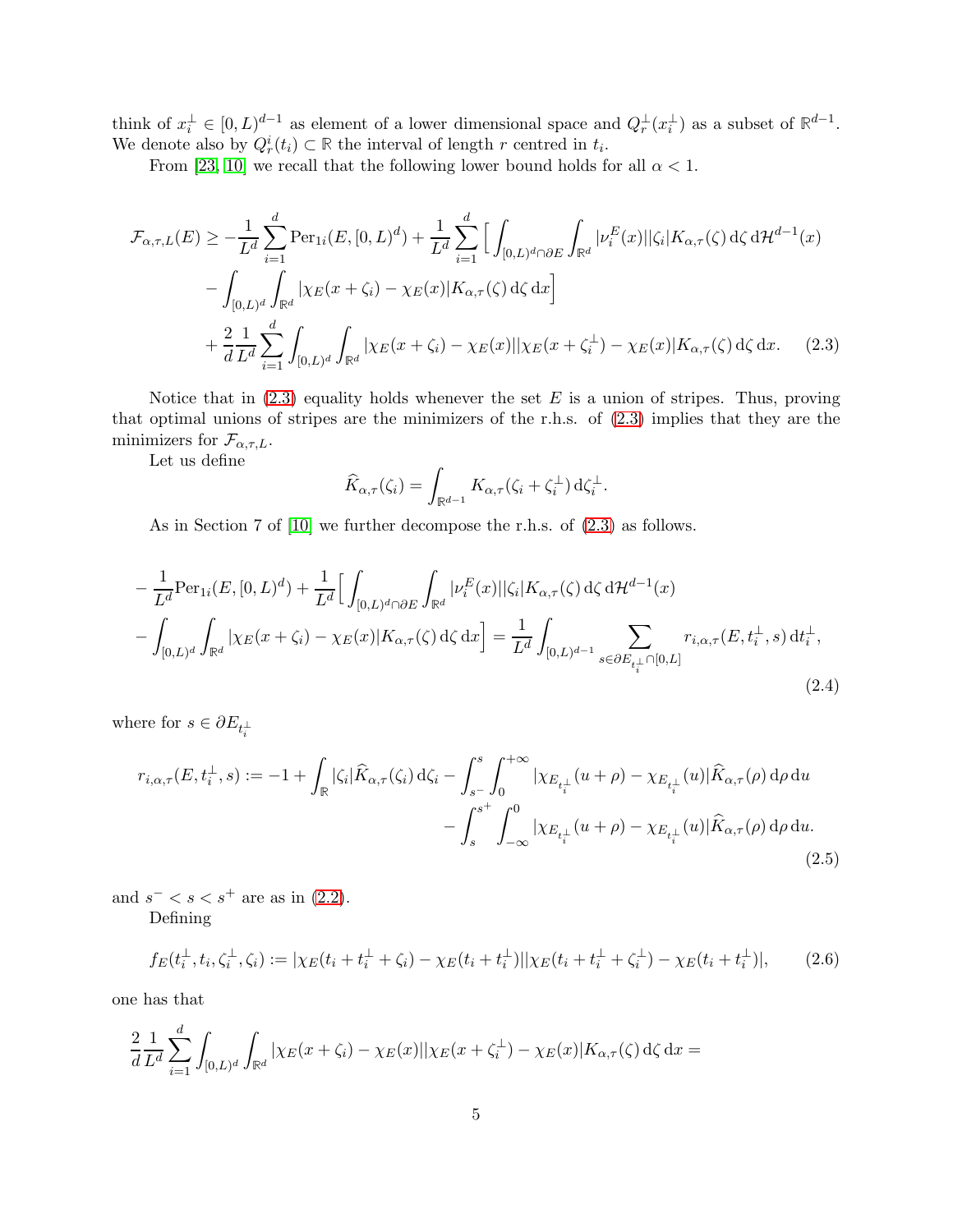$$
= \sum_{i=1}^{d} \frac{2}{d} \frac{1}{L^{d}} \int_{[0,L)^{d}} \int_{\mathbb{R}^{d}} f_{E}(t_{i}^{\perp}, t_{i}, \zeta_{i}^{\perp}, \zeta_{i}) K_{\alpha, \tau}(\zeta) d\zeta dt
$$
  

$$
= \sum_{i=1}^{d} \Big[ \frac{1}{L^{d}} \int_{[0,L)^{d-1}} \sum_{s \in \partial E_{t_{i}^{\perp}} \cap [0,L]} v_{i,\alpha, \tau}(E, t_{i}^{\perp}, s) dt_{i}^{\perp} + \frac{1}{L^{d}} \int_{[0,L)^{d}} w_{i,\alpha, \tau}(E, t_{i}^{\perp}, t_{i}) dt \Big], \quad (2.7)
$$

where

<span id="page-5-0"></span>
$$
w_{i,\alpha,\tau}(E,t_i^{\perp},t_i) = \frac{1}{d} \int_{\mathbb{R}^d} f_E(t_i^{\perp},t_i,\zeta_i^{\perp},\zeta_i) K_{\alpha,\tau}(\zeta) d\zeta.
$$
 (2.8)

and

$$
v_{i,\alpha,\tau}(E,t_i^{\perp},s) = \frac{1}{2d} \int_{s^-}^{s^+} \int_{\mathbb{R}^d} f_E(t_i^{\perp}, u, \zeta_i^{\perp}, \zeta_i) K_{\alpha,\tau}(\zeta) d\zeta du.
$$
 (2.9)

Hence, putting together [\(2.4\)](#page-4-1) and [\(2.7\)](#page-5-0) one has the following decomposition

<span id="page-5-2"></span>
$$
\mathcal{F}_{\alpha,\tau,L}(E) \geq \sum_{i=1}^{d} \frac{1}{L^d} \int_{[0,L)^{d-1}} \sum_{s \in \partial E_{t_i}(\cdot)} r_{i,\alpha,\tau}(E, t_i^{\perp}, s) dt_i^{\perp} \n+ \sum_{i=1}^{d} \frac{1}{L^d} \int_{[0,L)^{d-1}} \sum_{s \in \partial E_{t_i}(\cdot)} v_{i,\alpha,\tau}(E, t_i^{\perp}, s) dt_i^{\perp} \n+ \sum_{i=1}^{d} \frac{1}{L^d} \int_{[0,L)^d} w_{i,\alpha,\tau}(E, t_i^{\perp}, t_i) dt.
$$
\n(2.10)

The term  $r_{i,\alpha,\tau}$  penalizes oscillations with high frequency in direction  $e_i$ , namely sets E whose slices in direction  $e_i$  have boundary points at small minimal distance (see Lemma [5.1\)](#page-11-0). The term  $v_{i,\alpha,\tau}$  penalizes oscillations in direction  $e_i$  whenever the neighbourhood of the point in  $\partial E \cap Q_l(z)$ is close in  $L^1$  to a stripe oriented along  $e_j$  (see Proposition [5.5\)](#page-17-0).

<span id="page-5-3"></span>For every cube  $Q_l(z)$ , with  $l \leq L$  and  $z \in [0, L)^d$ , define now the following localization of  $\mathcal{F}_{\alpha,\tau,L}$ 

$$
\bar{F}_{i,\alpha,\tau}(E, Q_l(z)) := \frac{1}{l^d} \Big[ \int_{Q_l^{\perp}(z_i^{\perp})} \sum_{\substack{s \in \partial E_{t_i^{\perp}} \\ t_i^{\perp} + s e_i \in Q_l(z)}} (v_{i,\alpha,\tau}(E, t_i^{\perp}, s) + r_{i,\alpha,\tau}(E, t_i^{\perp}, s)) dt_i^{\perp} + \int_{Q_l(z)} w_{i,\alpha,\tau}(E, t_i^{\perp}, t_i) dt \Big],
$$
\n
$$
\bar{F}_{\alpha,\tau}(E, Q_l(z)) := \sum_{i=1}^d \bar{F}_{i,\alpha,\tau}(E, Q_l(z)).
$$
\n(2.11)

The following inequality holds:

<span id="page-5-1"></span>
$$
\mathcal{F}_{\alpha,\tau,L}(E) \ge \frac{1}{L^d} \int_{[0,L)^d} \bar{F}_{\alpha,\tau}(E, Q_l(z)) \,\mathrm{d}z. \tag{2.12}
$$

Since in [\(2.12\)](#page-5-1) equality holds for unions of stripes, in order to prove Theorem [1.1](#page-2-1) one can reduce to show that the minimizers of its right hand side are periodic optimal stripes provided  $\alpha$ ,  $\tau$  and L satisfy the conditions of the theorem.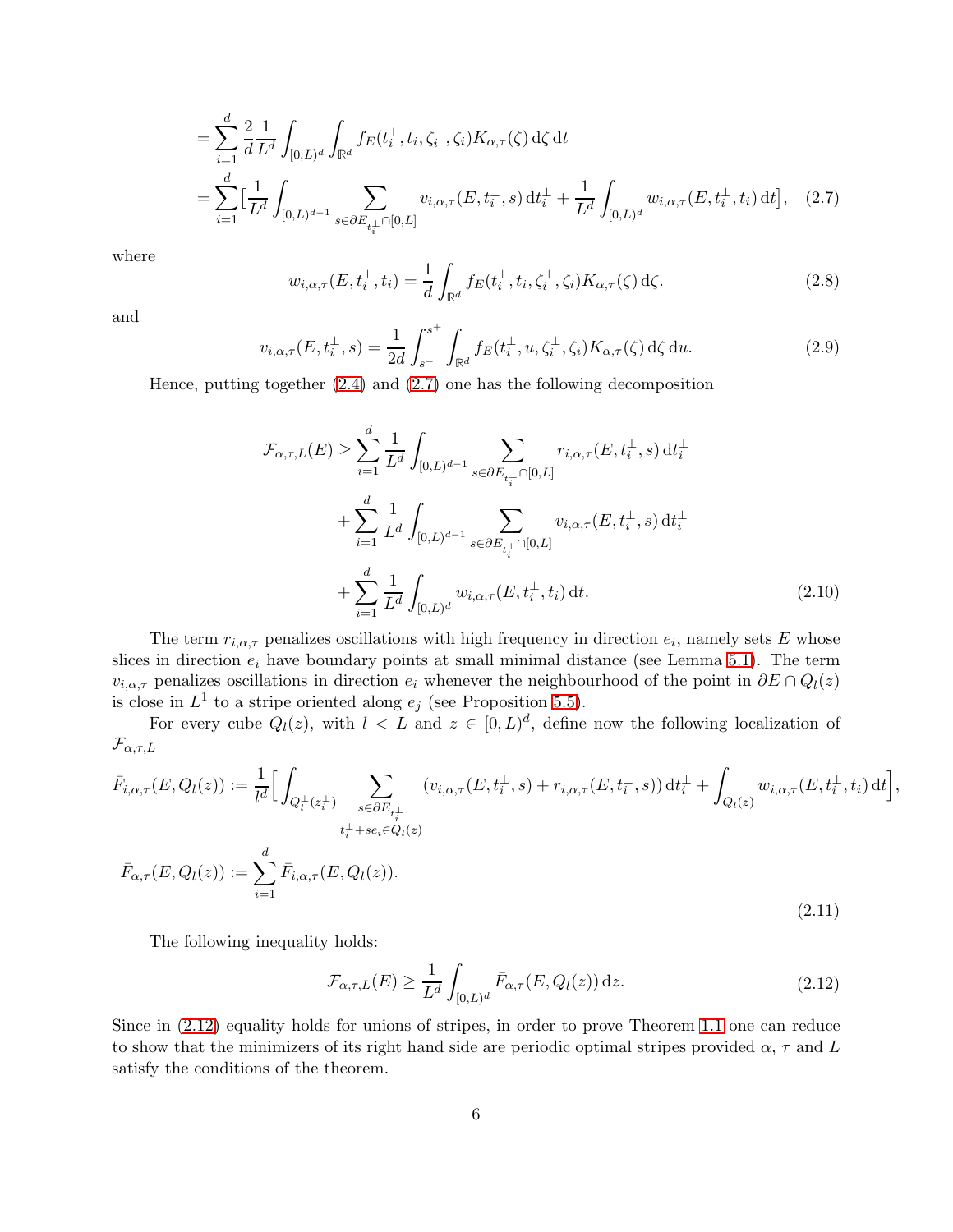In the next definition we recall a quantity introduced in [\[10\]](#page-27-0)[Definition 7.3] which measures the  $L^1$  distance of a set from being a union of stripes.

**Definition 2.1.** For every  $\eta$  we denote by  $\mathcal{A}^i_{\eta}$  the family of all sets F such that

- (i) they are union of stripes oriented along the direction  $e_i$
- (ii) their connected components of the boundary are distant at least  $\eta$ .

We denote by

<span id="page-6-0"></span>
$$
D_{\eta}^{i}(E,Q) := \inf \left\{ \frac{1}{\text{vol}(Q)} \int_{Q} |\chi_{E} - \chi_{F}| : F \in \mathcal{A}_{\eta}^{i} \right\} \quad and \quad D_{\eta}(E,Q) = \inf_{i} D_{\eta}^{i}(E,Q). \tag{2.13}
$$

Finally, we let  $\mathcal{A}_{\eta} := \cup_i \mathcal{A}_{\eta}^i$ .

We recall also the following properties of the functional defined in [\(2.13\)](#page-6-0).

<span id="page-6-3"></span>Remark 2.2. As observed in [\[10\]](#page-27-0) Remark 7.4, the distance function from the set of stripes satisfies the following properties.

(i) Let  $E \subset \mathbb{R}^d$ . Then the map  $z \mapsto D_\eta(E, Q_l(z))$  is Lipschitz, with Lipschitz constant  $C_d/l$ , where  $C_d$  is a constant depending only on the dimension d.

In particular, whenever  $D_{\eta}(E, Q_l(z)) > \alpha$  and  $D_{\eta}(E, Q_l(z')) < \beta$ , then  $|z - z'| > l(\alpha - \beta)/C_d$ .

(ii) For every  $\varepsilon$  there exists  $\delta_0 = \delta_0(\varepsilon)$  such that for every  $\delta \leq \delta_0$  whenever  $D^j_\eta(E, Q_l(z)) \leq \delta$  and  $D^i_\eta(E, Q_l(z)) \leq \delta$  with  $i \neq j$  for some  $\eta > 0$ , it holds

$$
\min\left(|Q_l(z)\setminus E|, |E\cap Q_l(z)|\right) \le \varepsilon. \tag{2.14}
$$

## <span id="page-6-1"></span>3 Monotonicity and scaling properties with respect to  $\alpha$  and  $\tau$

In this section we study more in details some basic properties of the kernel in dependence of the parameters  $\alpha$  and  $\tau$ . In particular, we explicitly compute fundamental constants which will be used during the proof of Theorem [1.1,](#page-2-1) at the aim of controlling the dependency on  $\alpha$ .

One has the following simple remark.

**Remark 3.1.** For  $\alpha < 1$  and  $0 < \tau < 1$  the kernel  $K_{\alpha,\tau}$  is continuous in  $\mathbb{R}^d \setminus \{0\}$ . Moreover we have that

$$
\lim_{\alpha \to 1} K_{\alpha, \tau}(\zeta) = \frac{1}{|\zeta|^{d+1}}\tag{3.1}
$$

$$
\lim_{\tau \to 0} K_{\alpha,\tau}(\zeta) = \frac{1}{|\zeta|^{p(\alpha)}} \qquad \forall \alpha < 1.
$$
\n(3.2)

<span id="page-6-2"></span>In the following two lemmas we summarize some useful explicit computations and properties of the kernel.

Lemma 3.2. One has the following: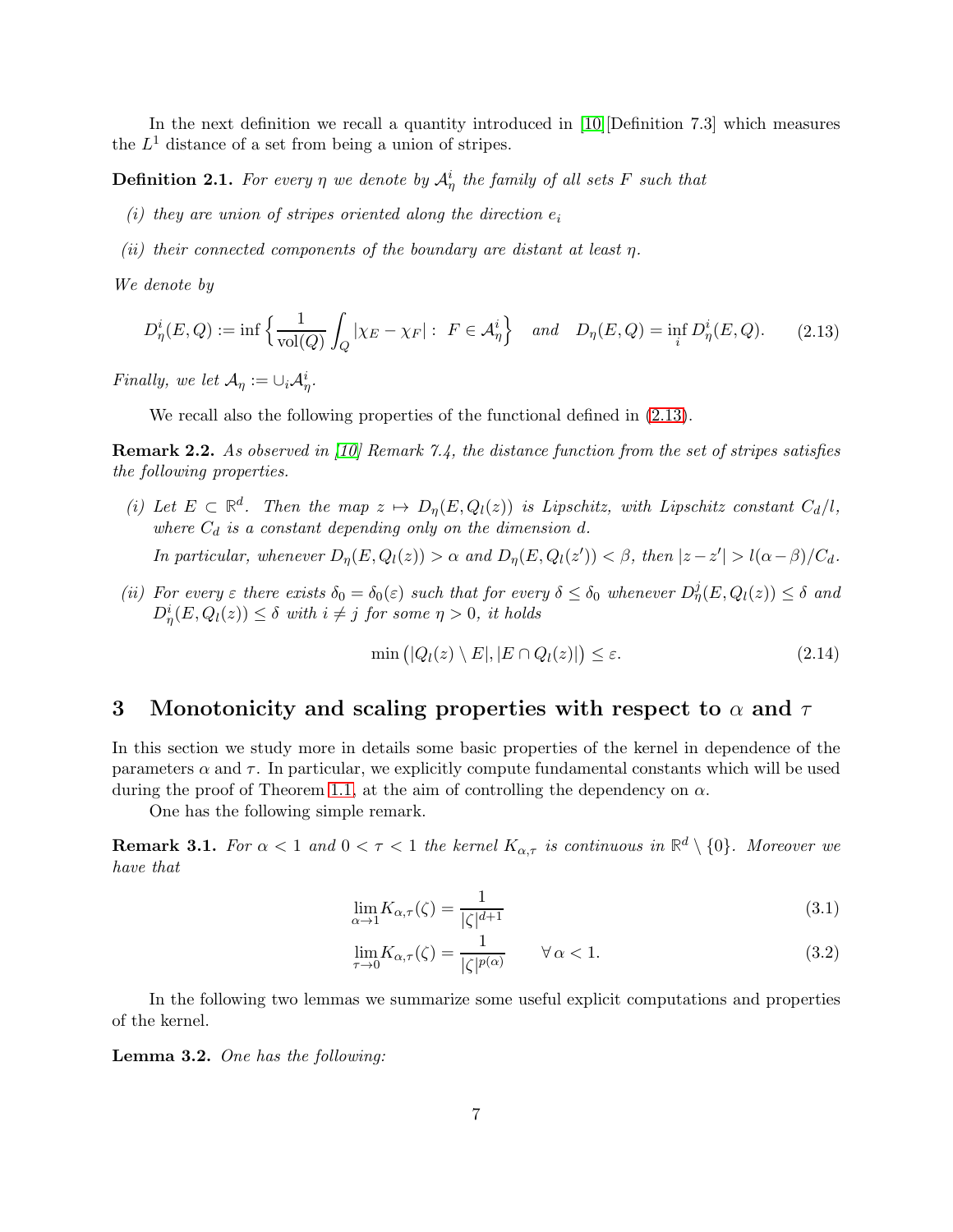1. For every  $\alpha < 1$ , one has that for every  $\tau > 0$ 

$$
\widehat{K}_{\alpha,\tau}(z) = \int_{\mathbb{R}^{d-1}} K_{\alpha,\tau}(ze_i + z_i^{\perp}) dz_i^{\perp} = C_{1,\alpha} \frac{1}{(|z| + \tau^{1/\beta(\alpha)})^{q(\alpha)}},\tag{3.3}
$$

<span id="page-7-0"></span>where

<span id="page-7-2"></span>
$$
C_{1,\alpha} = \int_{\mathbb{R}^{d-1}} \frac{1}{(|\xi|_1 + 1)^{p(\alpha)}} d\zeta
$$
 (3.4)

and  $q(\alpha) = p(\alpha) - d + 1 = 3 - \alpha > 2$ .

- 2. For every  $\alpha < 1$  and  $\tau > 0$ , the function  $\widehat{K}_{\alpha,\tau}$  is the Laplace transform of a positive function.
- 3. Let  $0 < \tau' < \tau \leq 1$ ,  $z \in \mathbb{R}^d$ . Then  $K_{\alpha,\tau'}(z) > K_{\alpha,\tau}(z)$ .
- 4. Let  $\tau = 0$ ,  $0 \le \alpha' < \alpha < 1$  and  $|z| < 1$ . Then,  $K_{\alpha',0}(z) > K_{\alpha,0}(z)$ .

*Proof.* Let us start to prove 1. One has that, by setting  $\zeta = (|z| + \tau^{1/\beta(\alpha)})\xi$  and applying the usual change of variables formula

$$
\widehat{K}_{\alpha,\tau}(z) = \int_{\mathbb{R}^{d-1}} \frac{1}{\left( |\zeta|_1 + |z| + \tau^{1/\beta(\alpha)} \right)^{p(\alpha)}} d\zeta
$$
\n
$$
= \int_{\mathbb{R}^{d-1}} \frac{\left( |z| + \tau^{1/\beta(\alpha)} \right)^{q-1}}{\left( |z| + \tau^{1/\beta(\alpha)} \right)^{p(\alpha)} \left( |\xi|_1 + 1 \right)^{p(\alpha)}} d\xi
$$
\n
$$
= C_{1,\alpha} \frac{1}{\left( |z| + \tau^{1/\beta(\alpha)} \right)^{q(\alpha)}}
$$

where  $C_{1,\alpha} = \int_{\mathbb{R}^{d-1}} \frac{1}{(|\xi|_1+1)^{p(\alpha)}} d\xi.$ 

For the proof of 2. we refer to [\[10\]](#page-27-0), Section 4.

The proof of 3. and 4. follows easily from the definition of the kernel.

<span id="page-7-4"></span>**Lemma 3.3.** Let  $0 \leq \alpha < 1$  and  $0 < \rho < 1$ . One has the following:

1.

$$
\int_{c}^{+\infty} \frac{z-c}{(z+\tau^{1/\beta(\alpha)})^{q(\alpha)}} \ge C_{2,\alpha} \min\{\tau^{-1}, c^{-\beta(\alpha)}\}
$$
\n(3.5)

<span id="page-7-1"></span>where

$$
C_{2,\alpha} = \frac{1}{(q(\alpha) - 1)(q(\alpha) - 2)}.\t(3.6)
$$

<span id="page-7-3"></span> $\Box$ 

2. For all  $\alpha_0 < 1$  there exist  $\varepsilon_1 > 0$  and  $\tau_1 > 0$  such that for all  $0 < \tau \leq \tau_1$ ,  $0 \leq \alpha \leq \alpha_0$  and  $0 < \varepsilon \leq \varepsilon_1$  one has that

$$
\frac{7C\varepsilon^{d+1}}{16(\varepsilon^{p(\alpha)} + \tau^{p(\alpha)/\beta(\alpha)})} > 1, \quad \text{where } C \text{ is such that } \quad K_{\alpha,\tau}(\zeta) \ge \frac{C}{|\zeta|^{p(\alpha)} + \tau^{p(\alpha)/\beta(\alpha)}},\tag{3.7}
$$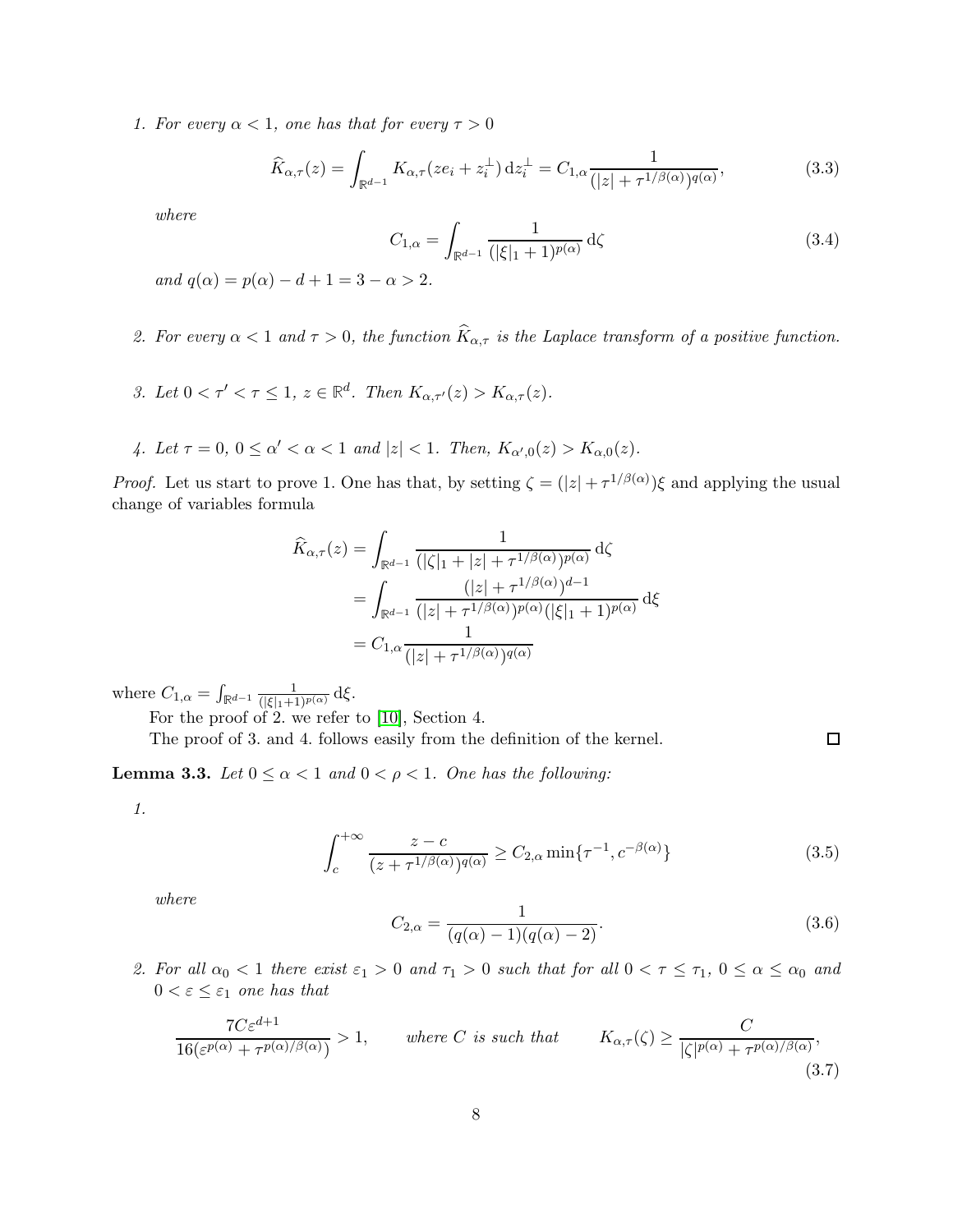# 3. The constants  $C_{1,\alpha}$  and  $C_{2,\alpha}$  defined respectively in [\(3.4\)](#page-7-0) and [\(3.6\)](#page-7-1) are increasing in  $\alpha$ .

Proof. Let us first prove 1. We have that

$$
\int_{c}^{+\infty} \frac{z-c}{(z+\tau^{1/\beta(\alpha)})^{q(\alpha)}} dz = \int_{c+\tau^{1/\beta(\alpha)}}^{+\infty} \frac{z-\tau^{1/\beta(\alpha)}-c}{z^{q(\alpha)}} dz
$$
  
\n
$$
= \frac{1}{2-q(\alpha)} [z^{2-q(\alpha)}]_{c+\tau^{1/\beta(\alpha)}}^{+\infty} - \frac{c+\tau^{1/\beta(\alpha)}}{1-q(\alpha)} [z^{1-q(\alpha)}]_{c+\tau^{1/\beta(\alpha)}}^{+\infty}
$$
  
\n
$$
= \frac{1}{(q(\alpha)-1)(q(\alpha)-2)} (c+\tau^{1/\beta(\alpha)})^{2-q(\alpha)}
$$
  
\n
$$
\geq \frac{1}{(q(\alpha)-1)(q(\alpha)-2)} \min{\{\tau^{-1}, c^{-\beta(\alpha)}}\},
$$

where we used the fact that  $q(\alpha) < 2$  if  $\alpha < 1$  and the identity  $2 - q(\alpha) = -\beta(\alpha)$ .

In order to prove 2., we notice that such  $\varepsilon_1, \tau_1$  exist since  $\beta(\alpha) \geq \beta(\alpha_0) > 0$  and

$$
0 \le \alpha \le \alpha_0 < 1 \quad \Rightarrow \quad p(\alpha) \ge p(\alpha_0) > d+1. \tag{3.8}
$$

Notice that the constant  $C$  in 2. is given by the equivalence of the 1-norm and the euclidean norm and the inequality  $(a + b)^p \leq 2^{p-1}(a^p + b^p)$ .

Point 3. follows directly from the definitions of  $C_{1,\alpha}$  and  $C_{2,\alpha}$ .

## 4 The one-dimensional problem

As in [\[10,](#page-27-0) [12\]](#page-27-10), in the proof of Theorem [1.1](#page-2-1) we will need to perform purely one-dimensional optimizations (see e.g. Lemma [5.6\)](#page-18-0). In particular, we need to know more precisely the dependence of the minimal energy value  $C_{\alpha,\tau}^*$  of the one-dimensional problem on  $\alpha$  and  $\tau$  (see Corollary [4.2\)](#page-10-0).

For any  $E \subset \mathbb{R}$  L-periodic set of finite perimeter we consider the one-dimensional functional

$$
\mathcal{F}^{1d}_{\alpha,\tau,L}(E) = \frac{1}{L} \Big( -\text{Per}(E, [0, L)) + \int_{\mathbb{R}} \widehat{K}_{\alpha,\tau}(z) \Big[ \text{Per}(E, [0, L)) |z| - \int_{0}^{L} |\chi_{E}(x) - \chi_{E}(x + z)| \,dx \Big] \,dz \Big)
$$
  
= 
$$
\frac{1}{L} \Big( -\text{Per}(E, [0, L)) + C_{1,\alpha} \int_{\mathbb{R}} \frac{1}{(|z| + \tau^{1/\beta(\alpha)})^{q(\alpha)}} \Big[ \text{Per}(E, [0, L)) |z| - \int_{0}^{L} |\chi_{E}(x) - \chi_{E}(x + z)| \,dx \Big] \,dz \Big)
$$
(4.1)

<span id="page-8-0"></span>,

 $\Box$ 

where we used formula [\(3.3\)](#page-7-2).

By the reflection positivity technique, introduced in the context of quantum field theory [\[37\]](#page-28-17) and then applied for the first time in statistical mechanics in [\[15\]](#page-27-12), it is now a well known fact that minimizers of [\(4.1\)](#page-8-0) are periodic unions of stripes. For the first appearance of the technique in models with short-range and Coulomb type interactions see [\[14\]](#page-27-13) and for further applications in one-dimensional models [\[16\]](#page-27-3), [\[17\]](#page-27-14) and [\[18\]](#page-27-15).

The above motivates the following definition. For  $h > 0$ , let  $E_h := \bigcup_{k \in \mathbb{Z}} [(2k)h, (2k+1)h].$ Then, we define

$$
e_{\alpha,\tau}(h) := \mathcal{F}_{\alpha,\tau,2h}^{1d}(E_h) = \lim_{L \to +\infty} \mathcal{F}_{\alpha,\tau,L}^{1d}(E_h).
$$

One has the following (for analogues computation when  $\tau = 0$  see [\[23\]](#page-28-0)):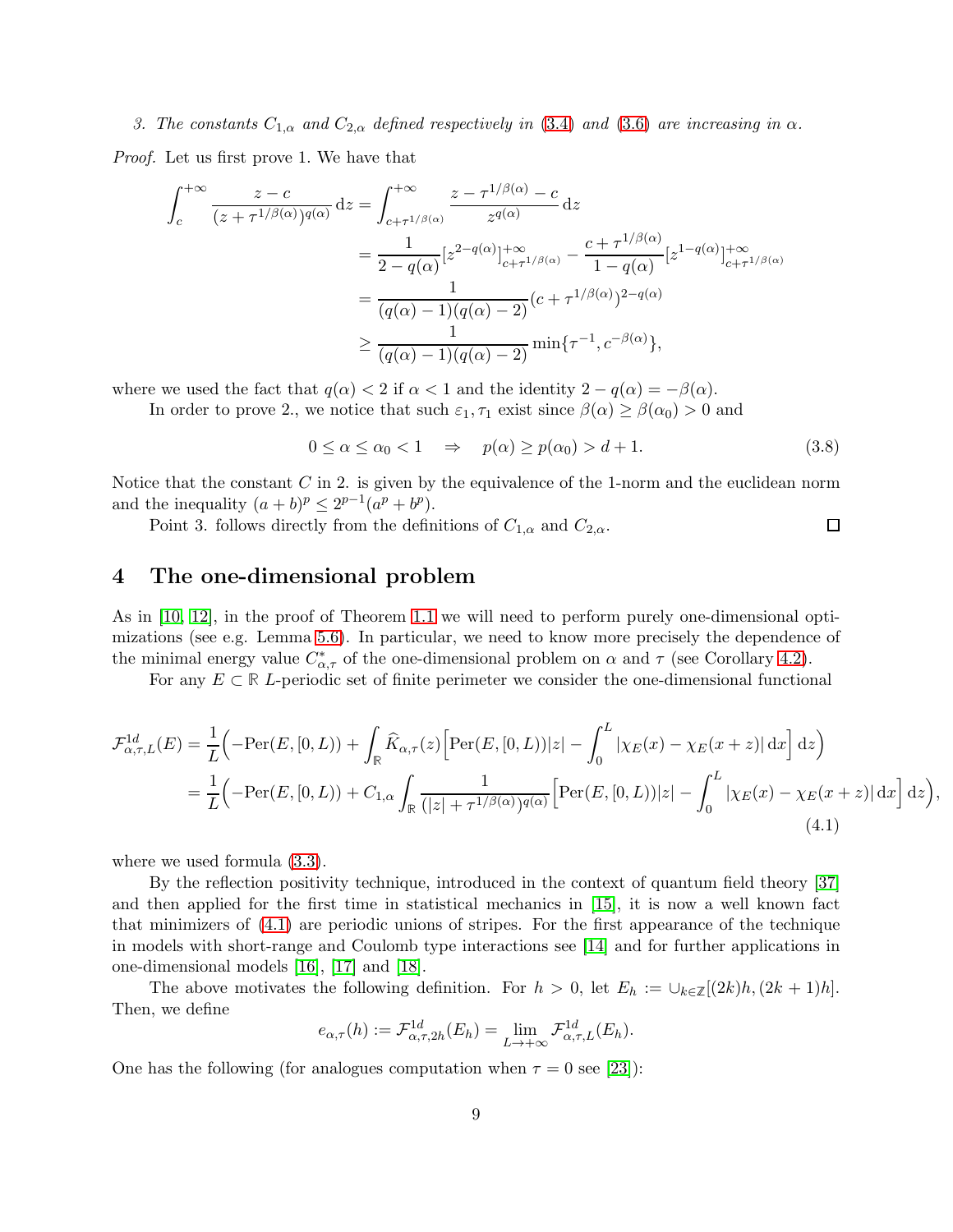**Lemma 4.1.** For every  $h > 0$ , it holds

$$
e_{\alpha,\tau}(h) = -\frac{1}{h} + \frac{C_{1,\alpha}C_{2,\alpha}}{h} \Big[ 2(h + \tau^{1/\beta(\alpha)})^{-(q(\alpha)-2)} - 2(2h + \tau^{1/\beta(\alpha)})^{-(q(\alpha)-2)} + \sum_{k \ge 3} \frac{(-1)^{k+1}}{(kh + \tau^{1/\beta(\alpha)})^{q(\alpha)-2}} \Big].
$$
\n(4.2)

In particular,

<span id="page-9-1"></span><span id="page-9-0"></span>
$$
e_{\alpha,0}(h) = -\frac{1}{h} + h^{-(q(\alpha)-1)} C_{1,\alpha} C_{2,\alpha} \Big[ 2 - 2^{3-q(\alpha)} + \sum_{k \ge 3} \frac{(-1)^{k+1}}{k^{(q(\alpha)-2)}} \Big]. \tag{4.3}
$$

Proof. Since the contribution of the perimeter to the energy is clear, we just need to compute the non-local interaction. Denote by

$$
A_{\tau,\alpha} := \int_{\mathbb{R}} \frac{1}{|z + \tau^{1/\beta(\alpha)}|^{q(\alpha)}} \left[ \text{Per}(E_h, [0, 2h)) |z| - \int_0^{2h} |\chi_{E_h}(x) - \chi_{E_h}(x + z)| dx \right] dz.
$$

Notice that

$$
A_{\tau,\alpha} = \int_{\mathbb{R}} \frac{1}{|z+\tau^{1/\beta(\alpha)}|^{q(\alpha)}} \left( |z| - \int_0^h \chi_{E_h^c}(x+z) dx \right) dz + \int_{\mathbb{R}} \frac{1}{|z+\tau^{1/\beta(\alpha)}|^{q(\alpha)}} \left( |z| - \int_h^{2h} \chi_{E_h}(x+z) dx \right) dz
$$
  
= 
$$
2 \int_{\mathbb{R}} \frac{1}{|z+\tau^{1/\beta(\alpha)}|^{q(\alpha)}} \left( |z| - \int_0^h \chi_{E_h^c}(x+z) dx \right) dz = 4 \int_{\mathbb{R}^+} \frac{1}{|z+\tau^{1/\beta(\alpha)}|^{q(\alpha)}} \left( z - \int_0^h \chi_{E_h^c}(x+z) dx \right) dz,
$$

where we have first made the change of variables  $x = y + h$  and used that  $x + z \in E_h$  is equivalent to  $y + z \in E_h^c$  and then, for  $z < 0$ , we have let  $z' = -s$  and  $x' = h - x$  (so that if  $x + z \in E_h^c$ , also  $x' + z' \in E_h^c$ .

Since in  $\mathbb{R}^+$  one has that  $\chi_{E_h^c} = \chi_{[0,h]^c} - \sum_{k \geq 1} \chi_{[(2k)h,(2k+1)h]},$ 

$$
\int_{\mathbb{R}^+} \frac{1}{|z+\tau^{1/\beta(\alpha)}|^{q(\alpha)}} \left(z - \int_0^h \chi_{E_h^c}(x+z) dx\right) dz = \int_{\mathbb{R}^+} \frac{1}{|z+\tau^{1/\beta(\alpha)}|^{q(\alpha)}} \left(z - \int_0^h \chi_{[0,h]^c}(x+z) dx\right) dz
$$

$$
+ \sum_{k\geq 1} \int_{\mathbb{R}^+} \frac{1}{|z+\tau^{1/\beta(\alpha)}|^{q(\alpha)}} \int_0^h \chi_{[(2k)h,(2k+1)h]}(x+z) dx dz.
$$

The first term on the right-hand side can be computed as

$$
\int_{\mathbb{R}^+} \frac{1}{|z+\tau^{1/\beta(\alpha)}|^{q(\alpha)}} \left(z - \int_0^h \chi_{[0,h]^c}(x+z) dx\right) dz = \int_h^{+\infty} \frac{z-h}{|z+\tau^{1/\beta(\alpha)}|^{q(\alpha)}} = \frac{(h+\tau^{1/\beta(\alpha)})^{-(q(\alpha)-2)}}{(q(\alpha)-2)(q(\alpha)-1)},
$$

while for the second term we can use that for  $k \geq 1$ ,

$$
\int_{\mathbb{R}^+} \frac{1}{|z + \tau^{1/\beta(\alpha)}|^{q(\alpha)}} \int_0^h \chi_{[(2k)h,(2k+1)h]}(x+z) \,dx \,dz = \sum_{k \ge 1} \int_{(2k)h}^{(2k+1)h} \int_{x-h}^x \frac{1}{|z + \tau^{1/\beta(\alpha)}|^{q(\alpha)}} \,dz \,dx
$$

$$
= C_{2,\alpha} \sum_{k \ge 1} \Big[ \frac{1}{((2k+1)h + \tau^{1/\beta(\alpha)})^{q(\alpha)-2}} + \frac{1}{((2k-1)h + \tau^{1/\beta(\alpha)})^{q(\alpha)-2}} - \frac{2}{(2kh + \tau^{1/\beta(\alpha)})^{q(\alpha)-2}} \Big]
$$

Putting together the two estimates above, we get [\(4.2\)](#page-9-0) and [\(4.3\)](#page-9-1).

 $\Box$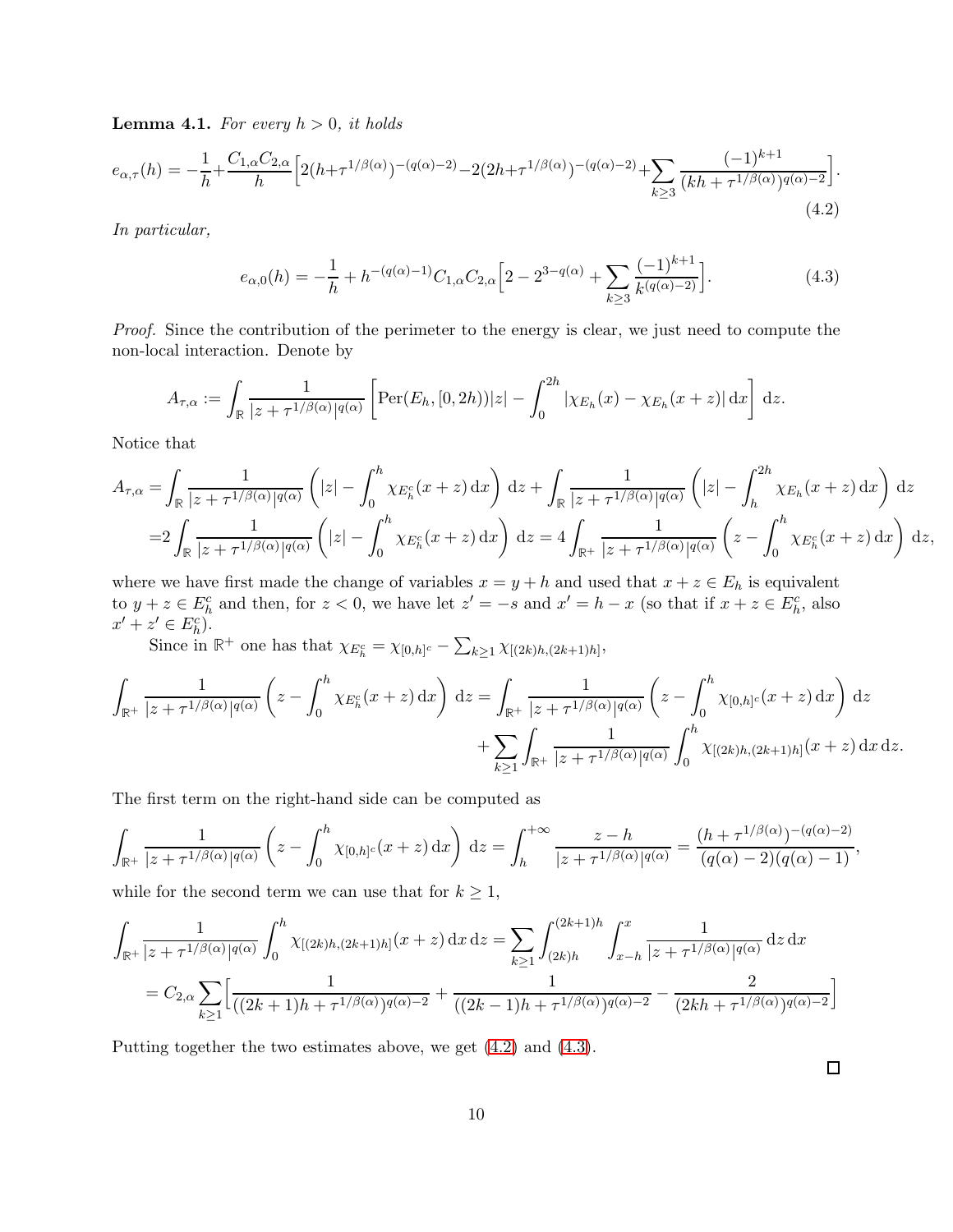<span id="page-10-0"></span>As a consequence of the formulas  $(4.2)$  and  $(4.3)$  for the energies of the stripes of width h, one has the following upper bounds for the minimal energies achieved by stripes of the same width and distance.

**Corollary 4.2.** For every  $\alpha_0 < 1$  there exists a constant  $\sigma_{\alpha_0} < 0$  such that for all  $0 \le \alpha \le \alpha_0$  and for all  $\tau > 0$  it holds

$$
C_{\alpha,\tau}^* = \inf_{h>0} e_{\alpha,\tau}(h) \le \sigma_{\alpha_0}.\tag{4.4}
$$

*Proof.* By direct computation, one has that  $e_{\alpha,0}$  reaches its minimum at

$$
h_{\alpha,0}^* = \left( (q(\alpha) - 1)C_{1,\alpha} C_{2,\alpha} C_{3,\alpha} \right)^{1/(q(\alpha) - 2)}, \tag{4.5}
$$

where for simplicity we set

$$
C_{3,\alpha} = \left[2 - 2^{3 - q(\alpha)} + \sum_{k \ge 3} \frac{(-1)^{k+1}}{k^{(q(\alpha) - 2)}}\right].
$$
\n(4.6)

In particular,

$$
C_{\alpha,0}^* = e_{\alpha,0}(h_{\alpha,0}^*) = \frac{(2 - q(\alpha))C_{1,\alpha}C_{2,\alpha}C_{3,\alpha}}{((q(\alpha) - 1)C_{1,\alpha}C_{2,\alpha}C_{3,\alpha})^{(q(\alpha) - 1)/(q(\alpha) - 2)}},\tag{4.7}
$$

thus in particular since  $q(\alpha) \geq 3 - \alpha_0 > 2$  there exists a constant  $\sigma_{\alpha_0} < 0$  such that

<span id="page-10-1"></span>
$$
C_{\alpha,0}^* \le \sigma_{\alpha_0} \qquad \forall \, 0 \le \alpha \le \alpha_0 < 1. \tag{4.8}
$$

From formula [\(4.2\)](#page-9-0) we get

$$
\frac{d}{d\tau}e_{\alpha,\tau}(h) = \frac{C_{1,\alpha}C_{2,\alpha}(2-q(\alpha))\tau^{(1/\beta(\alpha))-1}}{h} \left[2(h+\tau^{1/\beta(\alpha)})^{1-q(\alpha)} - 2(2h+\tau^{1/\beta(\alpha)})^{1-q(\alpha)} + \sum_{k\geq 3} \frac{(-1)^{k+1}}{(kh+\tau^{1/\beta(\alpha)})^{q(\alpha)-1}}\right]
$$
\n
$$
\leq 0,
$$
\n(4.9)

where in the last inequality we used the following facts:

• for  $0 \le \alpha \le \alpha_0 < 1$  one has that  $q(\alpha) \ge 3 - \alpha_0 > 2$  and  $0 < \beta(\alpha) \le 1$ ;

• 
$$
2(h + \tau^{1/\beta(\alpha)})^{1-q(\alpha)} - 2(2h + \tau^{1/\beta(\alpha)})^{1-q(\alpha)} \ge (2 - 2^{\alpha - 1})(h + \tau^{1/\beta(\alpha)})^{1-q(\alpha)} > 0;
$$

$$
\sum_{k\geq 3} \frac{(-1)^{k+1}}{(kh+\tau^{1/\beta(\alpha)})^{q(\alpha)-1}} > 0.
$$

Hence the upper bound [\(4.8\)](#page-10-1) extends to  $C^*_{\alpha,\tau}$ .

**Remark 4.3.** Notice that if  $0 \le \alpha \le \alpha_0 < 1$ , then  $e_{\alpha,\tau}(h) + \frac{1}{h} > 0$  and  $e_{\alpha,\tau}(h) + \frac{1}{h} \to +\infty$  as  $h \to 0$ .

 $\Box$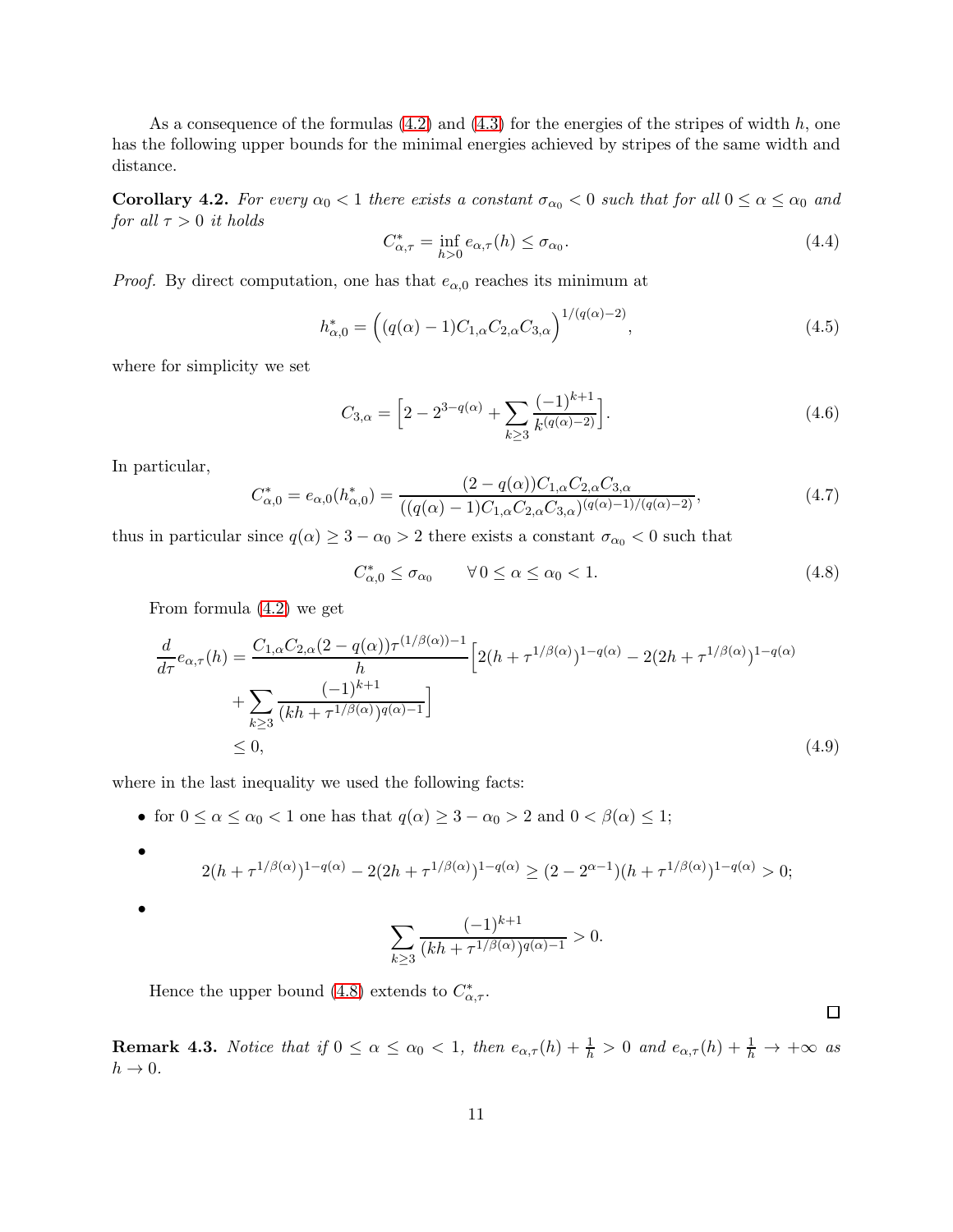## 5 Rigidity, stability and preliminary lemmas

In this section we collect a series of Lemmas and Propositions which contain the main estimates used in the proof of Theorem [1.1.](#page-2-1)

Thanks to the explicit computations of constants in dependence of  $\alpha$  performed in Section [3,](#page-6-1) we can now extend most of the main lemmas of [\[10\]](#page-27-0)[Section 7] to values  $\alpha < 1$ . In particular, the stability estimates of Proposition [5.5](#page-17-0) hold for all  $\alpha$  < 1. The main issue is represented by the Rigidity Proposition [5.3,](#page-13-0) in which by the optimality of the rigidity as  $\tau \to 0$  for values  $\alpha \leq 0$  (see [\[10\]](#page-27-0)[Proposition 3.2]) we will have to pass to the limit also for  $\alpha \to 0$  and  $\alpha > 0$ . This will be the only point in the proof for which the validity of Theorem [1.1](#page-2-1) cannot be extended with this techniques for arbitrary values of  $\alpha < 1$ .

We start with the following lemma, analogue of Remark 7.1 in [\[10\]](#page-27-0).

<span id="page-11-0"></span>**Lemma 5.1.** For any  $\alpha_0 < 1$  there exist  $\eta_0 > 0$  and  $\tau_0 > 0$  such that for every  $0 \leq \alpha < \alpha_0$  and  $0 < \tau < \tau_0$ , whenever  $E \subset \mathbb{R}^d$  and  $s^- < s < s^+ \in \partial E_{t_i^{\perp}}$  are three consecutive points satisfying  $\min(|s - s^-|, |s^+ - s|) < \eta_0$ , then  $r_{i,\alpha,\tau}(E, t_i^{\perp}, s) > 0$ .

<span id="page-11-2"></span>In particular, the following estimate holds

$$
r_{i,\alpha,\tau}(E, t_i^{\perp}, s) \ge -1 + C_{1,\alpha} C_{2,\alpha} \min(|s - s^+|^{-\beta(\alpha)}, \tau^{-1}) + C_{1,\alpha} C_{2,\alpha} \min(|s - s^-|^{-\beta(\alpha)}, \tau^{-1}) \quad (5.1)
$$

where  $C_{1,\alpha}$  and  $C_{2,\alpha}$  are defined respectively in [\(3.4\)](#page-7-0) and [\(3.6\)](#page-7-1).

Proof. As in [\[10\]](#page-27-0) Remark 7.1 one has that

$$
\begin{aligned} \forall \, &\rho \in (0,+\infty), \quad \text{it holds:} \quad \int_{s^-}^s \left| \chi_{E_{t_i^\perp}}(u+\rho) - \chi_{E_{t_i^\perp}}(u) \right| \mathrm{d} u \leq \min(\rho, |s-s^-|) \\ \forall \, &\rho \in (-\infty,0), \quad \text{it holds:} \quad \int_{s}^{s^+} \left| \chi_{E_{t_i^\perp}}(u+\rho) - \chi_{E_{t_i^\perp}}(u) \right| \mathrm{d} u \leq \min(-\rho, |s-s^+|), \end{aligned}
$$

<span id="page-11-1"></span>thus

$$
r_{i,\alpha,\tau}(E, t_i^{\perp}, s) \ge -1 + \int_{|s-s^-|}^{+\infty} (\rho - |s-s^-|) \widehat{K}_{\alpha,\tau}(\rho) d\rho + \int_{-\infty}^{-|s-s^+|} (-\rho - |s-s^+|) \widehat{K}_{\alpha,\tau}(\rho) d\rho. (5.2)
$$

By applying to [\(5.2\)](#page-11-1) the formula [\(3.3\)](#page-7-2) for  $\widehat{K}_{\alpha,\tau}$  and then the estimate [\(3.5\)](#page-7-3) with  $c = |s - s^-|$ (resp.  $c = |s - s^+|$ ), one obtains [\(5.1\)](#page-11-2).

From the lower bound [\(5.1\)](#page-11-2) the statement of the lemma follows immediately observing that for any  $0 \le \alpha \le \alpha_0 < 1$  one has that (point 4 of Lemma [3.3\)](#page-7-4)

$$
C_{1,\alpha}C_{2,\alpha} \ge C_{1,0}C_{2,0} > 0\tag{5.3}
$$

and  $\beta(\alpha) > \beta(\alpha_0) > 0$ .

 $\Box$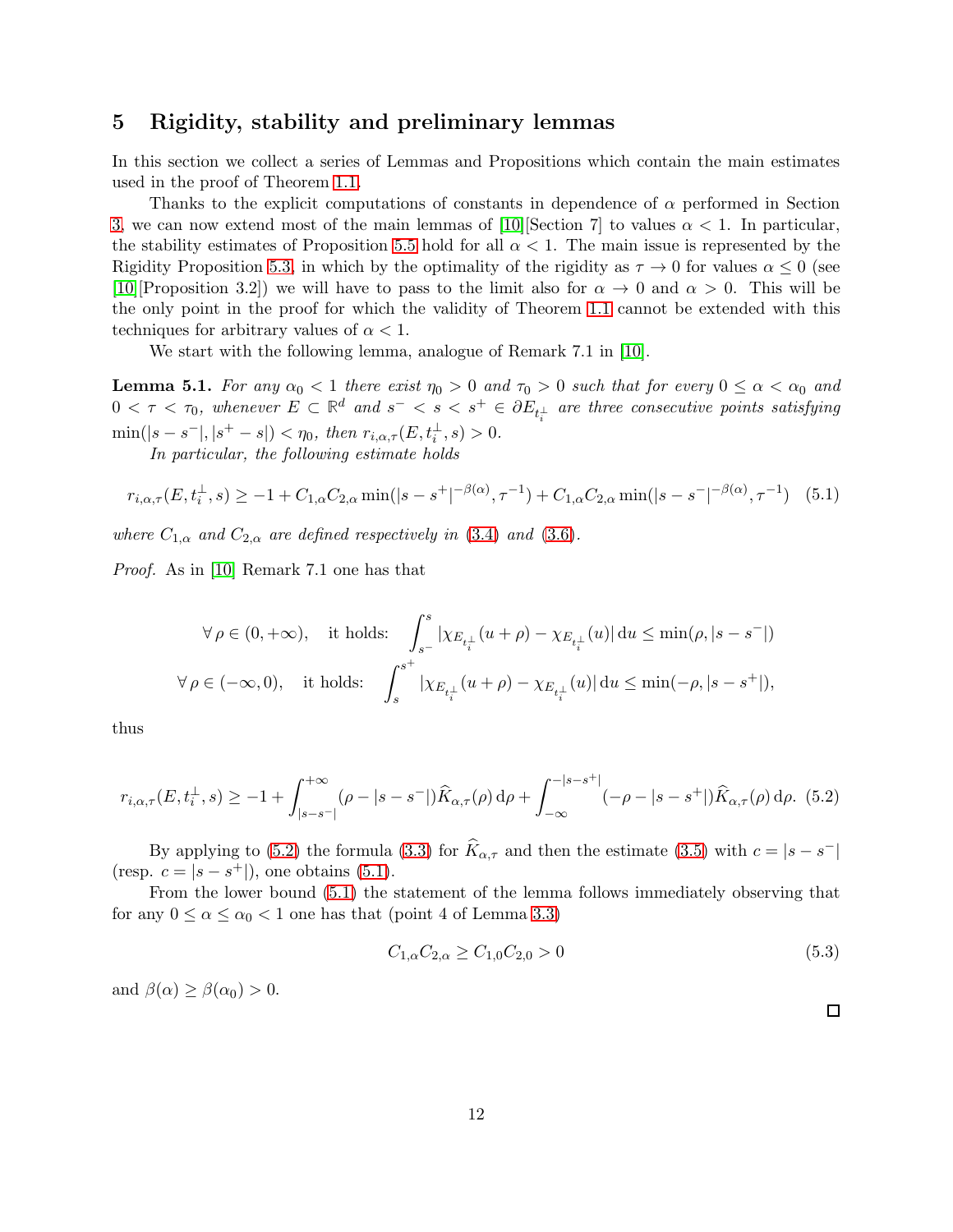It is convenient to introduce the one-dimensional analogue of [\(2.5\)](#page-4-2). Given E ⊂ **R** a set of locally finite perimeter and let  $s^-, s, s^+ \in \partial E$ , we define

<span id="page-12-0"></span>
$$
r_{\alpha,\tau}(E,s) := -1 + \int_{\mathbb{R}} |\rho| \widehat{K}_{\alpha,\tau}(\rho) d\rho - \int_{s^-}^{s} \int_0^{+\infty} |\chi_E(\rho + u) - \chi_E(u)| \widehat{K}_{\alpha,\tau}(\rho) d\rho du - \int_{s}^{s^+} \int_{-\infty}^{0} |\chi_E(\rho + u) - \chi_E(u)| \widehat{K}_{\alpha,\tau}(\rho) d\rho du.
$$
 (5.4)

The quantities defined in [\(2.5\)](#page-4-2) and [\(5.4\)](#page-12-0) are related via  $r_{i,\alpha,\tau}(E, t_i^{\perp}, s) = r_{\alpha,\tau}(E_{t_i^{\perp}}, s)$ .

<span id="page-12-3"></span>In the next lemma, as in Lemma 7.5 in [\[10\]](#page-27-0), we determine a lower bound for the first term of the decomposition  $(2.10)$  as  $(\alpha, \tau) \rightarrow (0, 0)$ .

**Lemma 5.2.** Let  $E_{0,0}, \{E_{\alpha,\tau}\}\subset \mathbb{R}$  be a family of sets of locally finite perimeter and  $I\subset \mathbb{R}$  be an open bounded interval. Moreover, assume that  $E_{\alpha,\tau} \to E_{0,0}$  in  $L^1(I)$ . If we denote by  $\{k_1^{0,0}\}$  $\{ \delta^{0,0}_{1},\ldots, \delta^{0,0}_{m_{0,0}} \} =$  $\partial E_{0,0} \cap I$ , then

<span id="page-12-1"></span>
$$
\liminf_{\substack{(\alpha,\tau)\downarrow(0,0)}} \sum_{\substack{s \in \partial E_{\alpha,\tau} \\ s \in I}} r_{\alpha,\tau}(E_{\alpha,\tau},s) \ge \sum_{i=1}^{m_{0,0}-1} (-1 + C_{1,0}C_{2,0} |k_i^{0,0} - k_{i+1}^{0,0}|^{-1}),\tag{5.5}
$$

where  $r_{\alpha,\tau}$  is defined in [\(5.4\)](#page-12-0).

*Proof.* Let us denote by  $\{k_1^{\alpha,\tau}\}$  $\{a,\tau}_{1},\ldots,k_{m_{\alpha,\tau}}^{\alpha,\tau}$  =  $\partial E_{\alpha,\tau} \cap I$ . We will also denote by

$$
k_0^{\alpha,\tau} = \sup \{ s \in \partial E_{\alpha,\tau} : s < k_1^{\alpha,\tau} \} \qquad \text{and} \qquad k_{m_{\alpha,\tau}+1}^{\alpha,\tau} = \inf \{ s \in \partial E_{\alpha,\tau} : s > k_{m_{\alpha,\tau}}^{\alpha,\tau} \}.
$$

Denote by A the r.h.s. of  $(5.5)$ . From  $(5.1)$ , one has that

$$
r_{\alpha,\tau}(E_{\alpha,\tau},k_i^{\alpha,\tau}) \geq -1 + C_{1,\alpha}C_{2,\alpha} \left[ \min(|k_i^{\alpha,\tau} - k_{i+1}^{\alpha,\tau}|^{-\beta(\alpha)}, \tau^{-1}) + \min(|k_i^{\alpha,\tau} - k_{i-1}^{\alpha,\tau}|^{-\beta(\alpha)}, \tau^{-1}) \right].
$$

Then fixing  $\alpha_0 < 1$  there exists  $\eta = \eta(A, \alpha_0)$  such that for every  $\alpha \leq \alpha_0$  and for every  $|s - t| < \eta$ :

$$
C_{1,\alpha}C_{2,\alpha}|s-t|^{-\beta(\alpha)} \ge C_{1,0}C_{2,0}|s-t|^{-\beta(\alpha_0)} \ge \bar{C}\eta^{-\beta(\alpha_0)} \ge A.
$$
\n(5.6)

In [\(5.6\)](#page-12-2) we have used the following: point 4 of Lemma [3.3](#page-7-4) and the fact that  $\beta(\alpha)$  is decreasing in  $\alpha$  and  $\beta(\alpha) > 0$  for all  $\alpha < 1$ .

Thus, there exist  $\eta$  and  $\bar{\tau} > 0$  such that for every  $\tau \leq \bar{\tau}$ ,  $\alpha \leq \alpha_0$ , whenever

<span id="page-12-2"></span>
$$
\min_{i \in \{0, \dots, m_{\alpha, \tau}\}} |k_{i+1}^{\alpha, \tau} - k_i^{\alpha, \tau}| < \eta
$$

then

$$
\sum_{\substack{s \in \partial E_{\alpha,\tau} \\ s \in I}} r_{\alpha,\tau}(E_{\alpha,\tau},s) \geq A.
$$

Hence, assume there exists a subsequence  $\alpha_k, \tau_k$  such that  $|k_{i+1}^{\alpha_k, \tau_k} - k_i^{\alpha_k, \tau_k}| > \eta$  for all  $i \leq m_{\alpha_k, \tau_k}$ . Up to relabeling, let us assume that it holds true for the whole sequence  $\{E_{\alpha,\tau}\}.$ 

Since  $\min_i |k_{i+1}^{\alpha,\tau} - k_i^{\alpha,\tau}$  $\binom{\alpha,\tau}{i}$  >  $\eta$  the convergence  $E_{\alpha,\tau} \to E_{0,0}$  in  $L^1(I)$  can be upgraded to the convergence of the boundaries, namely one has that there exists a  $\bar{\tau}$ ,  $\bar{\alpha}$  such that for  $\tau \leq \bar{\tau}$ ,  $\alpha \leq \bar{\alpha}$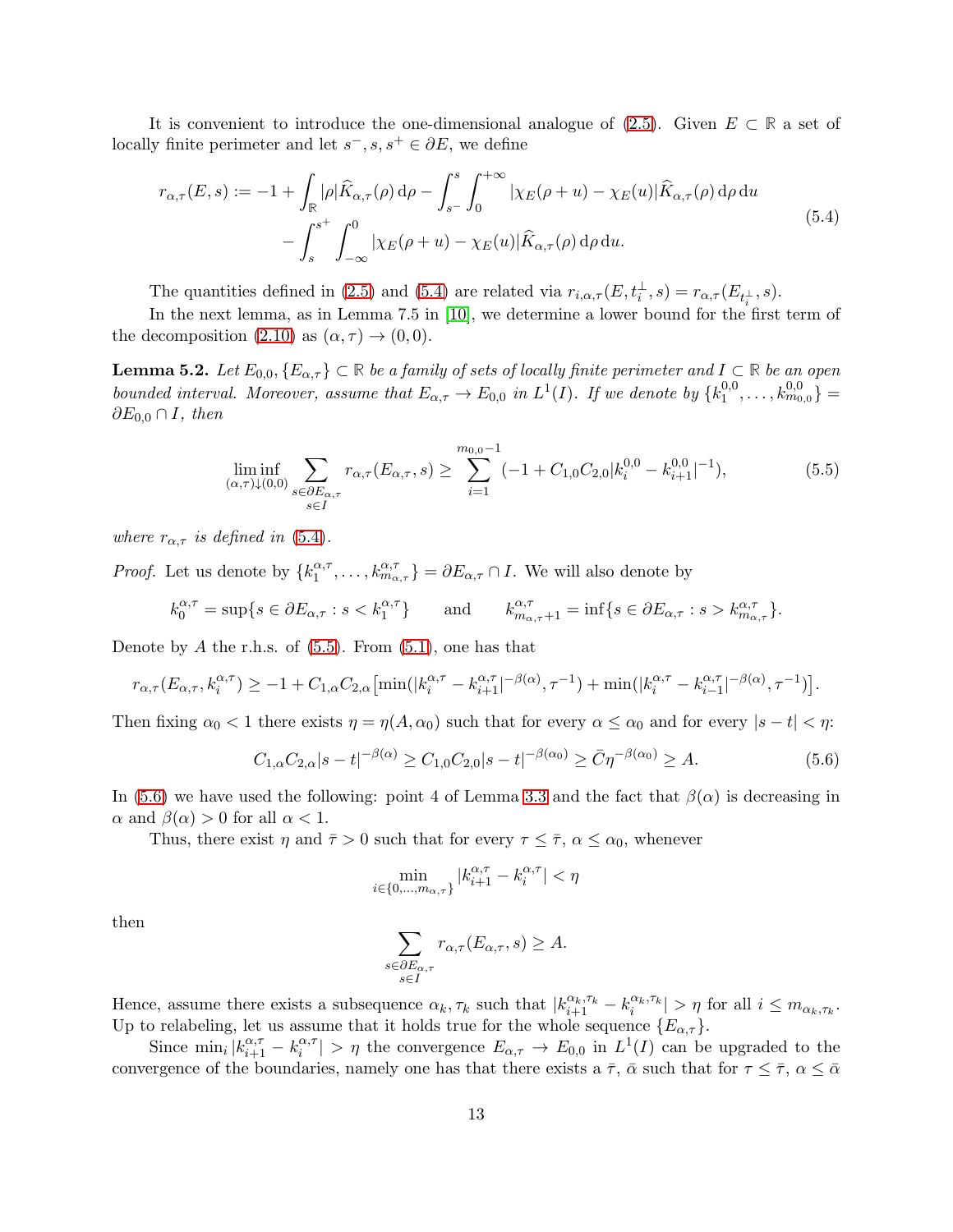it holds  $m_{\alpha,\tau} = \#(\partial E_{\alpha,\tau} \cap I) = \#(\partial E_{0,0} \cap I) = m_{0,0}$  and  $k_i^{\alpha,\tau} \to k_i^{0,0}$ <sup>0,0</sup>. Since  $C_{1,\alpha}C_{2,\alpha}$  and  $\beta(\alpha)$ are continuous in  $\alpha$  and because of the convergence of the boundaries, we have that (recalling that  $\beta(0) = 1$ 

$$
\liminf_{(\alpha,\tau)\downarrow(0,0)} \sum_{s \in \partial E_{\alpha,\tau}} r_{\alpha,\tau}(E_{\alpha,\tau},s) \ge \liminf_{(\alpha,\tau)\downarrow(0,0)} \sum_{i=0}^{m_{\alpha,\tau}} \left( -1 + C_{1,\alpha} C_{2,\alpha} \min(|k_i^{\alpha,\tau} - k_{i+1}^{\alpha,\tau}|^{-\beta(\alpha)}, \tau^{-1}) \right)
$$
\n
$$
\ge \sum_{i=0}^{m_{0,0}} \left( -1 + C_{1,0} C_{2,0} |k_i^{0,0} - k_{i+1}^{0,0}|^{-1} \right).
$$
\n(5.7)

The next proposition is at the base of symmetry breaking at scale l: one a square of size l, if  $\tau$ and  $\alpha$  are sufficiently close to 0, a bound on the energy corresponds to a bound on the  $L^1$ -distance to the unions of stripes.

<span id="page-13-0"></span>**Proposition 5.3** (Local Rigidity). For every  $M > 1, l, \delta > 0$ , there exist  $0 < \alpha_1 < 1$ ,  $\tau_1 > 0$  and  $\bar{\eta} > 0$  such that whenever  $0 \le \alpha < \alpha_1, 0 < \tau < \tau_1$  and  $\bar{F}_{\alpha,\tau}(E,Q_l(z)) < M$  for some  $z \in [0,L)^d$ and  $E \subset \mathbb{R}^d$   $[0, L)^d$ -periodic, with  $L > l$ , then it holds  $D_\eta(E, Q_l(z)) \leq \delta$  for every  $\eta < \bar{\eta}$ . Moreover  $\bar{\eta}$  can be chosen independently of  $\delta$ . Notice that  $\alpha_1$ ,  $\tau_1$  and  $\bar{\eta}$  are independent of L.

Proof. The proof aims at reaching a contradiction in case the assumptions are not satisfied, as in [\[10\]](#page-27-0). In this case however, we will have to perform a double limit in  $\tau$  and  $\alpha$ .

#### Step 1

Assume by contradiction that there exist  $M > 1, l > 0, \delta > 0$  and sequences  $(\alpha_k, \tau_k), (\eta_k), (L_k),$  $(z_k), (E_{\alpha_k, \tau_k})$  such that

- (i)  $(\alpha_k, \tau_k) \downarrow (0, 0), L_k > l, \eta_k \downarrow 0, z_k \in [0, L_k)^d;$
- (ii) the family of sets  $E_{\alpha_k, \tau_k}$  is  $[0, L_k)^d$ -periodic

(iii) one has that  $D_{\eta_k}(E_{\alpha_k,\tau_k}, Q_l(z_k)) > \delta$  and  $\bar{F}_{\alpha_k,\tau_k}(E_{\alpha_k,\tau_k}, Q_l(z_k)) < M$ .

Given that  $\eta \mapsto D_{\eta}(E, Q_l(z))$  is monotone increasing, we can fix  $\bar{\eta}$  sufficiently small instead of  $\eta_k$  with  $D_{\bar{\eta}}(E_{\alpha_k,\tau_k}, Q_l(z_k)) > \delta$ . In particular,  $\bar{\eta}$  will be chosen at the end of the proof depending only on  $M, l$ .

W.l.o.g. (taking e.g.  $E_{\alpha_k,\tau_k} - z_k$  instead of  $E_{\alpha_k,\tau_k}$ ) we can assume there exists  $z \in \mathbb{R}^d$  such that  $z_k = z$  for all  $k \in \mathbb{N}$ .

**Step 2** Thanks to Lemma [5.1,](#page-11-0) one has that  $\sup_k \text{Per}_1(E_{\alpha_k,\tau_k}, Q_l(z)) < +\infty$ . Thus up to subsequences there exists a set of finite perimeter  $E_{0,0}$  such that

$$
\lim_{(\alpha_k,\tau_k)\to(0,0)} E_{\alpha_k,\tau_k} = E_{0,0}
$$

in  $L^1(Q_l(z))$  with  $D_{\bar{\eta}}(E_{0,0}, Q_l(z)) > \delta$ . For every  $\alpha_k$  there exists a set of finite perimeter  $E_{\alpha_k,0}$  and a subsequence  $\tau_{n_k}$  such that

$$
\lim_{\tau_{n_k}\to 0} E_{\alpha_k,\tau_{n_k}} = E_{\alpha_k,0}
$$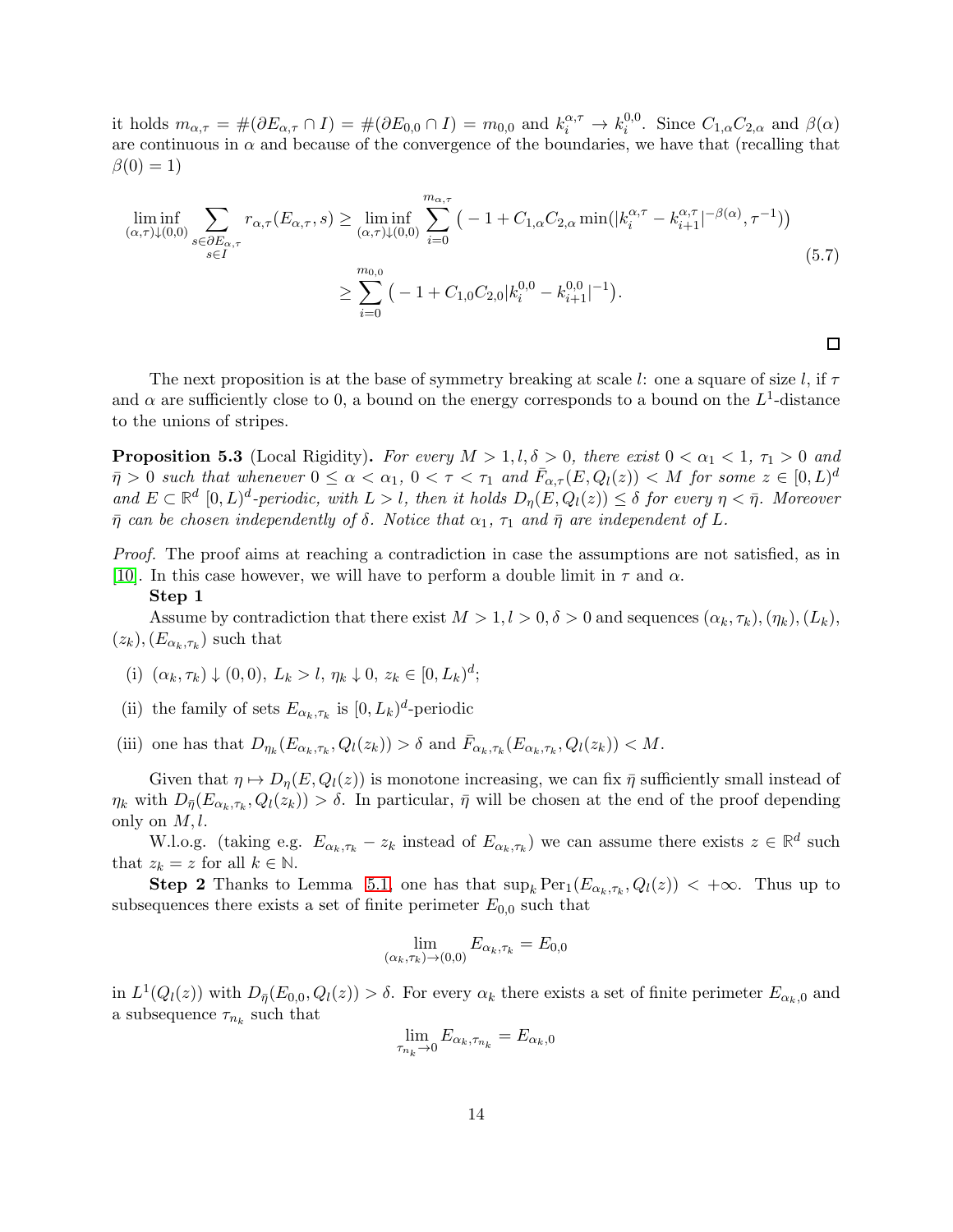in  $L^1(Q_l(z))$ . We have that  $\text{Per}(E_{\alpha_k,0}) \leq \liminf_{\tau_{n_k}\to 0} \text{Per}(E_{\alpha_k,\tau_k}) \leq C$ , so there exists also  $\bar{E}_{0,0}$ and a subsequence  $\alpha_{m_k}$  such that

$$
\lim_{\alpha_{m_k}\to 0} E_{\alpha_{m_k},0} = \bar{E}_{0,0}
$$

in  $L^1(Q_l(z))$ . By lower semicontinuity,  $\bar{E}_{0,0}$  has finite perimeter. Since

$$
\lim_{(\alpha_{m_k},\tau_{n_{m_k}})\to(0,0)}E_{\alpha_{m_k},\tau_{n_{m_k}}}=E_{0,0},
$$

We get that  $E_{0,0} = \bar{E}_{0,0}$ .

We relabel the subsequence  $(\alpha_{m_k}, \tau_{n_{m_k}})$  as  $(\alpha, \tau)$ . Then we can assume that

<span id="page-14-0"></span>
$$
E_{\alpha,\tau} \underset{\tau \to 0}{\to} E_{\alpha,0}
$$
 and  $E_{\alpha,0} \underset{\alpha \to 0}{\to} E_{0,0}$ 

in  $L^1(Q_l(z))$ .

Step 3

Let  $J_i$  be the interval  $(z_i - l/2, z_i + l/2)$ . By Lebesgue's theorem, there exists a subsequence of  $(\alpha, \tau)$  such that for almost every  $t_i^{\perp} \in Q_l^{\perp}(z_i^{\perp})$  one has that  $E_{\alpha, \tau, t_i^{\perp}} \cap J_i$  converges to  $E_{0,0,t_i^{\perp}} \cap J_i$ in  $L^1(Q_l(z))$ . By  $E_{\alpha,\tau,t_i^{\perp}}$  we denote the one-dimensional slice of  $E_{\alpha,\tau}$  in direction  $e_i$  with respect to the point  $t_i^{\perp} \in Q_l^{\perp}(z_i^{\perp})$ . Using the definition of  $\bar{F}_{\alpha,\tau}$  given in [\(2.11\)](#page-5-3) and the fact that  $v_{i,\alpha,\tau} \geq 0$  we get following bounds for the functional  $\bar{F}_{\alpha,\tau}$ 

$$
M \geq \bar{F}_{\alpha,\tau}(E_{\alpha,\tau}, Q_l(z))
$$
  
\n
$$
\geq \frac{1}{l^d} \sum_{i=1}^d \int_{Q_l^{\perp}(z_i^{\perp})} \sum_{\substack{s \in \partial E_{\alpha,\tau}, t_i^{\perp} \\ s \in J_i}} r_{i,\alpha,\tau}(E_{\alpha,\tau}, t_i^{\perp}, s) dt_i^{\perp} + \int_{Q_l(z)} w_{i,\alpha,\tau}(E_{\alpha,\tau}, t_i^{\perp}, t_i) dt_i^{\perp} dt_i.
$$
 (5.8)

Step 4

Thanks to the fact that  $w_{i,\alpha,\tau} \geq 0$  and by Fatou Lemma we can estimate the first term of [\(5.8\)](#page-14-0) as follows

<span id="page-14-1"></span>
$$
l^d M \ge \liminf_{(\alpha,\tau)\downarrow(0,0)} \sum_{i=1}^d \int_{Q_l^\perp(z_i^\perp)} \sum_{s \in \partial E_{\alpha,\tau,t_i^\perp}} r_{i,\alpha,\tau}(E_{\alpha,\tau},t_i^\perp,s) dt_i^\perp
$$
  

$$
\ge \sum_{i=1}^d \int_{Q_l^\perp(z_i^\perp)} \liminf_{(\alpha,\tau)\downarrow(0,0)} \sum_{s \in \partial E_{\alpha,\tau,t_i^\perp}} r_{i,\alpha,\tau}(E_{\alpha,\tau},t_i^\perp,s) dt_i^\perp.
$$
 (5.9)

Now we observe that we can apply Lemma [5.2](#page-12-3) and obtain that

$$
l^d M \ge \sum_{i=1}^d \int_{Q_l^\perp(z_i^\perp)} \sum_{\substack{s \in \partial E_{0,0,t_i^\perp} \\ s \in J_i}} \left( -1 + C_{1,0} C_{2,0} (s^+ - s)^{-1} + C_{1,0} C_{2,0} (s - s^-)^{-1} \right) dt_i^\perp, \tag{5.10}
$$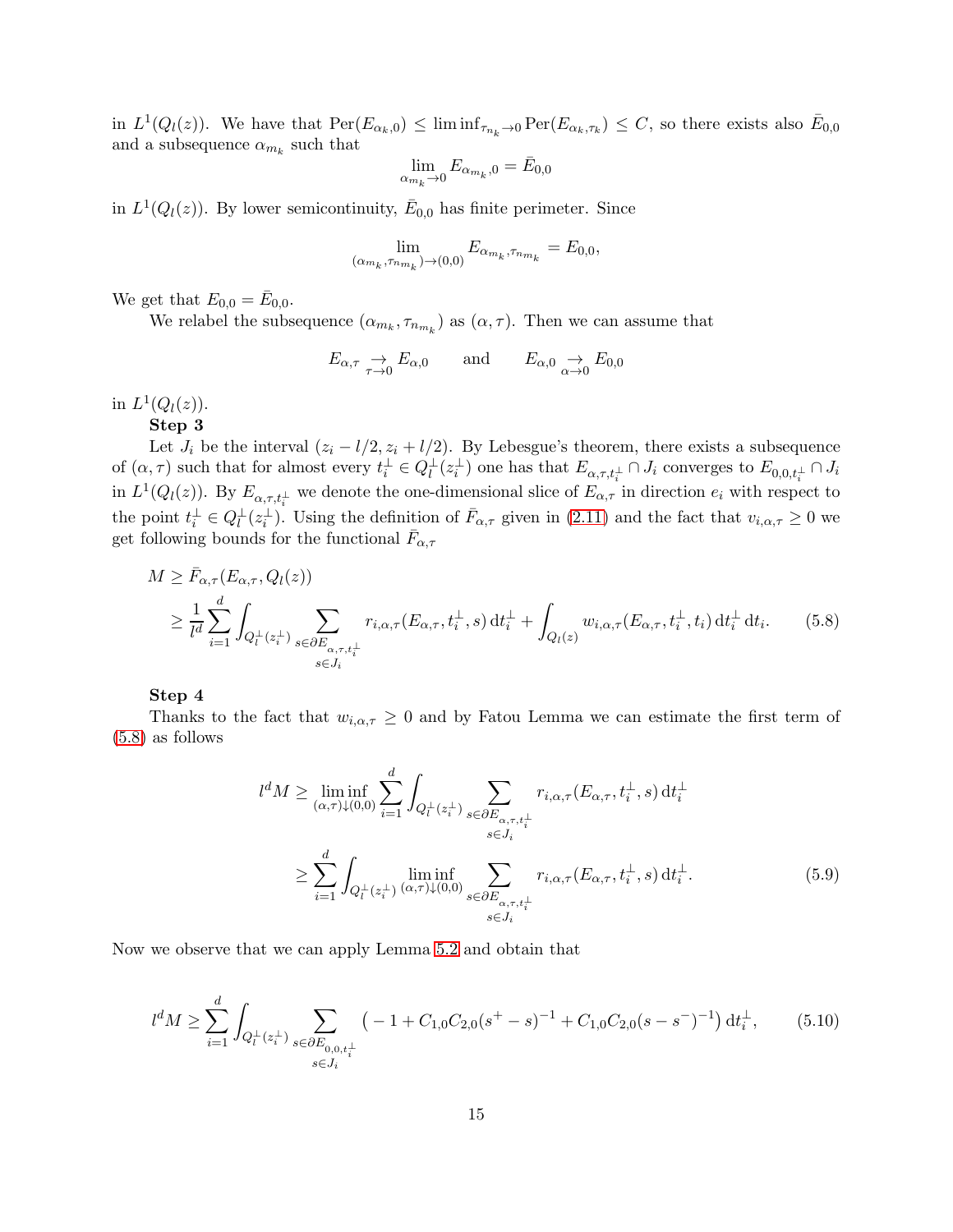**Step 5** Let us now proceed to estimate the second term in [\(5.8\)](#page-14-0). Given  $t \in \mathbb{R}^d$ , we will denote by  $t_i = \langle t, e_i \rangle e_i, t_i^{\perp} = t - t_i$  and we recall that

$$
w_{i,\alpha,\tau}(E,t_i^{\perp},t_i) = \frac{1}{d} \int_{\mathbb{R}^d} f_E(t_i^{\perp},t_i,\zeta_i^{\perp},\zeta_i) K_{\alpha,\tau}(\zeta) d\zeta
$$

with

$$
f_E(t_i^{\perp}, t_i, t_i'^{\perp}, t_i') := |\chi_E(t_i^{\perp} + t_i + t_i') - \chi_E(t_i + t_i^{\perp})| |\chi_E(t_i^{\perp} + t_i + t_i'^{\perp}) - \chi_E(t_i + t_i^{\perp})|.
$$

Let  $0 < \tau < \tau'$ .

Then, the monotonicity of  $K_{\alpha,\tau}$  w.r.t.  $\tau$  stated in point 3 of Lemma [3.2](#page-6-2) and the positivity of  $f_E$ , lead us to the following inequality

<span id="page-15-0"></span>
$$
w_{i,\alpha,\tau'}(E_{\alpha,\tau},t_i^{\perp},t_i) \le w_{i,\alpha,\tau}(E_{\alpha,\tau},t_i^{\perp},t_i). \tag{5.11}
$$

By Fatou Lemma and the lower semicontinuity of  $f_E$  w.r.t.  $L^1$  convergence of sets we obtain

$$
\liminf_{\tau \downarrow 0} \int_{Q_l(z)} w_{i,\alpha,\tau'}(E_{\alpha,\tau}, t_i^{\perp}, t_i) dt_i^{\perp} dt_i \ge \int_{\mathbb{R}^d} K_{\alpha,\tau'}(\zeta) \liminf_{\tau \downarrow 0} \int_{Q_l(z)} \frac{1}{d} f_{E_{\alpha,\tau}}(t_i^{\perp}, t_i, \zeta_i^{\perp}, \zeta_i) d\zeta
$$
\n
$$
\ge \int_{Q_l(z)} w_{i,\alpha,\tau'}(E_{\alpha,0}, t_i^{\perp}, t_i) dt_i^{\perp} dt_i. \tag{5.12}
$$

By [\(5.11\)](#page-15-0) and [\(5.12\)](#page-15-1) we can deduce the following

$$
\liminf_{\tau \downarrow 0} \int_{Q_l(z)} w_{i,\alpha,\tau}(E_{\alpha,\tau}, t_i^{\perp}, t_i) dt_i^{\perp} dt_i \ge \liminf_{\tau' \downarrow 0} \liminf_{\tau \downarrow 0} \int_{Q_l(z)} w_{i,\alpha,\tau'}(E_{\alpha,\tau}, t_i^{\perp}, t_i) dt_i^{\perp} dt_i
$$
\n
$$
\ge \lim_{\tau' \downarrow 0} \int_{Q_l(z)} w_{i,\alpha,\tau'}(E_{\alpha,0}, t_i^{\perp}, t_i) dt_i^{\perp} dt_i. \tag{5.13}
$$

This allow us to deduce that

$$
\liminf_{(\alpha,\tau)\downarrow(0,0)} \int_{Q_l(z)} w_{i,\alpha,\tau}(E_{\alpha,\tau},t_i^\perp,t_i) dt_i^\perp dt_i \ge \liminf_{\alpha\downarrow 0} \liminf_{\tau\downarrow 0} \int_{Q_l(z)} w_{i,\alpha,\tau}(E_{\alpha,\tau},t_i^\perp,t_i) dt_i^\perp dt_i \quad (5.14)
$$

<span id="page-15-1"></span>
$$
\geq \liminf_{\alpha \downarrow 0} \lim_{\tau \downarrow 0} \int_{Q_l(z)} w_{i,\alpha,\tau}(E_{\alpha,0}, t_i^{\perp}, t_i) dt_i^{\perp} dt_i \tag{5.15}
$$

<span id="page-15-2"></span>
$$
\geq \liminf_{\alpha \downarrow 0} \int_{Q_l(z)} w_{i,\alpha,0}(E_{\alpha,0}, t_i^{\perp}, t_i) dt_i^{\perp} dt_i \tag{5.16}
$$

where in the last inequality we use again the monotonicity of  $K_{\alpha,\tau}$  stated in point 3 of Lemma [3.2](#page-6-2) and the monotone convergence theorem.

Let us define

$$
w_{i,\alpha,0}^{\leq 1}(E,t_i^{\perp},t_i) := \frac{1}{d} \int_{|\zeta| < 1} f_E(t_i^{\perp},t_i,\zeta_i^{\perp},\zeta_i) K_{\alpha,0}(\zeta) \,d\zeta,\tag{5.17}
$$

$$
w_{i,\alpha,0}^{>1}(E, t_i^{\perp}, t_i) := w_{i,\alpha,0}(E, t_i^{\perp}, t_i) - w_{i,\alpha,0}^{<1}(E, t_i^{\perp}, t_i).
$$
\n(5.18)

to handle the singularity of  $K_{\alpha,0}$  in the origin. By the monotonicity property 4 in Lemma [3.2](#page-6-2) one has that whenever  $\alpha \leq \alpha'$ 

$$
w_{i,\alpha',0}^{<1}(E_{\alpha,0}, t_i^{\perp}, t_i) \le w_{i,\alpha,0}^{<1}(E_{\alpha,0}, t_i^{\perp}, t_i).
$$
\n(5.19)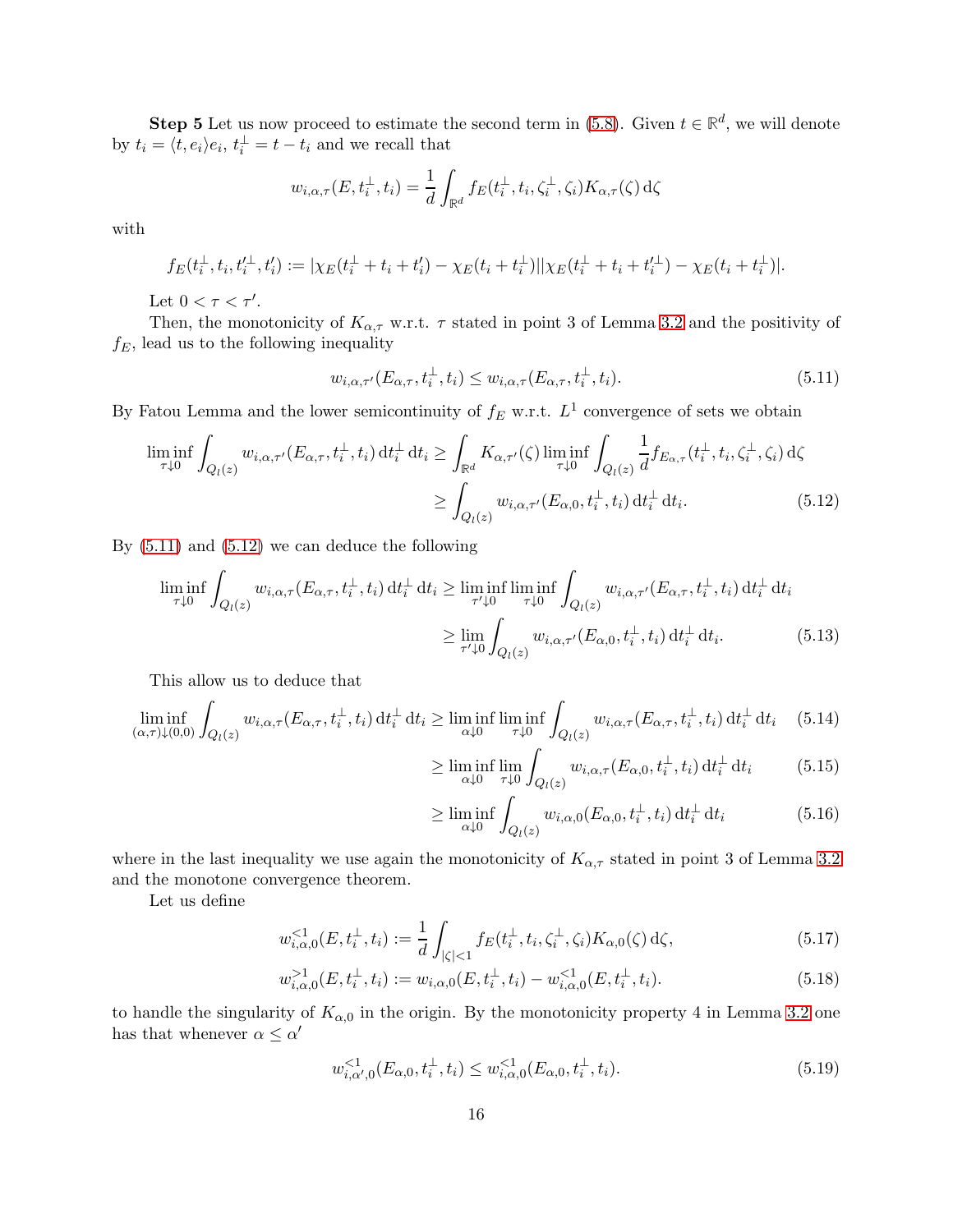Hence by Fatou Lemma and the lower semiconinuity of  $f_E$  w.r.t.  $L^1$  convergence of sets

$$
\liminf_{\alpha \downarrow 0} \int_{Q_l(z)} w_{i,\alpha',0}^{<1}(E_{\alpha,0}, t_i^{\perp}, t_i) dt_i^{\perp} dt_i \ge \int_{\mathbb{R}^d} K_{\alpha',0}(\zeta) \liminf_{\alpha \downarrow 0} \int_{Q_l(z)} \frac{1}{d} f_{E_{\alpha,0}}(t_i^{\perp}, t_i, \zeta_i^{\perp}, \zeta_i) dt_i^{\perp} dt_i d\zeta
$$
\n
$$
\ge \int_{Q_l(z)} w_{i,\alpha',0}^{<1}(E_{0,0}, t_i^{\perp}, t_i) dt_i^{\perp} dt_i \tag{5.20}
$$

where we used the fact that  $E_{\alpha,0} \to E_{0,0}$  in  $L^1(Q_l(z))$ . Together [\(5.19\)](#page-15-2) and [\(5.20\)](#page-16-0) imply

$$
\liminf_{\alpha'\downarrow 0} \int_{Q_l(z)} w_{i,\alpha',0}^{<1}(E_{\alpha',0}, t_i^{\perp}, t_i) dt_i^{\perp} dt_i \ge \lim_{\alpha'\downarrow 0} \int_{Q_l(z)} w_{i,\alpha',0}^{<1}(E_{0,0}, t_i^{\perp}, t_i) dt_i^{\perp} dt_i.
$$

We use property 4 in Lemma [3.2](#page-6-2) and Lebesgue monotone convergence Theorem to get

$$
\lim_{\alpha' \downarrow 0} \int_{Q_l(z)} w_{i,\alpha',0}^{<1}(E_{0,0}, t_i^{\perp}, t_i) dt_i^{\perp} dt_i \ge \int_{Q_l(z)} w_{i,0,0}^{<1}(E_{0,0}, t_i^{\perp}, t_i) dt_i^{\perp} dt_i
$$
\n(5.21)

As for the part of the cross interaction term containing  $w_{i,\alpha',0}^{>1}$  we have that

$$
\liminf_{\alpha' \downarrow 0} \int_{Q_l(z)} w_{i,\alpha',0}^{>1}(E_{\alpha',0}, t_i^{\perp}, t_i) dt_i^{\perp} dt_i \ge \liminf_{\alpha' \downarrow 0} \int_{Q_l(z)} w_{i,0,0}^{>1}(E_{\alpha',0}, t_i^{\perp}, t_i) dt_i^{\perp} dt_i \tag{5.22}
$$

<span id="page-16-5"></span><span id="page-16-3"></span><span id="page-16-2"></span><span id="page-16-1"></span><span id="page-16-0"></span>
$$
\geq \int_{Q_l(z)} w_{i,0,0}^{>1}(E_{0,0}, t_i^{\perp}, t_i) dt_i^{\perp} dt_i
$$
\n(5.23)

thanks to the continuity of  $K_{\alpha,0}$  in  $\alpha$  and the dominated convergence theorem in [\(5.22\)](#page-16-1) and l.s.c. of  $f_E$  w.r.t.  $L^1$  convergence of sets in [\(5.23\)](#page-16-2).

Collecting  $(5.20)$ ,  $(5.21)$  and  $(5.23)$  we have that

$$
\liminf_{\alpha \downarrow 0} \int_{Q_{l}(z)} w_{i,\alpha,0}(E_{\alpha,0}, t_{i}^{\perp}, t_{i}) dt_{i}^{\perp} dt_{i} =
$$
\n
$$
= \liminf_{\alpha \downarrow 0} \Biggl[ \int_{Q_{l}(z)} w_{i,\alpha,0}^{>1}(E_{\alpha,0}, t_{i}^{\perp}, t_{i}) dt_{i}^{\perp} dt_{i} + \int_{Q_{l}(z)} w_{i,\alpha,0}^{<1}(E_{\alpha,0}, t_{i}^{\perp}, t_{i}) dt_{i}^{\perp} dt_{i} \Biggr]
$$
\n
$$
\geq \liminf_{\alpha \downarrow 0} \int_{Q_{l}(z)} w_{i,\alpha,0}^{>1}(E_{\alpha,0}, t_{i}^{\perp}, t_{i}) dt_{i}^{\perp} dt_{i} + \liminf_{\alpha \downarrow 0} \int_{Q_{l}(z)} w_{i,\alpha,0}^{<1}(E_{\alpha,0}, t_{i}^{\perp}, t_{i}) dt_{i}^{\perp} dt_{i}
$$
\n
$$
\geq \int_{Q_{l}(z)} w_{i,0,0}^{>1}(E_{0,0}, t_{i}^{\perp}, t_{i}) dt_{i}^{\perp} dt_{i} + \int_{Q_{l}(z)} w_{i,0,0}^{<1}(E_{0,0}, t_{i}^{\perp}, t_{i}) dt_{i}^{\perp} dt_{i}
$$
\n
$$
\geq \frac{1}{d} \int_{Q_{l}(z)} \int_{Q_{l}(z)} f_{E_{0}}(t_{i}^{\perp}, t_{i}, t_{i}^{\prime \perp} - t_{i}^{\prime \perp}, t_{i} - t_{i}^{\prime}) K_{0}(t - t^{\prime}) dt dt^{\prime}.
$$
\n(5.24)

where at the end we reduce to the cube.

#### Step 6

Similarly to [\[23\]](#page-28-0) and [\[10\]](#page-27-0) one can show that [\(5.1\)](#page-11-2) implies that

$$
Per_1(E_{\alpha,\tau}, Q_l(z)) \le l^d C_{1,\alpha} C_{2,\alpha} \max(1, \bar{F}_{\alpha,\tau}(E_{\alpha,\tau}, Q_l(z))) \le l^d C_{1,\alpha} C_{2,\alpha} \max(1, M) \le l^d C_{1,\alpha} C_{2,\alpha} M,
$$

thus from the lower semicontinuity of the perimeter and the continuity in  $\alpha$  of the constants  $C_{1,\alpha}$ and  $C_{2,\alpha}$  we have that

<span id="page-16-4"></span>
$$
\text{Per}_1(E_{0,0}, Q_l(z))) \le \liminf_{(\alpha,\tau)\downarrow(0,0)} \text{Per}_1(E_{\alpha,\tau}, Q_l(z))) \le C_{1,0} C_{2,0} l^d M. \tag{5.25}
$$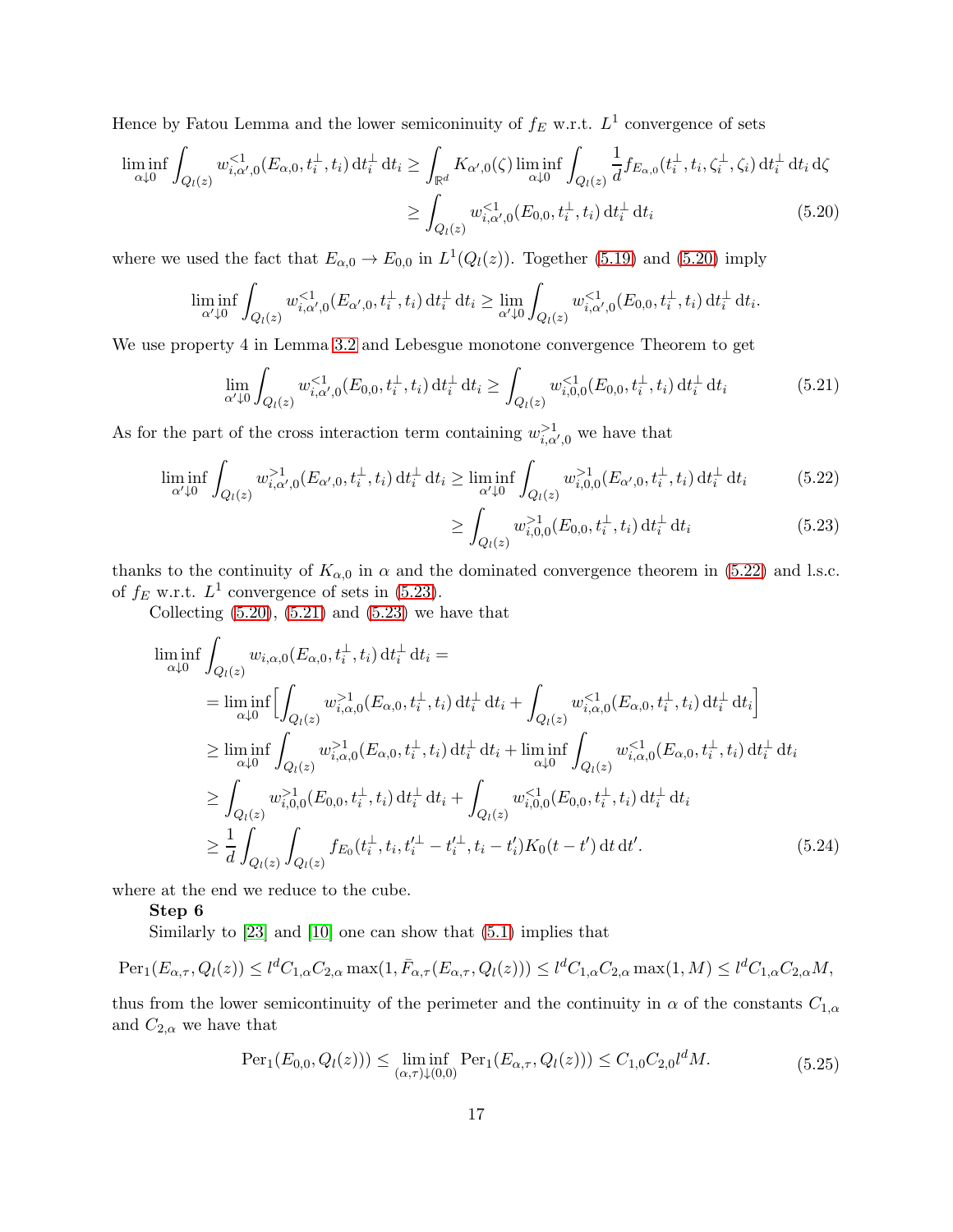In particular, from  $(5.10)$ ,  $(5.25)$  and  $(5.24)$  one obtains that

$$
\sum_{i=1}^{d} \int_{Q_{l}^{\perp}(z_{i}^{\perp})} \sum_{\substack{s \in \partial E_{0,0,t_{i}^{\perp}} \\ s \in J_{i}}} ((s^{+}-s)^{-1} + (s-s^{-})^{-1}) dt_{i}^{\perp} \leq l^{d} M \tag{5.26}
$$

$$
\frac{1}{d} \sum_{i=1}^{d} \int_{Q_l(z)} \int_{Q_l(z)} f_{E_{0,0}}(t_i^{\perp}, t_i, t_i'^{\perp} - t_i'^{\perp}, t_i - t_i') K_{0,0}(t - t') dt dt' \le l^d M.
$$
 (5.27)

Now that we have the above bounds for  $\alpha = 0$  (i.e.,  $p(\alpha) = d+2$ ) and  $\tau = 0$  the same reasoning as in  $[10]$ [Proposition 3.2] can be applied in order to obtain that  $(5.26)$  and  $(5.27)$  hold if and only if  $E_{0,0} \cap Q_l(z)$  is a union of stripes. It is indeed sufficient to substitute  $[0,L)^d$  with  $Q_l(z)$  in the proof.

Moreover, since the l.h.s. of [\(5.26\)](#page-17-1) diverges for stripes with minimal width tending to zero, one has that there exists  $\bar{\eta} = \bar{\eta}(M, l)$  such that  $D_{\bar{\eta}}(E_{0,0}, Q_l(z)) = 0$ . This contradicts the assumption that  $D_{\bar{\eta}}(E_{0,0}, Q_l(z)) > \delta$ , which was assumed at the beginning of the proof.

In particular, one has the following

Corollary 5.4. Let  $\alpha \leq \alpha_0 < 1$  and  $0 < \tau \leq \tau_0 \ll 1$ . One has that the following holds:

• Let  ${E_{\alpha,\tau}}$  be a sequence such that  $\sup_{\alpha,\tau} \bar{F}_{\alpha,\tau}(E_{\alpha,\tau},Q_l(z)) < \infty$ . Then the sets  $E_{\alpha,\tau}$  converge in  $L^1$  up to subsequences to some set  $\dot{E}_{0,0}$  of finite perimeter and

$$
\liminf_{(\alpha,\tau)\to(0,0)} \bar{F}_{\alpha,\tau}(E_{\alpha,\tau}, Q_l(z)) \ge \bar{F}_{0,0}(E_{0,0}, Q_l(z)).
$$
\n(5.28)

<span id="page-17-2"></span><span id="page-17-1"></span> $\Box$ 

• For every set  $E_{0,0}$  with  $\bar{F}_{0,0}(E_{0,0}, Q_l(z)) < +\infty$ , there exists a sequence  $\{E_{\alpha,\tau}\}\$  converging in  $L^1$  to  $E_{0,0}$  and such that

$$
\limsup_{(\alpha,\tau)\to(0,0)} \bar{F}_{\alpha,\tau}(E_{\alpha,\tau}, Q_l(z)) = \bar{F}_{0,0}(E_{0,0}, Q_l(z)).
$$
\n(5.29)

The following proposition

<span id="page-17-0"></span>**Proposition 5.5** (Local Stability). Let  $(t_i^{\perp} + s e_i) \in (\partial E) \cap [0, l)^d$ ,  $\alpha_0 < 1$  and  $\eta_0$ ,  $\tau_0$  depending on  $\alpha_0$  as in Lemma [5.1.](#page-11-0) Then there exist  $\tau_2, \varepsilon_2$  (independent of l) such that for every  $0 < \tau < \tau_2$ ,  $0 \leq \alpha < \alpha_0$  and  $0 < \varepsilon < \varepsilon_2$  the following holds: assume that

- (a) min(|s l|, |s|) >  $\eta_0$  (i.e. the boundary point s in the slice of E is sufficiently far from the boundary of the cube)
- (b)  $D_{\eta}^{j}(E,[0,l)^{d}) \leq \frac{\varepsilon^{d}}{16l}$  $\frac{\varepsilon^a}{16l^d}$  for some  $\eta > 0$  and with  $j \neq i$  (i.e.  $E \cap [0, l)^d$  is close to stripes with boundaries orthogonal to  $e_j$  for some  $j \neq i$ )

Then

$$
r_{i,\alpha,\tau}(E, t_i^{\perp}, s) + v_{i,\alpha,\tau}(E, t_i^{\perp}, s) \ge 0.
$$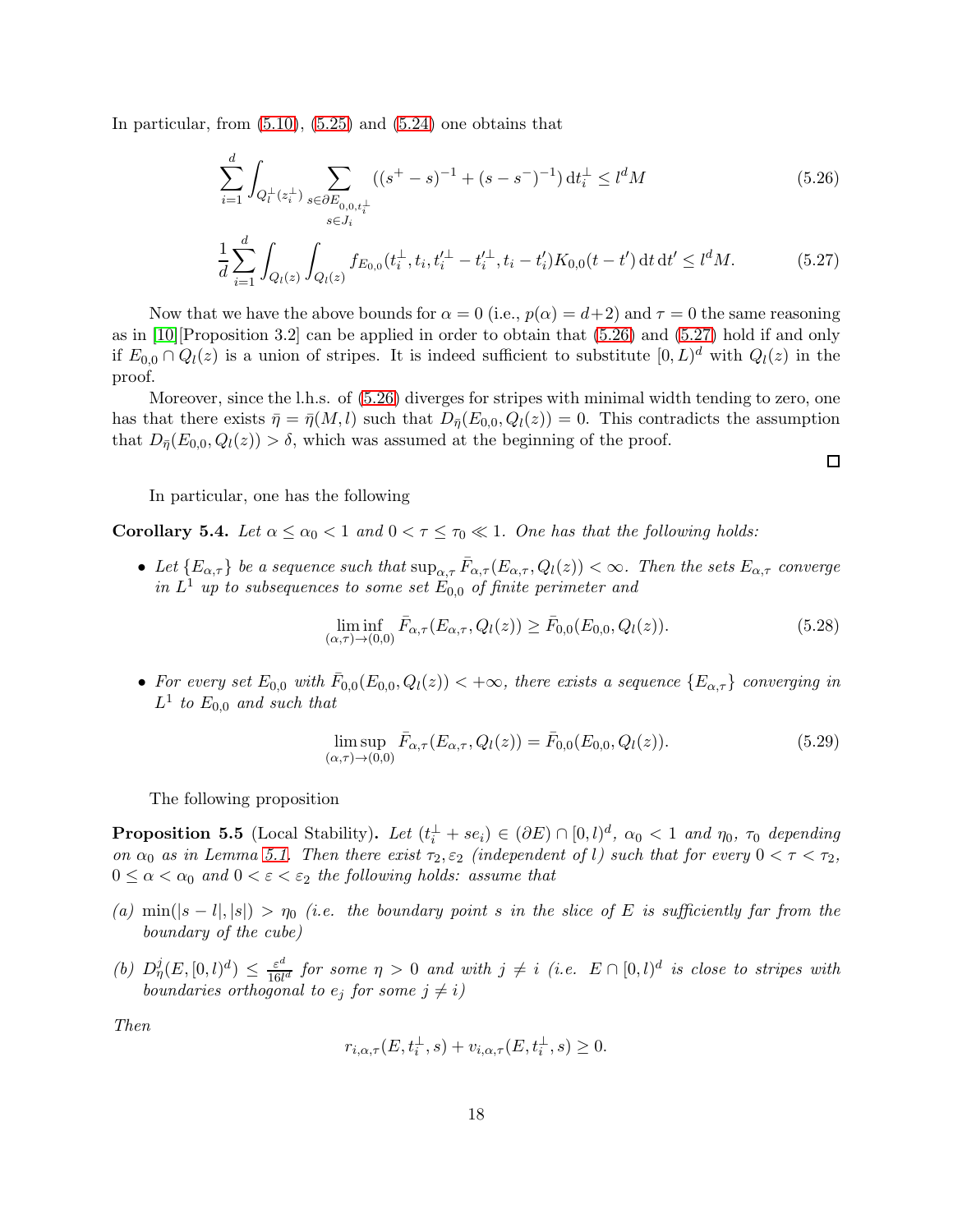*Proof.* By Remark [5.1,](#page-11-0)  $\eta_0$  and  $\tau_0 > 0$  are such that if  $0 < \tau < \tau_0$ ,  $0 \le \alpha < \alpha_0$  and  $s^- < s < s^+$  are three consecutive points in  $\partial E_{t_i^{\perp}}$  (see [\(2.2\)](#page-3-0)) then

<span id="page-18-3"></span>
$$
\min(|s-s^-|, |s^+ - s|) < \eta_0 \quad \Rightarrow \quad r_{i,\alpha,\tau}(E, t_i^\perp, s) > 0.
$$

Thus, since  $v_{i,\alpha,\tau} \geq 0$ , we may assume that  $\min(|s-s^-|, |s^+ - s|) \geq \eta_0$ . We choose now  $0 < \varepsilon_2 < \eta_0$  and  $0 < \tau_2 < \tau_0$  as in Point 2 of Lemma [3.3.](#page-7-4) Hence

$$
\frac{7C/16\varepsilon^{d+1}}{\varepsilon^{p(\alpha)} + \tau^{p(\alpha)/\beta(\alpha)}} \ge 1, \qquad \text{where } C \text{ is such that} \qquad K_{\alpha,\tau}(\zeta) \ge \frac{C}{|\zeta|^{p(\alpha)} + \tau^{p(\alpha)/\beta(\alpha)}},\tag{5.30}
$$

for every  $\varepsilon < \varepsilon_2$ ,  $\tau < \tau_2$  and  $0 \le \alpha \le \alpha_0 < 1$ .

By condition (a) there exists a cube  $Q_{\varepsilon_1}^{\perp}(t_i^{\prime \perp}) \subset \mathbb{R}^{d-1}$  of size  $\varepsilon_1$ , such that  $t_i^{\perp} \in Q_{\varepsilon_1}^{\perp}(t_i^{\prime \perp})$  and  $(s - \varepsilon_1, s + \varepsilon_1) \times Q_{\varepsilon_1}^{\perp}(t_i^{\perp}) \subset [0, l)^d.$ 

By the fact that  $r_{i,\alpha,\tau} \geq -1$  and by definition of  $v_{i,\tau,\alpha}$  one has that

$$
r_{i,\alpha,\tau}(E, t_i^{\perp}, s) + v_{i,\alpha,\tau}(E, t_i^{\perp}, s) \ge -1 + \int_{s-\varepsilon_1}^{s+\varepsilon_1} \int_{-2\varepsilon_1}^{2\varepsilon_1} \int_{Q_{\varepsilon_1}^{\perp}(t_i^{\perp})} f_E(t_i^{\perp}, t_i, \zeta_i^{\perp}, \zeta_i) K_{\alpha,\tau}(\zeta) d\zeta_i^{\perp} d\zeta_i dt_i.
$$
\n(5.31)

<span id="page-18-2"></span>One reduces then to estimate the r.h.s. of [\(5.31\)](#page-18-1). In order to do so, one proceeds as in the proof of Lemma 6.1 in [\[10\]](#page-27-0), using now that by condition (b) E is  $L^1$ -close to stripes with boundaries orthogonal to  $e_j$  on the cube  $[0, l)^d$  instead of  $[0, L)^d$ . In this way one obtains

$$
\int_{s-\varepsilon_1}^s \int_{-2\varepsilon_1}^{2\varepsilon_1} \int_{Q_{\varepsilon_1}^\perp (t_i^\perp)} f_E(t_i^\perp, u, \zeta_i^\perp, \zeta_i) K_{\alpha, \tau}(\zeta) d\zeta du \ge \frac{7C/16\varepsilon_2^{d+1}}{\varepsilon_2^{p(\alpha)} + \tau^{p(\alpha)/\beta(\alpha)}}.
$$
(5.32)

Then, by  $(5.31)$ ,  $(5.32)$  and  $(5.30)$ , one concludes that

$$
r_{i,\alpha,\tau}(E, t_i^{\perp}, s) + v_{i,\alpha,\tau}(E, t_i^{\perp}, s) \ge 0.
$$

<span id="page-18-4"></span><span id="page-18-1"></span> $\Box$ 

The following lemma contains a one-dimensional estimate needed in the proof of Lemma [5.7,](#page-19-0) which is the analogue of Lemma 7.7 in [\[10\]](#page-27-0).

In the proof, as in [\[10\]](#page-27-0), one uses a periodic extension argument (which gives the error term  $C_0(\eta_0, \alpha_0)$  and then the fact that for periodic one-dimensional sets the energy contribution in [\(5.33\)](#page-18-4) is bigger than or equal to the contribution of periodic stripes of width  $h^*_{\alpha,\tau}$ , namely  $C^*_{\alpha,\tau}$ times the length of the interval I.

<span id="page-18-0"></span>**Lemma 5.6.** Let  $\alpha_0 < 1$ . Then, there exists  $C_0 = C_0(\eta_0, \alpha_0)$  with  $\eta_0$  as in Lemma [5.1](#page-11-0) such that the following holds. Let  $E \subset \mathbb{R}$  be a set of locally finite perimeter and  $I \subset \mathbb{R}$  be an open interval. Let s<sup>-</sup>, s and s<sup>+</sup> be three consecutive points on the boundary of E and  $r_{\alpha,\tau}(E,s)$  defined as in [\(5.4\)](#page-12-0). Then for all  $0 \le \alpha \le \alpha_0$ ,  $0 < \tau < \tau_0$ , where  $\tau_0$  is given in Remark [5.1,](#page-11-0) it holds

$$
\sum_{\substack{s \in \partial E \\ s \in I}} r_{\alpha,\tau}(E,s) \ge C_{\alpha,\tau}^* |I| - C_0.
$$
\n(5.33)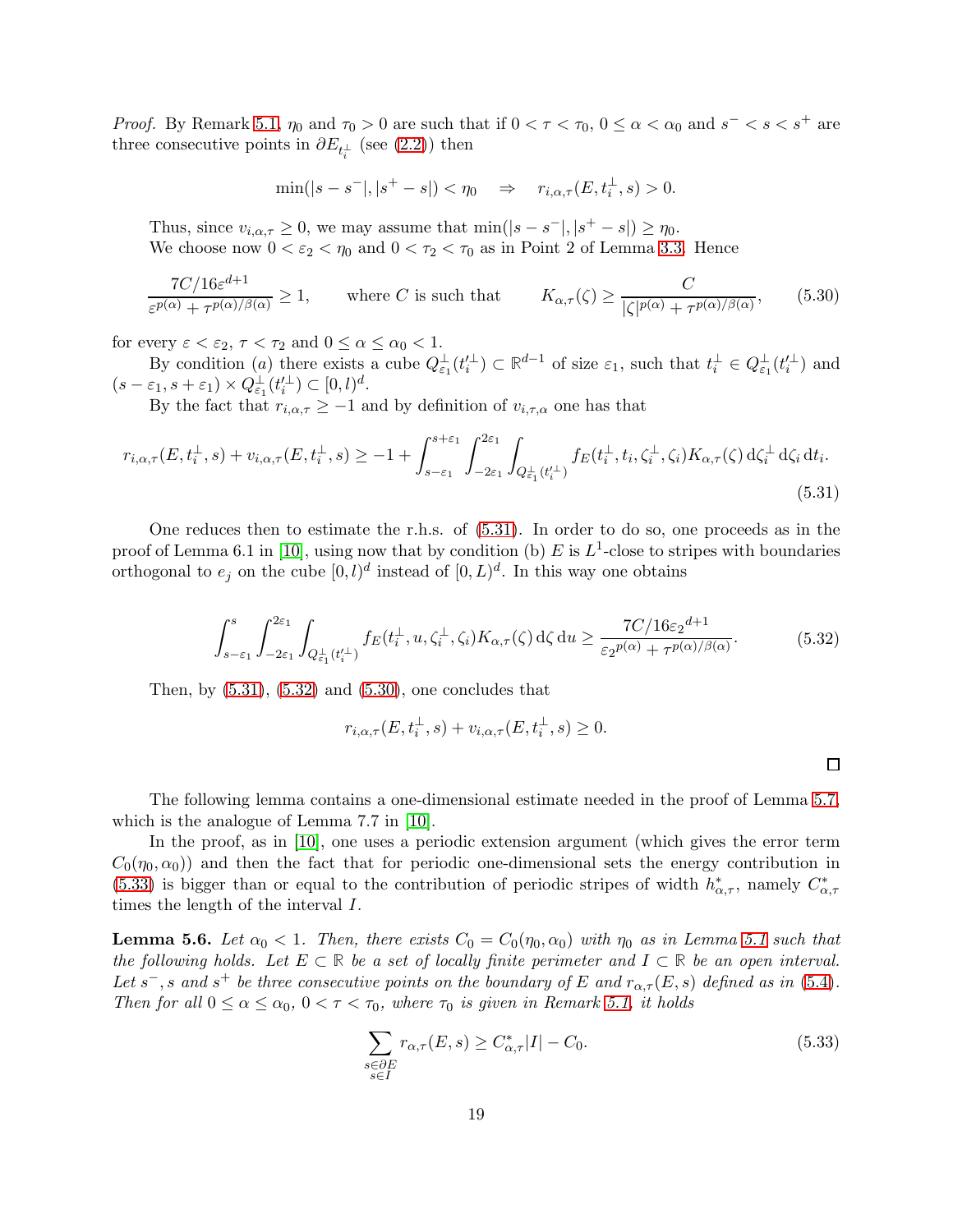*Proof.* The proof is analogous to the one of Lemma 7.7 in [\[10\]](#page-27-0). We report here only the steps where an explicit dependence on  $\alpha$  of the various constants has to be analysed.

Let us denote by  $k_1 < \ldots < k_m$  the points of  $\partial E \cap I$ , and

$$
k_0 = \sup\{s \in \partial E : s < k_1\} \qquad \text{and} \qquad k_{m+1} = \inf\{s \in \partial E : s > k_m\}
$$

W.l.o.g., we may assume that  $r_{\alpha,\tau}(E, k_1) < 0$  and that  $r_{\alpha,\tau}(E, k_m) < 0$ .

Because of Lemma [5.1,](#page-11-0) the fact that  $r_{\alpha,\tau}(E, k_1) < 0$  and  $r_{\alpha,\tau}(E, k_m) < 0$  implies that there exists  $\eta_0 = \eta_0(\alpha_0) > 0$  (for all  $0 < \tau \leq \tau_0$  and  $0 \leq \alpha \leq \alpha_0$ ) such that

$$
\min(|k_1 - k_0|, |k_2 - k_1|, |k_{m-1} - k_m|, |k_{m+1} - k_m|) > \eta_0.
$$

We now prove the following claim:

$$
\sum_{i=1}^{m} r_{\alpha,\tau}(E,k_i) \ge \sum_{i=1}^{m} r_{\alpha,\tau}(E',k_i) - \bar{C}_0
$$
\n(5.34)

where E' is obtained by extending periodically E with the pattern contained in  $E \cap (k_1, k_m)$  and  $\bar{C}_0 = \bar{C}_0(\eta_0, \alpha_0) > 0$ . The construction of E' can be done as follows: if m is odd we repeat periodically  $E \cap (k_1, k_m)$ , and if m is even we repeat periodically  $(k_1 - \eta_0, k_m)$ .

Thus we have constructed a set E' which is periodic of period  $k_m-k_1$  or  $k_m-k_1+\eta_0$ . Therefore

$$
\sum_{i=1}^{m} r_{\alpha,\tau}(E',k_i) \ge C_{\alpha,\tau}^*(k_m - k_1 + \eta_0) \ge C_{\alpha,\tau}^* |I| - \tilde{C}_0,
$$
\n(5.35)

where  $\tilde{C}_0 = \tilde{C}_0(\eta_0, \alpha_0)$ .

As in Lemma 7.7 of [\[10\]](#page-27-0) one has that

$$
\Big|\sum_{i=1}^m r_{\alpha,\tau}(E,k_i) - \sum_{i=1}^m r_{\alpha,\tau}(E',k_i)\Big| \leq \int_{k_0}^{k_m} \int_{k_m + \eta_0}^{\infty} \widehat{K}_{\alpha,\tau}(u-v) \, \mathrm{d}u \, \mathrm{d}v + \int_{k_1}^{k_{m+1}} \int_{-\infty}^{k_1 - \eta_0} \widehat{K}_{\alpha,\tau}(u-v) \, \mathrm{d}v \, \mathrm{d}u.
$$

Thus by using the integrability of  $\widehat{K}_{\alpha,\tau}$  for  $0 \leq \alpha \leq \alpha_0 < 1$ , we have that

$$
\Big|\sum_{i=1}^m r_{\alpha,\tau}(E,k_i) - \sum_{i=1}^m r_{\alpha,\tau}(E',k_i)\Big| \leq C_0(\eta_0,\alpha_0).
$$

Since for every periodic set we have that  $C^*_{\alpha,\tau}$  is the infimum of all the energy densities for periodic sets of any period (due to point 2. of lemma [3.2](#page-6-2) and the reflection positivity technique), we have the desired result. □

The following lemma extends to all  $\alpha < 1$  Lemma 7.9 in [\[10\]](#page-27-0).

<span id="page-19-0"></span>**Lemma 5.7.** Let  $\alpha_0 < 1$  and  $\varepsilon_2, \tau_2 > 0$  as in Lemma [5.5.](#page-17-0) Let  $\delta = \varepsilon^d/(16l^d)$  with  $0 < \varepsilon \leq \varepsilon_2$ ,  $0 < \tau \leq \tau_2$  and  $l > C_0/(-C^*_{\alpha,\tau})$  for  $0 \leq \alpha \leq \alpha_0$ , where  $C_0$  is the constant appearing in Lemma [5.6.](#page-18-0) Let  $t_i^{\perp} \in [0, L)^{d-1}$  and  $\eta > 0$ .

The following hold: there exists a constant  $C_1$  independent of l (but depending on the dimension and on  $\eta_0$  as in Lemma [5.1\)](#page-11-0) such that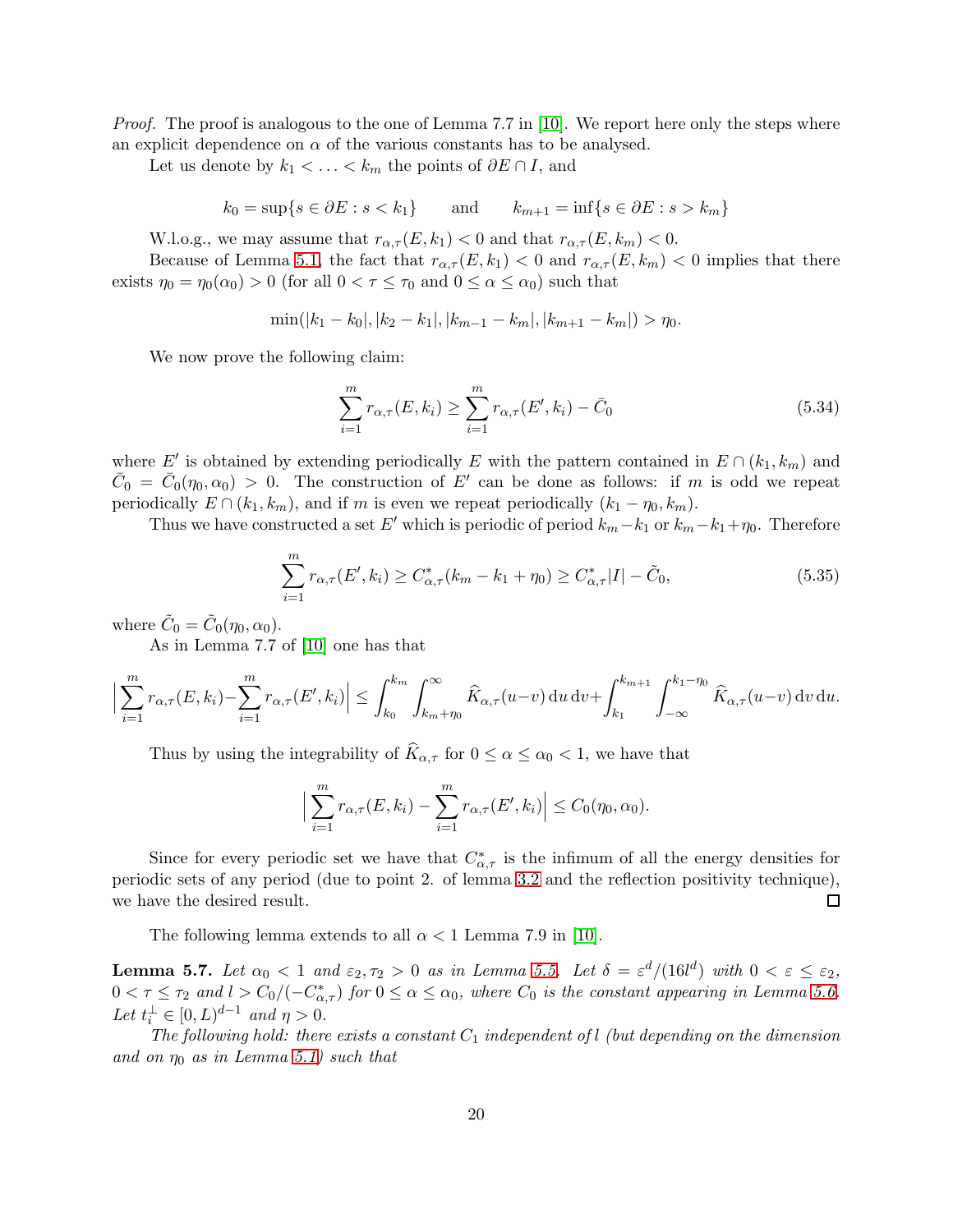(i) Let  $J \subset \mathbb{R}$  an interval such that for every  $s \in J$  one has that  $D_{\eta}^{j}(E, Q_{l}(t_i^{\perp} + s e_i)) \leq \delta$  with  $j \neq i$ . Then

$$
\int_{J} \bar{F}_{i,\alpha,\tau}(E, Q_l(t_i^{\perp} + s e_i)) \, \mathrm{d}s \ge -\frac{C_1}{l}.\tag{5.36}
$$

Moreover, if  $J = [0, L)$ , then

<span id="page-20-3"></span><span id="page-20-1"></span>
$$
\int_{J} \bar{F}_{i,\alpha,\tau}(E, Q_l(t_i^{\perp} + s e_i)) \, \mathrm{d}s \ge 0. \tag{5.37}
$$

(ii) Let  $J = (a, b) \subset \mathbb{R}$ . If for  $s = a$  and  $s = b$  it holds  $D_{\eta}^{j}(E, Q_{l}(t_{i}^{\perp} + s e_{i})) \leq \delta$  with  $j \neq i$ , then

$$
\int_{J} \bar{F}_{i,\alpha,\tau}(E, Q_l(t_i^{\perp} + s e_i)) \, \mathrm{d}s \ge |J| C_{\alpha,\tau}^* - \frac{C_1}{l},\tag{5.38}
$$

<span id="page-20-4"></span>otherwise

$$
\int_{J} \bar{F}_{i,\alpha,\tau}(E, Q_l(t_i^{\perp} + s e_i)) \, \mathrm{d}s \ge |J| C_{\alpha,\tau}^* - C_1 l. \tag{5.39}
$$

Moreover, if  $J = [0, L)$ , then

<span id="page-20-2"></span>
$$
\int_{J} \bar{F}_{i,\alpha,\tau}(E, Q_l(t_i^{\perp} + s e_i)) \, \mathrm{d}s \ge |J| C_{\alpha,\tau}^*.
$$
\n(5.40)

The proof of this lemma is similar to the one of Lemma 7.9 in [\[10\]](#page-27-0) so we omit it. The only point where the dependence on  $\alpha$  plays a role is in the constant  $\eta_0 = \eta_0(\alpha_0)$  introduced in Lemma [5.1](#page-11-0) and in the optimal energy densities  $C^*_{\alpha,\tau}$ .

The next lemma is the analogue of Lemma 7.11 in [\[10\]](#page-27-0) and gives a lower bound on the energy in the case almost all the volume of  $Q_l(z)$  is filled by E or  $E^c$  (this will be the case on the set  $A_{-1}$ defined in  $(6.14)$ .

<span id="page-20-0"></span>**Lemma 5.8.** Let  $\alpha_0 < 1$  and let E be a set of locally finite perimeter such that  $\min(|Q_l(z)\setminus E|, |E \cap E|)$  $Q_l(z)|) \leq \delta l^d$ , for some  $\delta > 0$ . Then

$$
\bar{F}_{\alpha,\tau}(E,Q_l(z)) \geq -\frac{\delta d}{\eta_0},
$$

where  $\eta_0 = \eta_0(\alpha_0)$  is defined in Lemma [5.1.](#page-11-0)

## 6 Proof of Theorem [1.1](#page-2-1)

The strategy of the proof of Theorem [1.1](#page-2-1) follows closely the one of Theorem 1.4 in [\[10\]](#page-27-0). The main difference w.r.t. [\[10\]](#page-27-0) is that we additionally have to take care of the dependence of the parameters appearing in the various estimates w.r.t.  $\alpha$ . In this way we can extend the result of [\[10\]](#page-27-0) to a range of positive values of  $\alpha$  (i.e.,  $p < d+2$ ,  $d+2-p \ll 1$ ).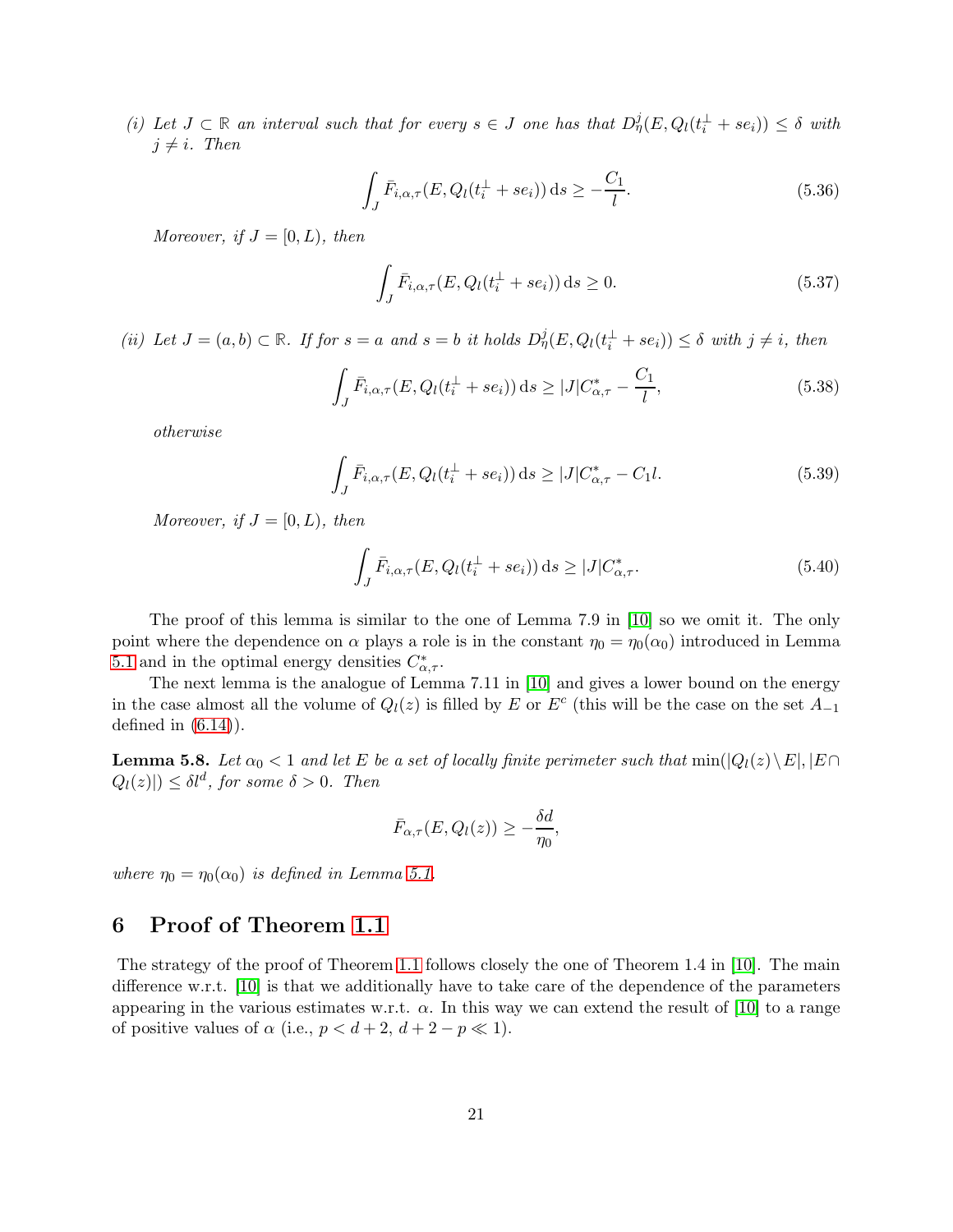#### <span id="page-21-0"></span>6.1 Setting the parameters

The sets defined in the proof and the main estimates will depend on a set of parameters  $l, \delta, \rho, M, \alpha, \eta$ and  $\tau$ . Our aim now is to fix such parameters, making explicit their dependence on each other. We will refer to such choices during the proof of the main theorem.

- 1. We first fix  $\alpha_0 < 1$  and then find  $\eta_0, \tau_0$  as in Lemma [5.1](#page-11-0) and  $\sigma_{\alpha_0}$  as in Corollary [4.2.](#page-10-0)
- 2. We fix then  $l > 0$  s.t.

<span id="page-21-5"></span>
$$
l > \max\left\{\frac{dC(d, \eta_0)}{-\sigma_{\alpha_0}}, \frac{C_0}{-\sigma_{\alpha_0}}\right\},\tag{6.1}
$$

where  $C(d, \eta_0)$  is the constant (depending only on the dimension d and on  $\alpha_0 < 1$ ) defined in [\(6.20\)](#page-26-3) and appearing in [\(6.15\)](#page-23-1), and  $C_0 = C_0(\eta_0, \alpha_0)$  is the constant which appears in the statement of Lemma [5.6.](#page-18-0)

In particular, thanks to Corollary [4.2](#page-10-0) one has that

<span id="page-21-4"></span>
$$
l > \max\left\{\frac{dC_d}{-C^*_{\alpha,\tau}}, \frac{C_0}{-C^*_{\alpha,\tau}}\right\},\tag{6.2}
$$

for all  $0 \leq \alpha \leq \alpha_0$  and for all  $\tau > 0$ .

- 3. We find the parameters  $\varepsilon_2 = \varepsilon_2(\eta_0, \tau_0)$  and  $\tau_2 = \tau_2(\eta_0, \tau_0)$  as in Proposition [5.5.](#page-17-0)
- 4. We consider then  $\varepsilon \leq \varepsilon_2$ ,  $\tau \leq \tau_2$  as in Lemma [5.7.](#page-19-0) We define  $\delta$  as  $\delta = \frac{\varepsilon^d}{16}$ . Moreover, by choosing  $\varepsilon$  sufficiently small we can additionally assume that

$$
D_{\eta}^{i}(E, Q_{l}(z)) \leq \delta \text{ and } D_{\eta}^{j}(E, Q_{l}(z)) \leq \delta, i \neq j \quad \Rightarrow \quad \min\{|E \cap Q_{l}(z)|, |E^{c} \cap Q_{l}(z)|\} \leq l^{d-1}.
$$
\n
$$
(6.3)
$$

The above follows from Remark [2.2](#page-6-3) (ii).

5. By Remark [2.2](#page-6-3) (i), we then fix

<span id="page-21-3"></span><span id="page-21-2"></span><span id="page-21-1"></span>
$$
\rho \sim \delta l. \tag{6.4}
$$

in such a way that for any  $\eta$  the following holds

$$
\forall z, z' \text{ s.t. } D_{\eta}(E, Q_l(z)) \ge \delta, \ |z - z'|_{\infty} \le \rho \quad \Rightarrow \quad D_{\eta}(E, Q_l(z')) \ge \delta/2. \tag{6.5}
$$

6. Then we fix  $M$  such that

<span id="page-21-6"></span>
$$
\frac{M\rho}{2d} > C_1 l,\tag{6.6}
$$

where  $C_1 = C_1(\eta_0)$  is the constant appearing in Lemma [5.7.](#page-19-0)

7. By applying Proposition [5.3,](#page-13-0) we obtain  $0 < \alpha_1 < 1$  with  $\alpha_1 = \alpha_1(M, l, \delta)$ ,  $\bar{\eta} = \bar{\eta}(M, l)$  and  $\tau_1 = \tau_1(M, l, \delta/2)$ . Thus we fix

$$
0 < \eta < \bar{\eta}, \quad \bar{\eta} = \bar{\eta}(M, l) \tag{6.7}
$$

and

$$
0 < \bar{\alpha} \le \min\{\alpha_0, \alpha_1\}. \tag{6.8}
$$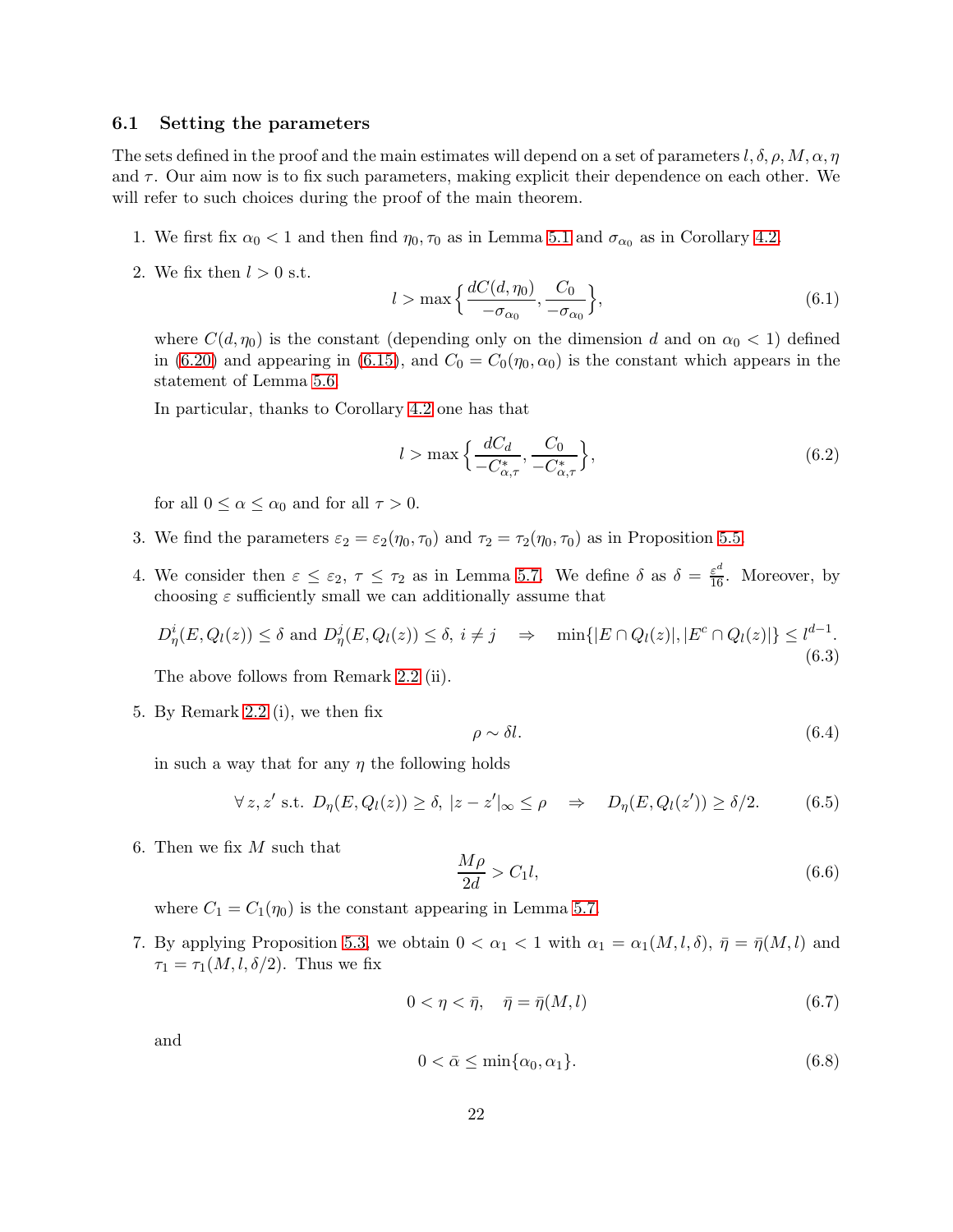<span id="page-22-0"></span>8. Finally, we choose  $\bar{\tau} > 0$  s.t.

$$
\bar{\tau} < \tau_0, \qquad \tau_0 \text{ as in Lemma 5.1}, \tag{6.9}
$$

$$
\bar{\tau} < \tau_2, \tau_2 \text{ as in Proposition 5.5 and Lemma 5.7}, \tag{6.10}
$$

$$
\bar{\tau} < \tau_1, \ \tau_1 \text{ as in Proposition 5.3 depending on } M, l, \delta/2. \tag{6.11}
$$

Let E be a minimizer of  $\mathcal{F}_{\tau,L}$ . By  $[0,L)^d$ -periodicity of E we will denote by  $[0,L)^d$  the cube of size L with the usual identification of the boundary.

## $\mathbf{6.2} \quad \textbf{Decomposition of } [0,L)^d$

This and the following section, once we have set the parameters as in Section [6.1,](#page-21-0) proceed as in [\[10\]](#page-27-0). We report them here by completeness.

Let us now consider any  $L > l$  of the form  $L = 2kh^*_{\alpha,\tau}$ , with  $k \in \mathbb{N}$ ,  $0 \leq \alpha \leq \bar{\alpha}$  and  $\tau \leq \bar{\tau}$  as in Section [6.1.](#page-21-0) In this section we recall a decomposition of  $[0, L)^d$  introduced in [\[10\]](#page-27-0) Section 7. We will have that  $[0, L)^d = A_{-1} \cup A_0 \cup \ldots \cup A_d$  where

- $A_i$  with  $i > 0$  are the set of points z such that there is only one direction  $e_i$  such that  $E_{\tau} \cap Q_{l}(z)$  is close to stripes with boundaries orthogonal to  $e_{i}$ .
- $A_{-1}$  is the set of points z such that  $E_{\tau} \cap Q_{l}(z)$  is close both to stripes with boundaries orthogonal to  $e_i$  and to stripes with boundaries orthogonal to  $e_j$  for some  $i \neq j$ . In particular, by Remark [2.2](#page-6-3) (ii) one has that either  $|E_{\tau} \cap Q_l(z)| \ll l^d$  or  $|E_{\tau}^c \cap Q_l(z)| \ll l^d$ .
- $A_0$  is the set of points z where none of the above points is true.

The aim is then to show that  $A_0 \cup A_{-1} = \emptyset$  and that there exists only one  $A_i$  with  $i > 0$ . Let us give the precise definitions of the sets  $A_i$ ,  $i \in \{-1, 0, 1, \ldots, d\}$ . We preliminarily define

$$
\tilde{A}_0 := \left\{ z \in [0, L)^d : D_{\eta}(E, Q_l(z)) \ge \delta \right\}.
$$

Hence, by the choice of  $\delta$ , M made in Section [6.1](#page-21-0) and by Proposition [5.3,](#page-13-0) for every  $z \in \tilde{A}_0$  one has that  $\bar{F}_{\alpha,\tau}(E,Q_l(z)) > M$ .

Let us denote by  $A_{-1}$  the set

$$
\tilde{A}_{-1} := \left\{ z \in [0, L)^d : \exists i, j \text{ with } i \neq j \text{ s.t. } D^i_\eta(E, Q_l(z)) \leq \delta, D^j_\eta(E, Q_l(z)) \leq \delta \right\}.
$$

Since  $\delta$  satisfies [\(6.3\)](#page-21-1), when  $z \in \tilde{A}_{-1}$ , then one has that  $\min(|E \cap Q_l(z)|, |Q_l(z) \setminus E|) \leq l^{d-1}$ . Thus, using Lemma [5.8](#page-20-0) with  $\delta = 1/l$ , one has that

$$
\bar{F}_{\alpha,\tau}(E,Q_l(z)) \geq -\frac{d}{l\eta_0}.
$$

Now we show that the sets  $\tilde{A}_0$  and  $\tilde{A}_{-1}$  can be enlarged while keeping analogous properties.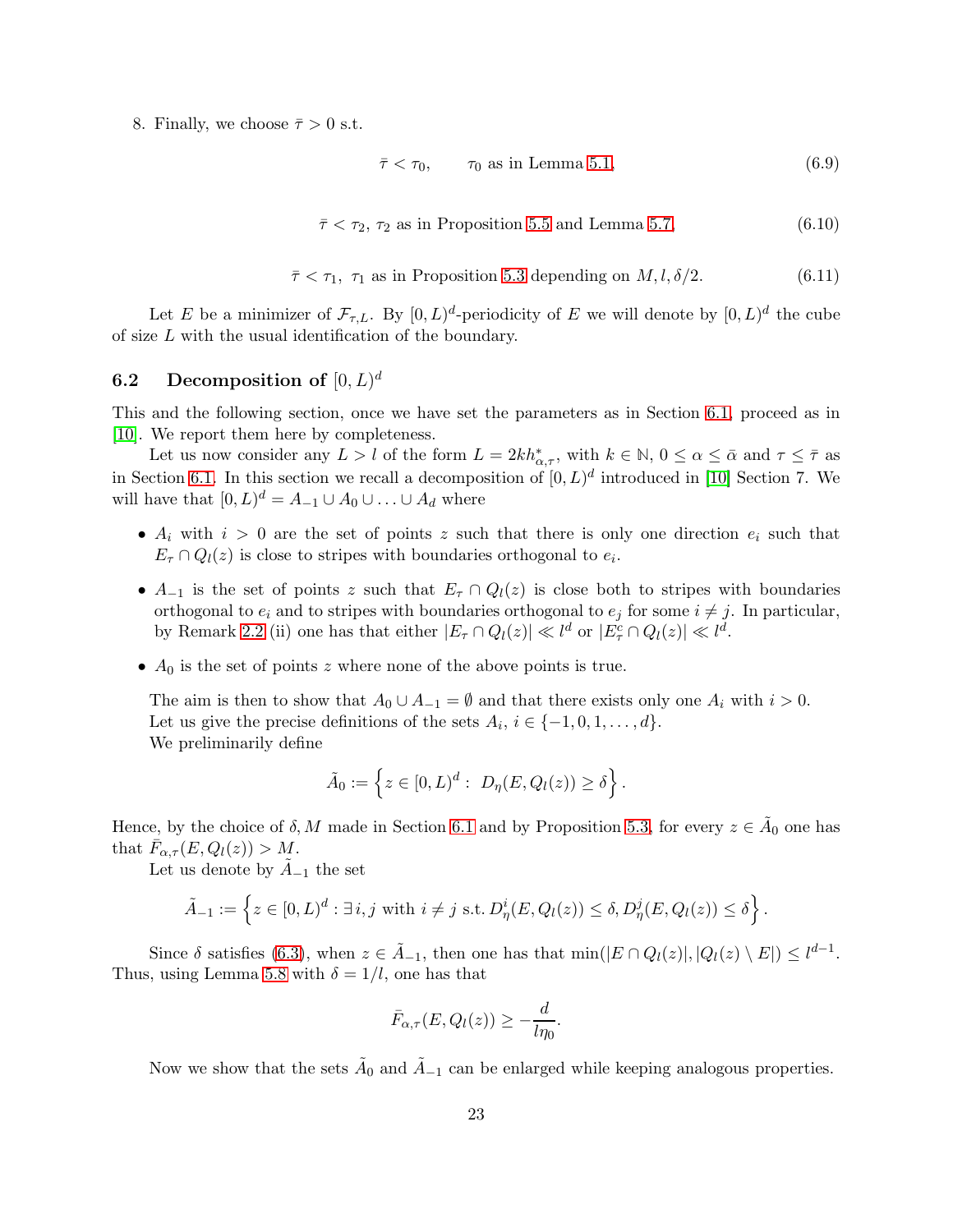By the choice of  $\rho$  made in [\(6.4\)](#page-21-2), [\(6.5\)](#page-21-3) holds, namely for every  $z \in \tilde{A}_0$  and  $|z - z'|_{\infty} \le \rho$  one has that  $D_{\eta}(E, Q_l(z')) > \delta/2$ .

Moreover, let now z' be such that  $|z - z'|_{\infty} \leq 1$  with  $z \in \tilde{A}_{-1}$ . It is not difficult to see that if  $|Q_l(z) \setminus E| \leq l^{d-1}$  then  $|Q_l(z') \setminus E| \lesssim l^{d-1}$ . Thus from Lemma [5.8,](#page-20-0) one has that

<span id="page-23-2"></span><span id="page-23-0"></span>
$$
\bar{F}_{\alpha,\tau}(E,Q_l(z')) \ge -\frac{\tilde{C}_d}{l\eta_0}.\tag{6.12}
$$

The above observations motivate the following definitions

$$
A_0 := \left\{ z' \in [0, L)^d : \exists z \in \tilde{A}_0 \text{ with } |z - z'|_{\infty} \le \rho \right\}
$$
\n
$$
(6.13)
$$

$$
A_{-1} := \left\{ z' \in [0, L)^d : \exists \, z \in \tilde{A}_{-1} \text{ with } |z - z'|_{\infty} \le 1 \right\},\tag{6.14}
$$

By the choice of the parameters and the observations above, for every  $z \in A_0$  one has that  $\bar{F}_{\alpha,\tau}(E,Q_l(z)) > M$  and for every  $z \in A_{-1}$ ,  $\bar{F}_{\alpha,\tau}(E,Q_l(z)) \geq -\tilde{C}_d/(l\eta_0)$ .

Let us denote by  $A := A_0 \cup A_{-1}$ .

The set  $[0, L)^d \setminus A$  has the following property: for every  $z \in [0, L)^d \setminus A$ , there exists  $i \in \{1, \ldots, d\}$ such that  $D_{\eta}^{i}(E, Q_{l}(z)) \leq \delta$  and for every  $k \neq i$  one has that  $D_{\eta}^{k}(E, Q_{l}(z)) > \delta$ .

Given that A is closed, we consider the connected components  $C_1, \ldots, C_n$  of  $[0, L)^d \setminus A$ . The sets  $\mathcal{C}_i$  are path-wise connected. Moreover, given a connected component  $\mathcal{C}_j$  one has that there exists i such that  $D_{\eta}^{i}(E,Q_{l}(z)) \leq \delta$  for every  $z \in C_{j}$  and for every  $k \neq i$  one has that  $D_{\eta}^{k}(E,Q_{l}(z)) > \delta$ . We will say that  $\mathcal{C}_j$  is oriented in direction  $e_i$  if there is a point in  $z \in \mathcal{C}_j$  such that  $D^i_\eta(E, Q_l(z)) \leq \delta$ . Because of the above being oriented along direction  $e_i$  is well-defined.

We will denote by  $A_i$  the union of the connected components  $C_j$  such that  $C_j$  is oriented along the direction  $e_i$ .

The following properties are those which are mostly used in the following.

- (a) The sets  $A = A_{-1} \cup A_0, A_1, A_2, ..., A_d$  form a partition of  $[0, L)^d$ .
- (b) The sets  $A_{-1}$ ,  $A_0$  are closed and  $A_i$ ,  $i > 0$ , are open.
- (c) For every  $z \in A_i$ , we have that  $D^i_\eta(E, Q_l(z)) \leq \delta$ .
- (d) There exists  $\rho$  (independent of  $L, \tau$ ) such that if  $z \in A_0$ , then  $\exists z'$  s.t.  $Q_{\rho}(z') \subset A_0$  and  $z \in Q_{\rho}(z')$ . If  $z \in A_{-1}$  then  $\exists z'$  s.t.  $Q_1(z') \subset A_{-1}$  and  $z \in Q_1(z')$ .
- (e) For every  $z \in A_i$  and  $z' \in A_j$  one has that there exists a point  $\tilde{z}$  in the segment connecting z to z' lying in  $A_0 \cup A_{-1}$ .

#### 6.3 Main Estimate

Let  $B = \bigcup_{i>0} A_i$ . Our aim is to show that for every  $i > 0$ ,  $0 \le \alpha \le \bar{\alpha}$  and  $0 < \tau \le \bar{\tau}$  as in Section [6.1,](#page-21-0) the following holds

<span id="page-23-1"></span>
$$
\frac{1}{L^d} \int_B \bar{F}_{i,\alpha,\tau}(E, Q_l(z)) \, dz + \frac{1}{dL^d} \int_A \bar{F}_{\alpha,\tau}(E, Q_l(z)) \, dz \ge \frac{C_{\alpha,\tau}^* |A_i|}{L^d} - C(d, \eta_0) \frac{|A|}{lL^d} \tag{6.15}
$$

where  $C(d, \eta_0)$  depends on the dimension d and on  $\eta_0 = \eta_0(\alpha_0)$ .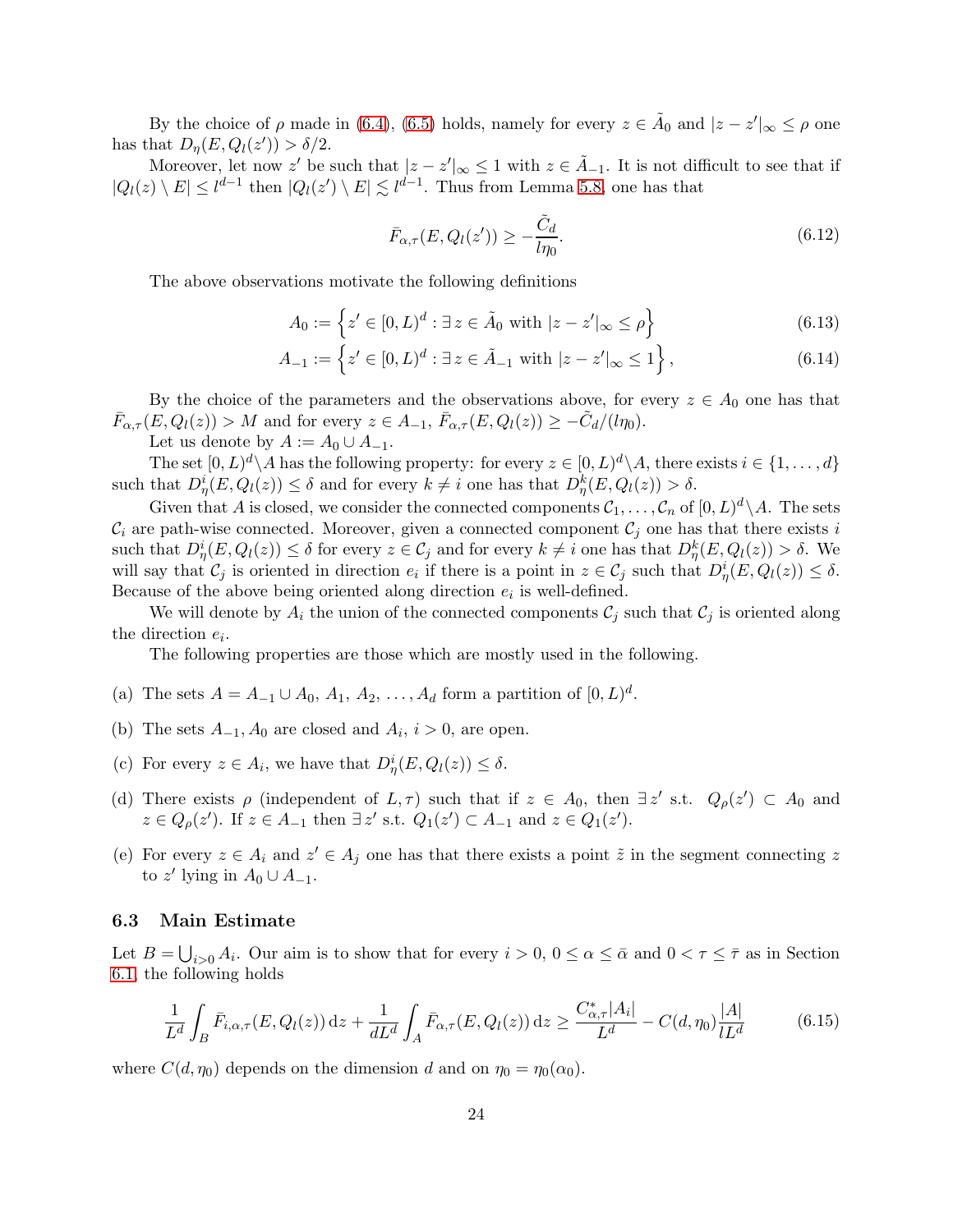Indeed, once [\(6.15\)](#page-23-1) is given we can sum it over  $i > 0$  and obtain that, by [\(2.12\)](#page-5-1) and since l satisfies [\(6.2\)](#page-21-4),

<span id="page-24-0"></span>
$$
\mathcal{F}_{\alpha,\tau,L}(E) \ge \sum_{i=1}^{d} \frac{1}{L^d} \int_{[0,L)^d} \bar{F}_{i,\alpha,\tau}(E, Q_l(z)) dz \ge \frac{C_{\alpha,\tau}^*}{L^d} \sum_{i=1}^{d} |A_i| - \frac{dC_d|A|}{L^d}
$$
\n
$$
\ge C_{\alpha,\tau}^* - C_{\alpha,\tau}^* \frac{|A|}{L^d} - \frac{dC(d, \eta_0)}{L^d} |A|
$$
\n
$$
\ge C_{\alpha,\tau}^*.
$$
\n(6.16)

In the third inequality we have used that  $|A| + \sum_{i=1}^{d} |A_i| = |[0, L)^d| = L^d$ ,  $C^*_{\alpha, \tau} < 0$  and in the last inequality we exploited [\(6.2\)](#page-21-4).

Notice that, in the inequality [\(6.16\)](#page-24-0), equality holds only if  $|A| = 0$  and therefore by (v) only if there is just one  $A_i$ ,  $i > 0$  with  $|A_i| > 0$ . This proves the statement of Theorem [1.1.](#page-2-1)

Indeed, let us consider

$$
\frac{1}{L^d} \int_{[0,L)^d} \bar{F}_{\alpha,\tau}(E, Q_l(z)) dz = \frac{1}{L^d} \int_{[0,L)^d} \bar{F}_{i,\alpha,\tau}(E, Q_l(z)) dz
$$
\n(6.17)

<span id="page-24-2"></span><span id="page-24-1"></span>
$$
+\frac{1}{L^d}\sum_{j\neq i}\int_{[0,L)^d}\bar{F}_{j,\alpha,\tau}(E,Q_l(z))\,\mathrm{d}z\tag{6.18}
$$

We apply now Lemma [5.7](#page-19-0) with  $j = i$  and slice the cube  $[0, L)^d$  in direction  $e_i$ . From [\(5.37\)](#page-20-1), one has that  $(6.18)$  is nonnegative and strictly positive unless the set E is a union of stripes with boundaries orthogonal to  $e_i$ . On the other hand, from  $(5.40)$ , one has the r.h.s. of  $(6.17)$  is minimized by a periodic union of stripes with boundaries orthogonal to  $e_i$  and with width  $h^*_{\alpha,\tau}$ . Thus, periodic stripes of distance and width  $h^*_{\alpha,\tau}$  are optimal.

Hence, the rest of the proof is devoted to proving [\(6.15\)](#page-23-1).

<span id="page-24-3"></span>First we notice that [\(6.15\)](#page-23-1) follows from the analogous statement on the slices, namely that for every  $t_i^{\perp} \in [0, L)^{d-1}$ , it holds

$$
\frac{1}{L^{d}} \int_{B_{t_{i}^{\perp}}} \bar{F}_{i,\alpha,\tau}(E, Q_{l}(t_{i}^{\perp} + se_{i})) \, \mathrm{d}s + \frac{1}{dL^{d}} \int_{A_{t_{i}^{\perp}}} \bar{F}_{\alpha,\tau}(E, Q_{l}(t_{i}^{\perp} + se_{i})) \, \mathrm{d}s \ge \frac{C_{\alpha,\tau}^{*} |A_{i,t_{i}^{\perp}}|}{L^{d}} - C(d, \eta_{0}) \frac{|A_{t_{i}^{\perp}}|}{L^{d}} \tag{6.19}
$$

Indeed by integrating [\(6.19\)](#page-24-3) over  $t_i^{\perp}$  we obtain [\(6.15\)](#page-23-1). Thus we reduce to prove (6.19).

Notice that, from conditions (b) and (e) in the previous section,  $B_{t_i^{\perp}}$  is a finite union of intervals. Moreover, by (d), for every point that does not belong to  $B_{t_i^{\perp}}$  there is a neighbourhood of fixed positive size that is not included in  $B_{t_i^{\perp}}$ . Let  $\{I_1,\ldots,I_n\}$  such that  $\bigcup_{j=1}^n I_j = B_{t_i^{\perp}}$  with  $I_j \cap I_k = \emptyset$  whenever  $j \neq k$ . We can further assume that  $I_i \leq I_{i+1}$ , namely that for every  $s \in I_i$ and  $s' \in I_{i+1}$  it holds  $s \leq s'$ . By construction there exists  $J_j \subset A_{t_i^{\perp}}$  such that  $I_j \leq J_j \leq I_{j+1}$ .

Whenever  $J_j \cap A_{0,t_i^{\perp}} \neq \emptyset$ , we have that  $|J_j| > \rho$  and whenever  $J_j \cap A_{-1,t_i^{\perp}} \neq \emptyset$  then  $|J_i| > 1$ .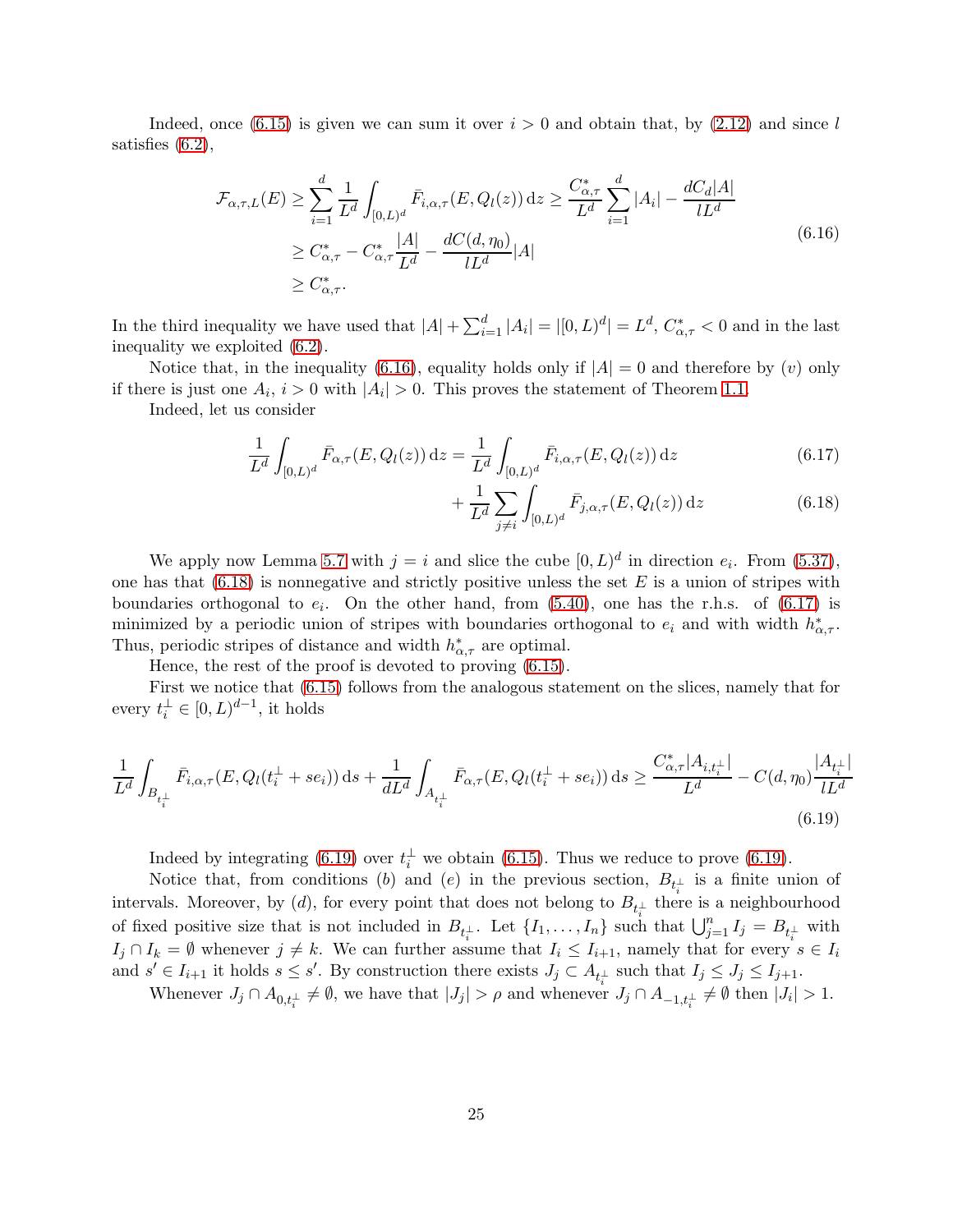Thus we have that

$$
\frac{1}{L^{d}} \int_{B_{t_{i}^{\perp}}} \bar{F}_{i,\alpha,\tau}(E, Q_{l}(t_{i}^{\perp} + se_{i})) ds + \frac{1}{dL^{d}} \int_{A_{t_{i}^{\perp}}} \bar{F}_{\alpha,\tau}(E, Q_{l}(t_{i}^{\perp} + se_{i})) ds \n\geq \sum_{j=1}^{n} \frac{1}{L^{d}} \int_{I_{j}} \bar{F}_{i,\alpha,\tau}(E, Q_{l}(t_{i}^{\perp} + se_{i})) ds + \frac{1}{dL^{d}} \sum_{j=1}^{n} \int_{J_{j}} \bar{F}_{\alpha,\tau}(E, Q_{l}(t_{i}^{\perp} + se_{i})) ds \n\geq \frac{1}{L^{d}} \sum_{j=1}^{n} \Big( \int_{I_{j}} \bar{F}_{i,\alpha,\tau}(E, Q_{l}(t_{i}^{\perp} + se_{i})) ds + \frac{1}{2d} \int_{J_{j-1} \cup J_{j}} \bar{F}_{\alpha,\tau}(E, Q_{l}(t_{i}^{\perp} + se_{i})) ds \Big),
$$

where in the second inequality we have used periodicity and  $J_0 := J_n$ .

Let first  $I_j \subset A_{i,t_i^{\perp}}$ . By construction, we have that  $\partial I_j \subset A_{t_i^{\perp}}$ .

If  $\partial I_j \subset A_{-1,t_i^{\perp}}$ , by using our choice of parameters, namely [\(6.2\)](#page-21-4) and [\(6.10\)](#page-22-0), we can apply [\(5.38\)](#page-20-3) in Lemma [5.7](#page-19-0) and obtain

$$
\frac{1}{L^d} \int_{I_j} \bar{F}_{i,\alpha,\tau}(E, Q_l(t_i^{\perp} + s e_i)) ds \geq \frac{1}{L^d} \Big( |I_j| C_{\alpha,\tau}^* - \frac{C_1}{l} \Big).
$$

If  $\partial I_j \cap A_{0,t_i^{\perp}} \neq \emptyset$ , by using our choice of parameters, namely [\(6.1\)](#page-21-5) and [\(6.10\)](#page-22-0), we can apply [\(5.39\)](#page-20-4) in Lemma [5.7,](#page-19-0) and obtain

$$
\frac{1}{L^d} \int_{I_j} \bar{F}_{i,\alpha,\tau}(E, Q_l(t_i^{\perp} + s e_i)) ds \geq \frac{1}{L^d} (|I_j| C_{\alpha,\tau}^* - C_1 l).
$$

On the other hand, if  $\partial I_j \cap A_{0,t_i^{\perp}} \neq \emptyset$ , we have that either  $J_j \cap A_{0,t_i^{\perp}} \neq \emptyset$  or  $J_{j-1} \cap A_{0,t_i^{\perp}} \neq \emptyset$ . Thus

$$
\frac{1}{2dL^{d}} \int_{J_{j-1}} \bar{F}_{\alpha,\tau}(E, Q_{l}(t_{i}^{\perp} + s e_{i})) \, ds + \frac{1}{2dL^{d}} \int_{J_{j}} \bar{F}_{\alpha,\tau}(E, Q_{l}(t_{i}^{\perp} + s e_{i})) \, ds
$$
\n
$$
\geq \frac{M\rho}{2dL^{d}} - \frac{|J_{j-1} \cap A_{-1,t_{i}^{\perp}}| \tilde{C}_{d}}{2d\eta_{0}L^{d}} - \frac{|J_{j} \cap A_{-1,t_{i}^{\perp}}| \tilde{C}_{d}}{2d\eta_{0}L^{d}},
$$

where  $\tilde{C}_d$  is the constant in [\(6.12\)](#page-23-2).

Since M satisfies [\(6.6\)](#page-21-6), in both cases  $\partial I_j \subset A_{-1,t_i^{\perp}}$  or  $\partial I_j \cap A_{0,t_i^{\perp}} \neq \emptyset$ , we have that

$$
\frac{1}{L^d} \int_{I_j} \bar{F}_{i,\alpha,\tau}(E, Q_l(t_i^{\perp} + s e_i)) ds + \frac{1}{2dL^d} \int_{J_{j-1}} \bar{F}_{\alpha,\tau}(E, Q_l(t_i^{\perp} + s e_i)) ds + \frac{1}{2dL^d} \int_{J_j} \bar{F}_{\alpha,\tau}(E, Q_l(t_i^{\perp} + s e_i)) ds \n\geq \frac{C_{\alpha,\tau}^* |I_j|}{L^d} - \frac{|J_{j-1} \cap A_{-1,t_i^{\perp}}| \tilde{C}_d}{2d l \eta_0 L^d} - \frac{|J_j \cap A_{-1,t_i^{\perp}}| \tilde{C}_d}{2d l \eta_0 L^d}.
$$

If  $I_j \subset A_{k,t_i^{\perp}}$  with  $k \neq i$  from Lemma [5.7](#page-19-0) Point (i) it holds

$$
\frac{1}{L^d} \int_{I_j} \bar{F}_{i,\alpha,\tau}(E, Q_l(t_i^{\perp} + s e_i)) \, \mathrm{d} s \ge -\frac{C_1}{lL^d}.
$$

In general for every  $J_j$  we have that

$$
\frac{1}{dL^{d}} \int_{J_{j}} \bar{F}_{\alpha,\tau}(E, Q_{l}(t_{i}^{\perp} + s e_{i})) ds \geq \frac{|J_{j} \cap A_{0,t_{i}^{\perp}}|M}{dL^{d}} - \frac{\tilde{C}_{d}}{d\eta_{0}L^{d}} |J_{j} \cap A_{-1,t_{i}^{\perp}}|.
$$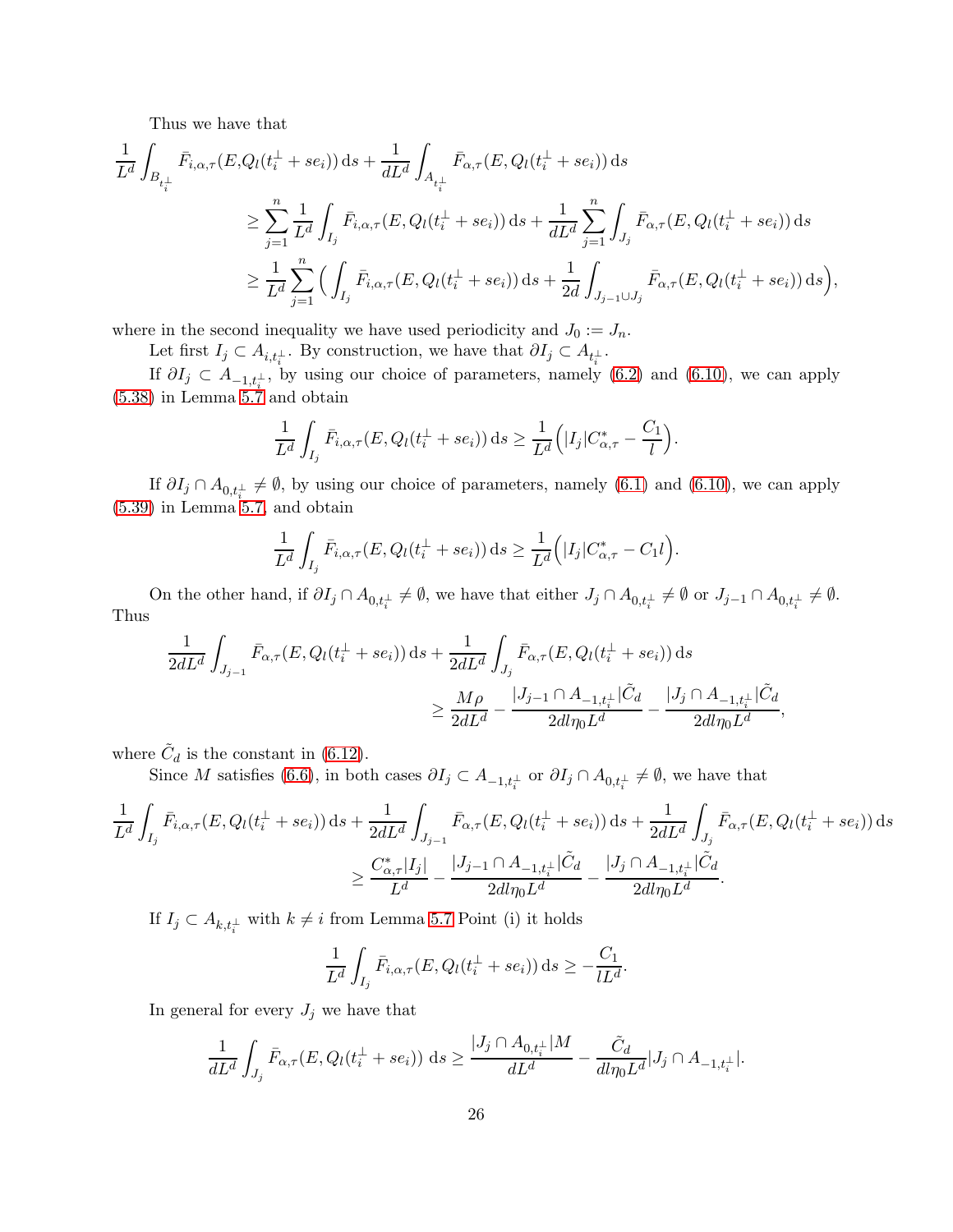For  $I_j \subset A_{k,t_i^{\perp}}$  such that  $(J_j \cup J_{j-1}) \cap A_{0,t_i^{\perp}} \neq \emptyset$  with  $k \neq i$ , we have that

$$
\frac{1}{L^{d}} \int_{I_{j}} \bar{F}_{i,\alpha,\tau}(E, Q_{l}(t_{i}^{\perp} + se_{i})) ds + \frac{1}{2dL^{d}} \int_{J_{j-1}} \bar{F}_{\alpha,\tau}(E, Q_{l}(t_{i}^{\perp} + se_{i})) ds + \frac{1}{2dL^{d}} \int_{J_{j}} \bar{F}_{\alpha,\tau}(E, Q_{l}(t_{i}^{\perp} + se_{i})) ds
$$
\n
$$
\geq -\frac{C_{1}}{lL^{d}} + \frac{M\rho}{2dL^{d}} - \frac{|J_{j-1} \cap A_{-1,t_{i}^{\perp}}| \tilde{C}_{d}}{2d l \eta_{0} L^{d}} - \frac{|J_{j} \cap A_{-1,t_{i}^{\perp}}| \tilde{C}_{d}}{2d l \eta_{0} L^{d}}.
$$
\n
$$
\geq -\frac{|J_{j-1} \cap A_{-1,t_{i}^{\perp}}| \tilde{C}_{d}}{2d l \eta_{0} L^{d}} - \frac{|J_{j} \cap A_{-1,t_{i}^{\perp}}| \tilde{C}_{d}}{2d l \eta_{0} L^{d}}.
$$

where the last inequality is true due to [\(6.6\)](#page-21-6).

For  $I_j \subset A_{k,t_i^{\perp}}$  such that  $(J_j \cup J_{j-1}) \subset A_{-1,t_i^{\perp}}$  with  $k \neq i$ , we have that

$$
\frac{1}{L^{d}} \int_{I_{j}} \bar{F}_{i,\alpha,\tau}(E, Q_{l}(t_{i}^{\perp} + se_{i})) ds + \frac{1}{2dL^{d}} \int_{J_{j-1}} \bar{F}_{\alpha,\tau}(E, Q_{l}(t_{i}^{\perp} + se_{i})) ds + \frac{1}{2dL^{d}} \int_{J_{j}} \bar{F}_{\alpha,\tau}(E, Q_{l}(t_{i}^{\perp} + se_{i})) ds
$$
\n
$$
\geq -\frac{C_{1}}{lL^{d}} - \frac{|J_{j-1} \cap A_{-1,t_{i}^{\perp}}| \tilde{C}_{d}}{2d l \eta_{0} L^{d}} - \frac{|J_{j} \cap A_{-1,t_{i}^{\perp}}| \tilde{C}_{d}}{2d l \eta_{0} L^{d}}.
$$
\n
$$
\geq -\max \Big(C_{1}, \frac{\tilde{C}_{d}}{\eta_{0} d} \Big) \Big(\frac{|J_{j-1} \cap A_{-1,t_{i}^{\perp}}|}{lL^{d}} + \frac{|J_{j} \cap A_{-1,t_{i}^{\perp}}|}{lL^{d}} \Big).
$$

where in the last inequality we have used that  $|J_j \cap A_{-1,t_i^{\perp}}| \geq 1, |J_{j-1} \cap A_{-1,t_i^{\perp}}| \geq 1.$ 

Summing over  $j$ , and taking

<span id="page-26-3"></span>
$$
C(d, \eta_0) = \max\left(C_1, \frac{\tilde{C}_d}{\eta_0 d}\right),\tag{6.20}
$$

one obtains [\(6.19\)](#page-24-3) as desired.

## Acknowledgments

This work has been supported by the Research Training Group (Graduiertenkolleg) 2339 "Interfaces, Complex Structures, and Singular Limits in Continuum Mechanics" of the German Research Foundation (DFG). The author is grateful to Sara Daneri and Eris Runa for many valuable discussions.

## <span id="page-26-1"></span>References

- [1] G. Alberti, R. Choksi, and F. Otto. Uniform energy distribution for an isoperimetric problem with long-range interactions. J. Amer. Math. Soc., 22(2):569–605, 2009.
- <span id="page-26-2"></span>[2] J.A. Cape and G.W. Lehman. Magnetic Domain Structures in Thin Uniaxial Plates with Perpendicular Easy Axis. J. Appl. Phys. 42, 5732, 1971.
- <span id="page-26-0"></span>[3] X. Chen and Y. Oshita. Periodicity and uniqueness of global minimizers of an energy functional containing a long-range interaction SIAM J. Math. Anal., 37(4):1299–1332, 2005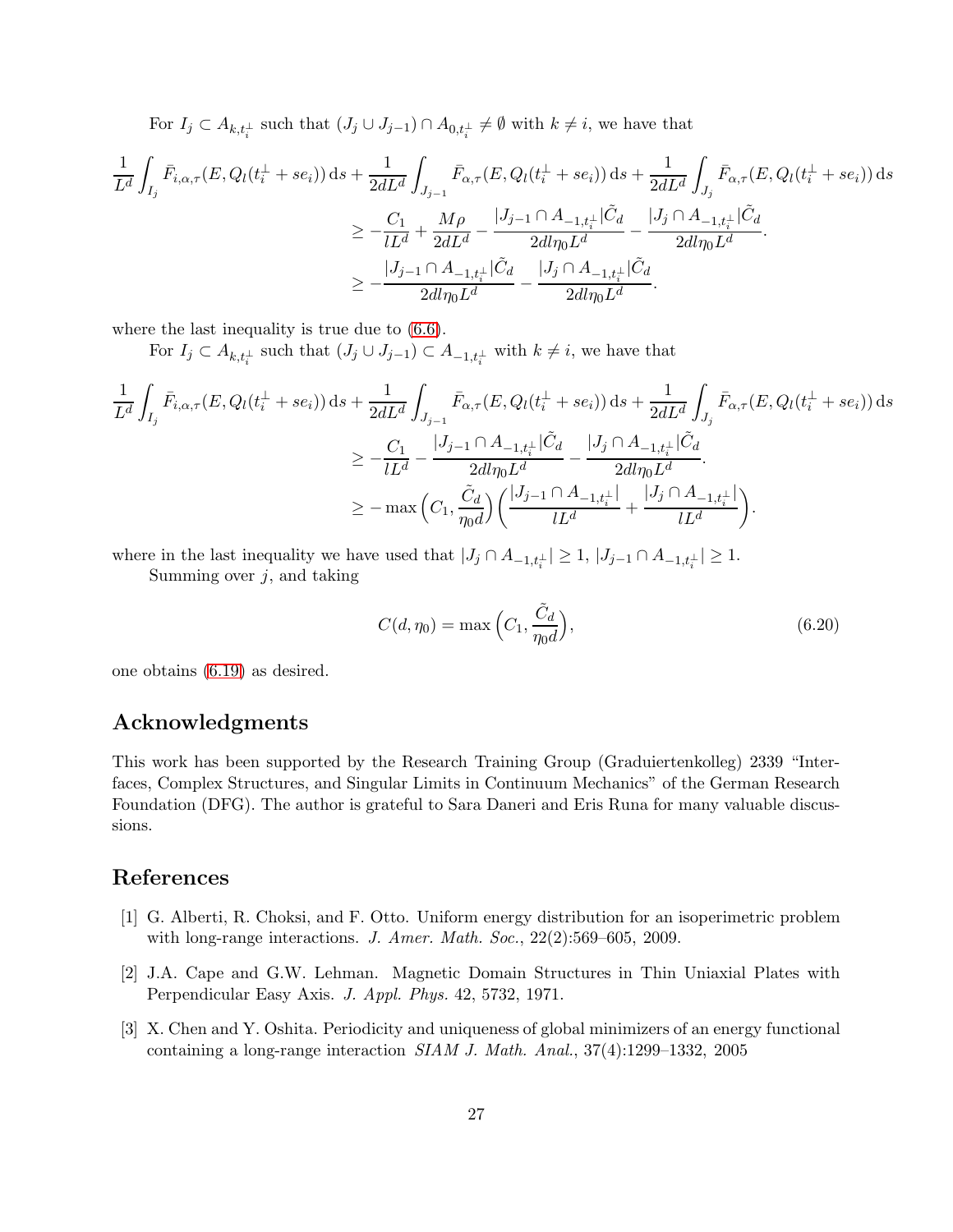- <span id="page-27-7"></span><span id="page-27-6"></span>[4] X. Chen and Y. Oshita. An application of the modular function in nonlocal variational problems. Arch. Ration. Mech. Anal., 186(1):109–132, 2007.
- <span id="page-27-8"></span>[5] R. Choksi and R. V. Kohn. Bounds on the micromagnetic energy of a uniaxialferromagnet Commun. Pure Appl. Math. 51, 259–289, 1998.
- <span id="page-27-5"></span>[6] R. Choksi, R. V. Kohn, and F. Otto. Domain branching in uniaxial ferromagnets: A scaling law for the minimum energy. Commun. Math. Phys. 201, 61–79, 1999.
- <span id="page-27-4"></span>[7] R. Choksi and M. A. Peletier. Small volume fraction limit of the diblock copolymer problem: I. sharp-interface functional. SIAM Journal on Mathematical Analysis, 42(3):1334–1370, 2010.
- <span id="page-27-9"></span>[8] M. Cicalese and E. Spadaro. Droplet minimizers of an isoperimetric problem with long-range interactions. Comm. Pure Appl. Math., 66(8):1298–1333, 2013.
- [9] S. Daneri, A. Kerschbaum and E. Runa One-dimensionality of the minimizers for a diffuse interface generalized antiferromagnetic model in general dimension. Preprint [arXiv:1907.06419](http://arxiv.org/abs/1907.06419), 2019.
- <span id="page-27-2"></span><span id="page-27-0"></span>[10] S. Daneri and E. Runa. Exact periodic stripes for a minimizers of a local/non-local interaction functional in general dimension. Arch. Rat. Mech. Anal. 231 (1) 519–589, 2019.
- <span id="page-27-10"></span>[11] S. Daneri and E. Runa. Pattern formation for a family of models with local/nonlocal interactions. Proceedings in Applied Mathematics and Mechanics 48, 1 (2018).
- <span id="page-27-11"></span>[12] S. Daneri and E. Runa. Pattern formation for a local/nonlocal interaction functional arising in colloidal systems. SIAM J. Math. Anal. 52, no. 3, 2531–2560, 2020.
- [13] S. Daneri and E. Runa. On the symmetry breaking and structure of the minimizers for a family of local/nonlocal interaction functionals. Rend. Semin. Mat. Univ. Politec. Torino 77, no. 2, 33–48, 2019.
- <span id="page-27-13"></span>[14] J. Fröhlich, R. Israel, E. H. Lieb, and B. Simon. Phase transitions and reflection positivity. II. Lattice systems with short range and Coulomb interactions. Journ. Stat. Phys., 22(3):297–347, 1980.
- <span id="page-27-12"></span><span id="page-27-3"></span>[15] J. Fröhlich, B. Simon, T. Spencer. Infrared bounds, phase transitions and continuous symmetry breaking. Comm. Math. Phys., 50(1):79–95, 1976.
- [16] A. Giuliani, J.L. Lebowitz and E.H. Lieb. Ising models with long-range dipolar and short range ferromagnetic interactions. Phys. Rev. B 74, 064420, 2006.
- <span id="page-27-14"></span>[17] A. Giuliani, J.L. Lebowitz and E.H. Lieb Periodic minimizers in 1D local mean field theory. Commun. in Math. Phys. 286, 163–177, 2009.
- <span id="page-27-15"></span>[18] A. Giuliani, J.L. Lebowitz and E.H. Lieb Modulated phases of a one-dimensional sharp interface model in a magnetic field. Phys. Rev. B 80, 134420, 2009.
- <span id="page-27-1"></span>[19] A. Giuliani, J. L. Lebowitz, and E. H. Lieb. Checkerboards, stripes, and corner energies in spin models with competing interactions. Phys. Rev. B, 84:064205, 2011.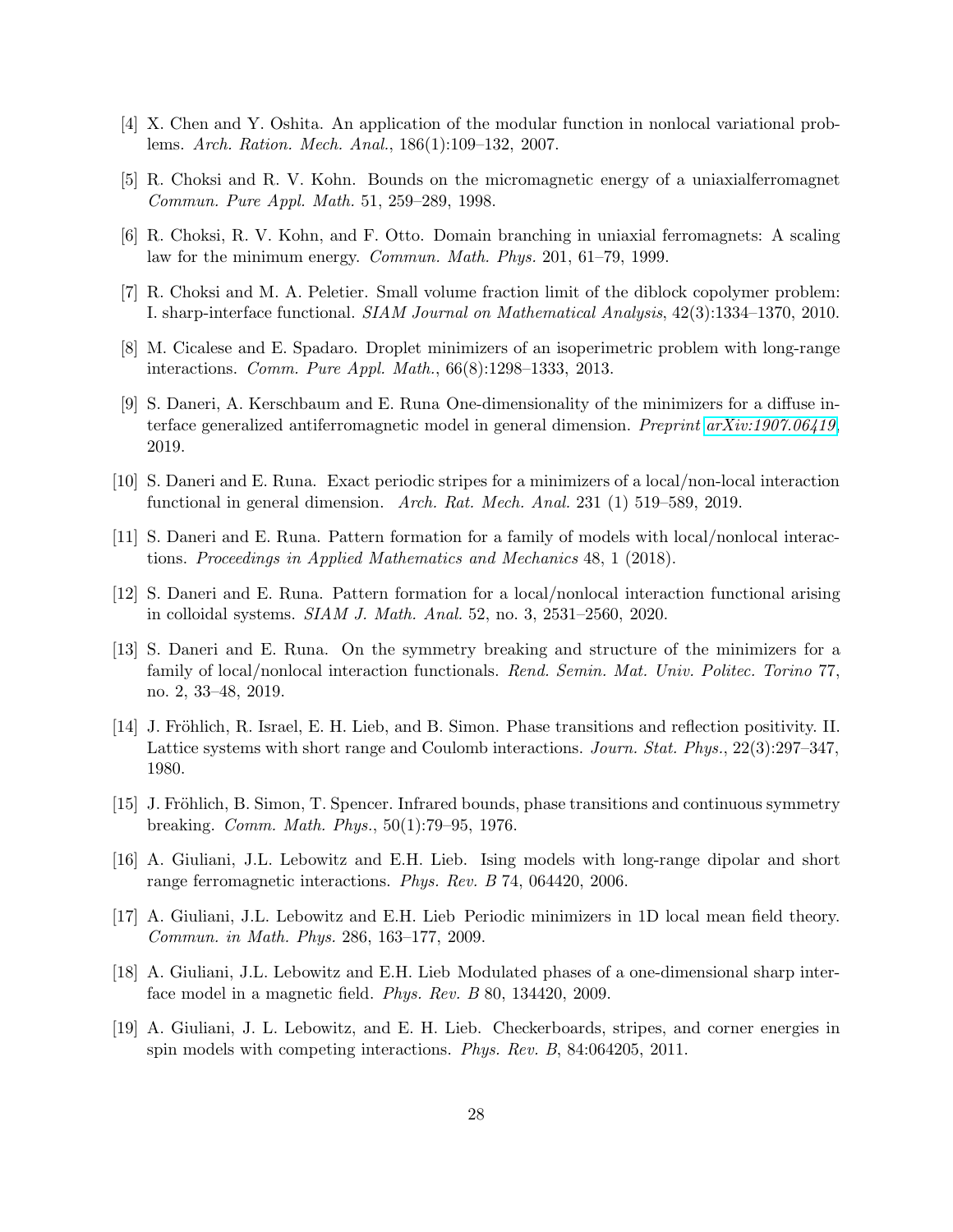- <span id="page-28-2"></span><span id="page-28-1"></span>[20] A. Giuliani, E. H. Lieb, and R. Seiringer. Formation of stripes and slabs near the ferromagnetic transition. Comm. Math. Phys., 331(1):333–350, 2014.
- <span id="page-28-8"></span>[21] A. Giuliani and R. Seiringer. Periodic striped ground states in Ising models with competing interactions. Comm. Math. Phys., 1–25, 2016.
- <span id="page-28-0"></span>[22] D. Goldman, C. B. Muratov, and S. Serfaty. The  $\gamma$ -limit of the two-dimensional Ohta–Kawasaki energy. i. droplet density. Arch. Rat. Mech. Anal., 210(2):581–613, 2013.
- <span id="page-28-11"></span>[23] M. Goldman and E. Runa. On the optimality of stripes in a variational model with non-local interactions. Calc. Var. 58, 103, 2019.
- <span id="page-28-12"></span>[24] A. Hubert and R. Schäfer. Magnetic Domains. Springer, Berlin, 1998.
- <span id="page-28-15"></span>[25] R.P. H¨ubner. Magnetic flux structures in superconductors Springer-Verlag Berlin, 1979.
- <span id="page-28-5"></span>[26] J. Kent-Dobias and A.J. Bernoff. Energy-driven pattern formation in planar dipole–dipole systems in the presence of weak noise. Phys. Rev. E 91, 032919, 2015.
- <span id="page-28-13"></span>[27] H. Knüpfer and C. B. Muratov. On an isoperimetric problem with a competing nonlocal term II: The general case. Comm. Pure Appl. Math., 67(12):1974–1994, 2014.
- <span id="page-28-6"></span>[28] H. Knüpfer, C. B. Muratov and F. Nolte. Magnetic domains in thin ferromagnetic films with strong perpendicular anisotropy
- <span id="page-28-7"></span>[29] H. Knüpfer, C. B Muratov, and M. Novaga. Low density phases in a uniformly charged liquid. Comm. Math. Phys., 345(1):141–183, 2016.
- <span id="page-28-9"></span>[30] H. Knüpfer, C. B. Muratov and M. Novaga. Emergence of non-trivial minimizers for the three-dimensional Ohta-Kawasaki energy Pure Appl. Anal. 2 (1), 1–21, 2020.
- <span id="page-28-14"></span>[31] M. Morini and P. Sternberg. Cascade of minimizers for a nonlocal isoperimetric problem in thin domains. SIAM Jour. Math. Anal., 46:2033–2051, 2014.
- <span id="page-28-3"></span>[32] C. B. Muratov and T. M. Simon. A nonlocal isoperimetric problem with dipolar repulsion. Commun. Math. Phys. 372, 1059–1115, 2019.
- [33] S. Müller. Singular perturbations as a selection criterion for periodic minimizing sequences. Calc. Var. Par. Diff. Eq., 1(2):169–204, 1993.
- <span id="page-28-4"></span>[34] T. Ohta and K. Kawasaki. Equilibrium morphology of block copolymer melts. Macromolecules, 19(10):2621–2632, 1986.
- <span id="page-28-10"></span>[35] M. Okamoto, T. Maruyama, K. Yabana, and T. Tatsumi. Nuclear "pasta" structures in lowdensity nuclear matter and properties of the neutron-star crust. *Phys. Rev. C*, 88:025801, 2013.
- <span id="page-28-16"></span>[36] H. Olbermann and E. Runa. Interpenetration of matter in plate theories obtained as Γ-limits. ESAIM: Control, Optimisation and Calculus of Variations 23 (1), 119–136, 2017.
- <span id="page-28-17"></span>[37] K. Osterwalder and R. Schrader Axioms for Euclidean Green's functions. Comm. Math. Phys, 31, 83-112, 1973.